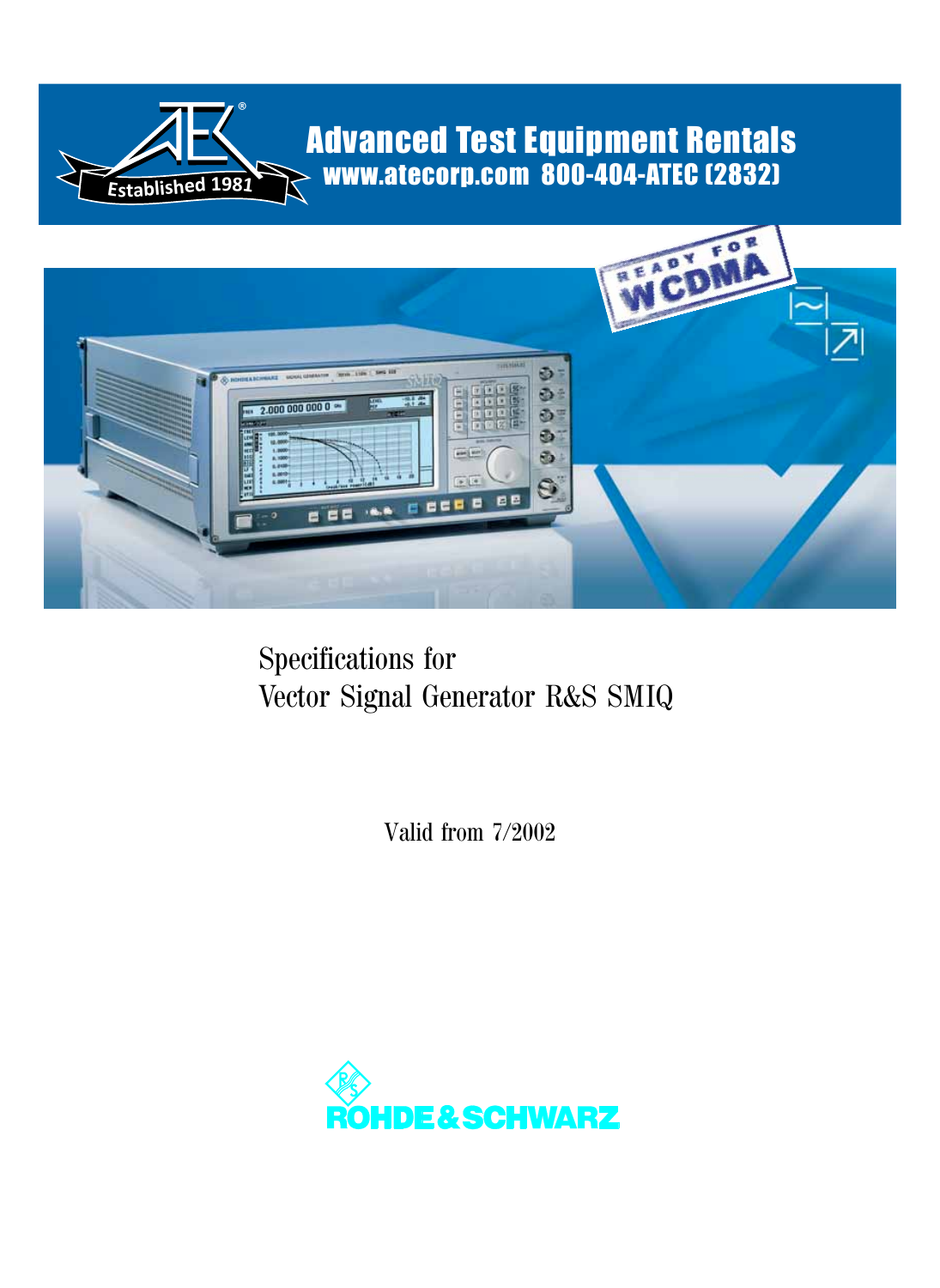Specifications are guaranteed under the following conditions: 30 minutes warmup time at ambient temperature, specified environmental conditions met, calibration cycle adhered to, and total calibration performed. Data designed "overrange" are not guaranteed. Data without tolerances: typical values. – In compliance with the 3GPP standard, chip rates are specified in Mcps (million chips per second), whereas bit rates, symbol rates and sample rates are specified in kbps (thousand bits per second) or ksps (thousand symbols/samples per second). Mcps, kbps and ksps are not SI units.

## RF features

#### **Frequency**

| Range<br>R&S SMIQ02B<br><b>R&amp;S SMIQ03B</b><br><b>R&amp;S SMIQ04B</b><br>R&S SMIQ06B                                                                                                  | 300 kHz to 2.2 GHz<br>300 kHz to 3.3 GHz<br>300 kHz to 4.4 GHz<br>300 kHz to 6.4 GHz                                          |
|------------------------------------------------------------------------------------------------------------------------------------------------------------------------------------------|-------------------------------------------------------------------------------------------------------------------------------|
| Resolution<br>(CW, analog modulation, attenuator mode AUTO) 0.1 Hz                                                                                                                       |                                                                                                                               |
| set to ON or ALC OFF MODE set to TABLE                                                                                                                                                   | Setting time to within <1x10 <sup>-7</sup> for f>450 MHz and <240 Hz for f<450 MHz after IEC/IEEE-bus delimiter with ALC MODE |
| Normal operation<br>$f \leq 3.3$ GHz<br>$f > 3.3$ GHz<br>After trigger pulse in list mode<br>$f \leq 3.3$ GHz<br>$f > 3.3$ GHz<br>Fast restore mode<br>$f \leq 3.3$ GHz<br>$f > 3.3$ GHz | $<$ 3 ms<br>$<$ 3.3 ms<br>$<$ 500 µs<br>$<$ 700 µs<br>$< 800$ µs<br>$\leq$ ms                                                 |
| Phase offset                                                                                                                                                                             | adjustable in steps of 0.1°                                                                                                   |

#### Reference frequency

|                                                                         | <b>Standard</b>                                        | <b>Option R&amp;S SM-B1</b>                            |
|-------------------------------------------------------------------------|--------------------------------------------------------|--------------------------------------------------------|
| Aging (after 30 days of operation)                                      | $1 \times 10^{-6}$ /year                               | $\langle 1x10^{-9}/day$                                |
| Temperature effect (0°C to 50°C)                                        | $2x10^{-6}$                                            | $< 5 \times 10^{-8}$                                   |
| Warm-up time                                                            |                                                        | $\leq$ 15 min                                          |
| Output for internal reference<br>Frequency<br>Level<br>Source impedance | 10 MHz<br>8 dBm<br>50 $\Omega$                         |                                                        |
| Input for external reference<br>Frequency                               | 1 MHz to 16 MHz in 1 MHz steps                         |                                                        |
| Permissible frequency drift<br>Input level<br>Input impedance           | $3x10^{-6}$<br>$0.1$ V to 2 V rms<br>$200 \Omega$      |                                                        |
| Electronic tuning (EXT. TUNE)<br>Input voltage range<br>Input impedance | $1 \times 10^{-7} / V$<br>0 V to ±10 V<br>$10 k\Omega$ | values to standard,<br>but with Adjustment<br>State On |

## Level

| Range                                         |                                           |
|-----------------------------------------------|-------------------------------------------|
| <b>R&amp;S SMIQ02B/03B</b>                    | $-144$ dBm to +13 dBm (PEP) <sup>1)</sup> |
| R&S SMIQ04B/06B                               | $-144$ dBm to +10 dBm (PEP) <sup>1)</sup> |
| Overranging without guarantee of specs        | up to $16$ dBm                            |
| Resolution (CW, FM, oM, attenuator mode AUTO) | 0.1 dB or 0.01 dB                         |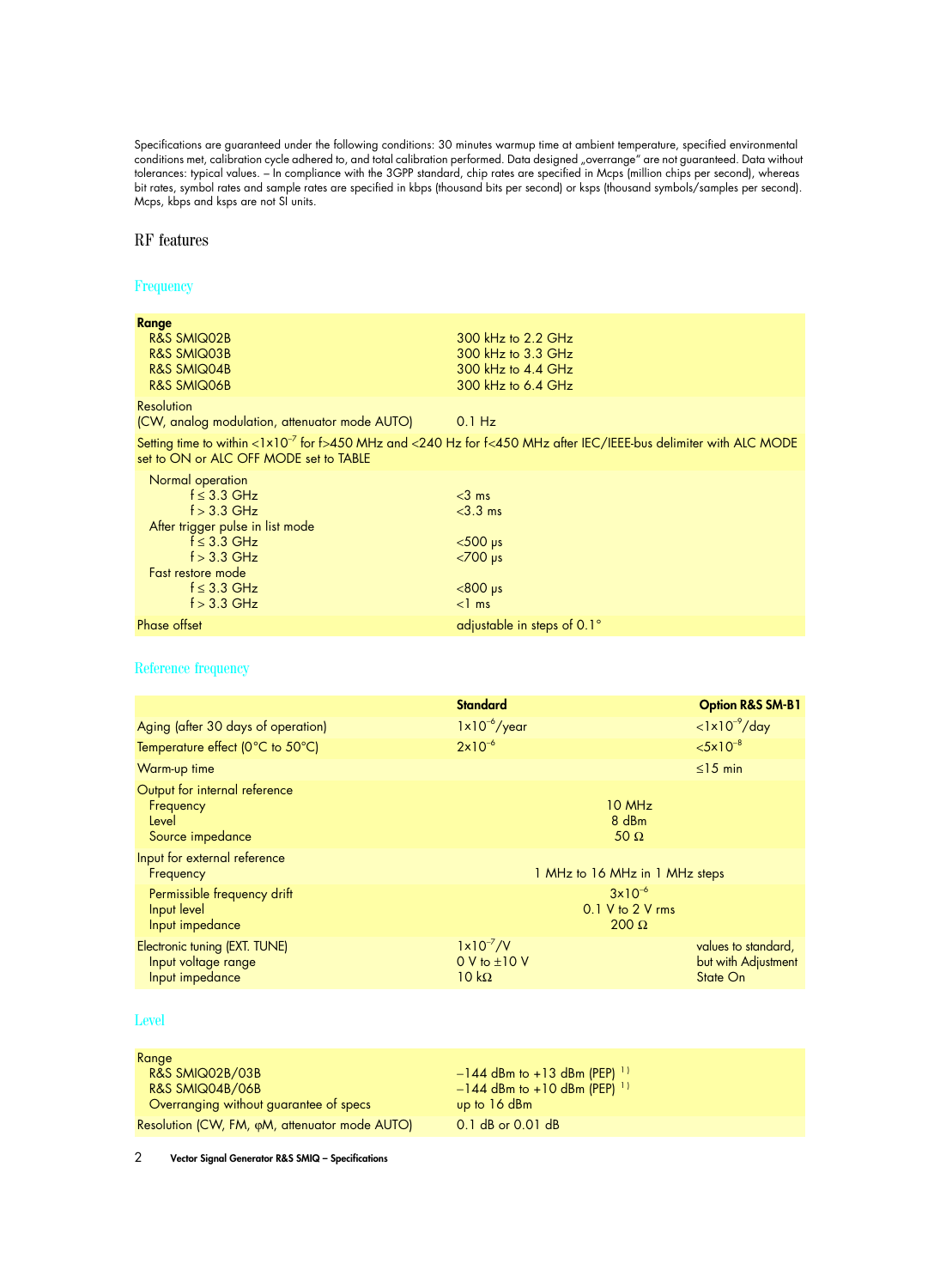| Total level uncertainty > - 127 dBm <sup>2) 12</sup> ), CW<br>$f \leq 2.5$ GHz<br>$f > 2.5$ GHz to 4 GHz<br>$f > 4$ GHz to 6.4 GHz | $<$ 0.5 dB<br>$<$ 0.9 dB<br>$<1.2$ dB                                                          |
|------------------------------------------------------------------------------------------------------------------------------------|------------------------------------------------------------------------------------------------|
| Output impedance                                                                                                                   | $50 \Omega$                                                                                    |
| <b>VSWR</b><br>max. level<br>$\leq -3$ dBm                                                                                         | $f \leq 2.2$ GHz<br>2.2 GHz $<$ f $\leq$ 6.4 GHz<br>< 1.8<br>2.0<br>< 1.5<br>< 1.8             |
| Setting time to within 0.1 dB from settled level after<br>IEC/IEEE bus delimiter in CW, FM, oM                                     | $<$ 25 ms with mechanical attenuator<br>$\leq$ 2.5 ms without mechanical attenuator            |
| Non-interrupting level setting<br><b>FIXED</b> mode<br><b>ELECTRONIC mode</b>                                                      | setting range $>20$ dB<br>setting range >80 dB                                                 |
| Overload protection                                                                                                                | protects the unit from externally<br>applied RF power (from 50 $\Omega$ source) and DC voltage |
| Max. permissible RF power                                                                                                          | 50 W (R&S SMIQ02B/R&S SMIQ03B)<br>1 W (R&S SMIQ04B/R&S SMIQ06B)                                |
| Max. permissible DC voltage                                                                                                        | 35 V (R&S SMIQ02B/R&S SMIQ03B)<br>(R&S SMIQ04B/R&S SMIQ06B)<br>0 V                             |

# Spectral purity  $^{\rm 2)}$

| Spurious<br><b>Harmonics</b> | $at$ levels $\leq$ 10 dBm (R&S SMIQ02B/03B) $\leq$ -30 dBc                            |                                                                       |                            |
|------------------------------|---------------------------------------------------------------------------------------|-----------------------------------------------------------------------|----------------------------|
|                              | at levels ≤7 dBm (R&S SMIQ04B/06B)                                                    |                                                                       |                            |
| Nonharmonics                 | CW, carrier offset >10 kHz                                                            |                                                                       |                            |
|                              | $0.3$ MHz to $450$ MHz                                                                | $<-74$ dBc                                                            |                            |
|                              | $>450$ MHz to 1500 MHz                                                                | $<-80$ dBc                                                            |                            |
|                              | $>1500$ MHz to 3000 MHz                                                               | $<-74$ dBc                                                            |                            |
|                              | $>3000$ MHz to 3300 MHz<br>>3300 MHz                                                  | $<-60$ dBc<br>as with vector modulation                               |                            |
|                              | Vector modulation,                                                                    |                                                                       |                            |
|                              | carrier offset $10$ kHz to $<$ 300 MHz                                                |                                                                       |                            |
|                              | 0.3 MHz to 3300 MHz                                                                   | $<-70$ dBc                                                            |                            |
|                              | carrier offset $\geq$ 300 MHz<br>0.3 MHz to 3300 MHz                                  | $<-60$ dBc                                                            |                            |
|                              | carrier offset 10 kHz to $<$ 900 MHz                                                  |                                                                       |                            |
|                              | $>3300$ MHz to 6000 MHz                                                               | $<-64$ dBc                                                            |                            |
|                              | $>6000$ MHz                                                                           | $<-58$ dBc                                                            |                            |
|                              | carrier offset $\geq$ 900 MHz<br>$>3300$ MHz, $\geq 5$ dBm                            | $<-50$ dBc                                                            |                            |
|                              |                                                                                       |                                                                       |                            |
|                              | Broadband noise, CW, carrier offset >5 MHz,<br>measurement bandwidth 1 Hz             |                                                                       |                            |
| $f > 20$ MHz to 450 MHz      |                                                                                       | $\leftarrow$ 136 dBc (-142 dBc typ.)                                  |                            |
|                              | $f > 450$ MHz to 3040 MHz                                                             | $\leftarrow$ 138 dBc (-144 dBc typ.)                                  |                            |
|                              | $f > 3040$ MHz to 3300 MHz                                                            | $<-136$ dBc $(-142$ dBc typ.)                                         |                            |
|                              | $f > 3300$ MHz to 6400 MHz                                                            | $<-132$ dBc $(-138$ dBc typ.)                                         |                            |
|                              | Broadband noise, vector modulation,<br>f > 20 MHz, carrier offset > 5 MHz to 3300 MHz |                                                                       |                            |
|                              | f >20 MHz, carrier offset >3300 MHz to 6400 MHz                                       | $\leftarrow$ 136 dBc (-140 dBc typ.)<br>$<-133$ dBc $(-137$ dBc typ.) |                            |
|                              | SSB phase noise, carrier offset 20 kHz,                                               |                                                                       |                            |
|                              | measurement bandwidth 1 Hz                                                            | <b>CW</b>                                                             | Vector/dig. mod.           |
|                              | $f = 20$ MHz to 450 MHz                                                               | $<-116$ dBc                                                           | $<-119$ dBc                |
| $f = 1$ GHz<br>$f = 2 GHz$   |                                                                                       | $<-126$ dBc<br>$<-120$ dBc                                            | $<-123$ dBc<br>$<-120$ dBc |
| $f = 3$ GHz                  |                                                                                       | $\le$ 116 dBc                                                         | $\le$ 116 dBc              |
| $f = 6$ GHz                  |                                                                                       | $<-110$ dBc                                                           | $<-110$ dBc                |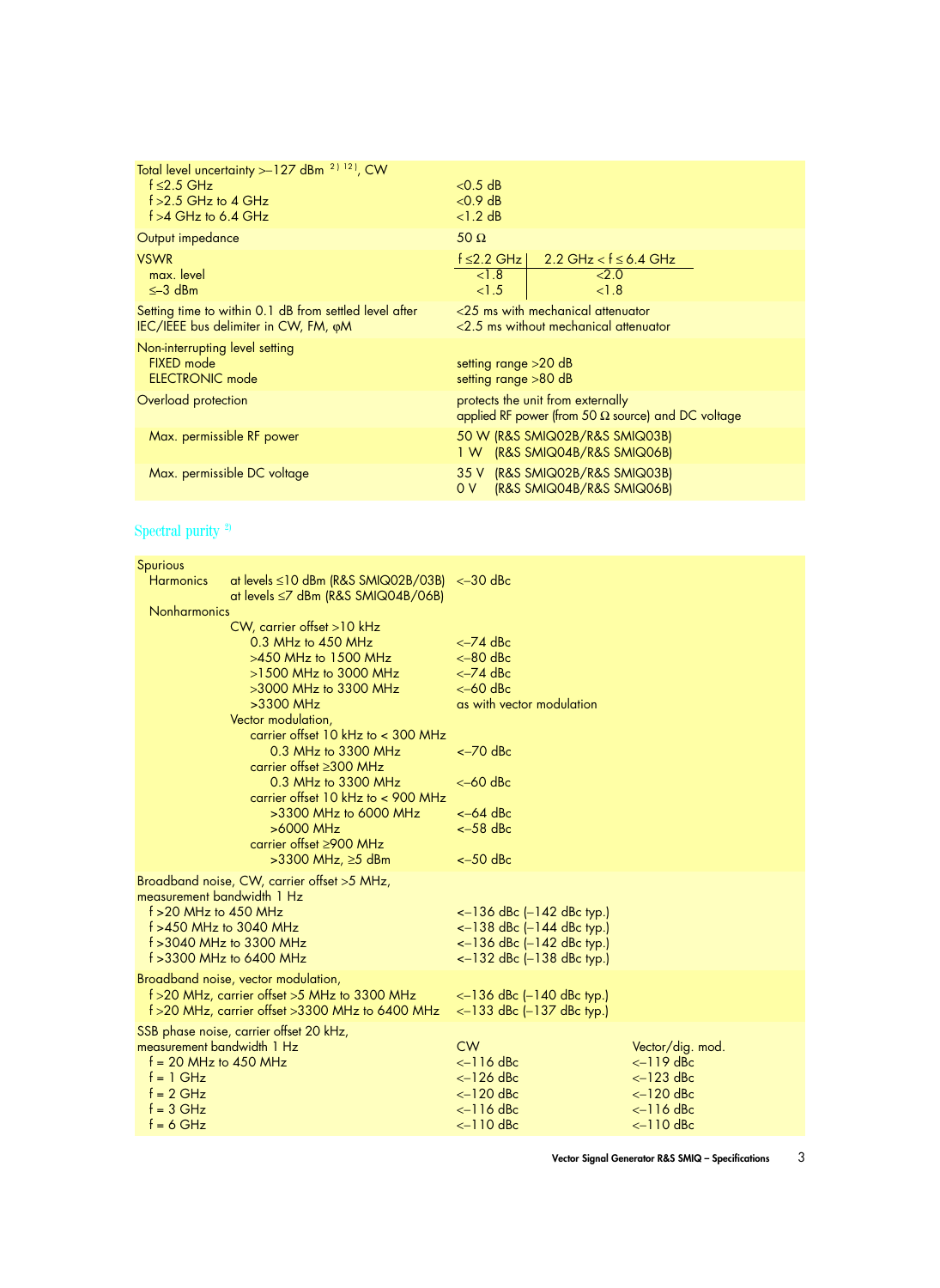| Residual FM, rms $(f = 1 \text{ GHz})$ |            |  |
|----------------------------------------|------------|--|
| $0.3$ kHz to 3 kHz (ITU-T)             | $<$ l Hz   |  |
| $\setminus$ 0.02 kHz to 23 kHz         | $<$ 4 Hz   |  |
| Residual AM, rms (0.02 kHz to 23 kHz)  | $< 0.02\%$ |  |

# **Sweep**

| RF sweep, AF sweep<br>Modes<br>Sweep range<br>Step width (lin)<br>Step width (log) | digital sweep in discrete steps<br>automatic, single shot, manual or external trigger,<br>linear or logarithmic<br>user-selectable<br>user-selectable<br>$0.01\%$ to $100\%$ |
|------------------------------------------------------------------------------------|------------------------------------------------------------------------------------------------------------------------------------------------------------------------------|
| Level sweep<br>Modes<br>Sweep range<br>Step width (log)                            | not available with vector or digital modulation<br>automatic, single shot, manual or external trigger, logarithmic<br>$0.1$ dB to 20 dB<br>$0.1$ dB to 20 dB                 |
| Step time<br>Resolution                                                            | $3 \text{ ms}$ to $5 \text{ s}$<br>$0.1$ ms                                                                                                                                  |
| <b>Markers</b>                                                                     | 3, user-selectable                                                                                                                                                           |
| <b>MARKER</b> output signal                                                        | TTL level (HCT), selectable polarity                                                                                                                                         |
| X output                                                                           | 0 V to 10 V                                                                                                                                                                  |
| <b>BLANK</b> output signal                                                         | TTL level (HCT), selectable polarity                                                                                                                                         |

## Internal modulation generator

| Frequency range<br>Resolution                                             | $0.1$ Hz to $1$ MHz<br>$0.1$ Hz                                           |
|---------------------------------------------------------------------------|---------------------------------------------------------------------------|
| Frequency error                                                           | $\langle 1 \times 10^{-4} \text{ of setting } + 0.012 \text{ Hz} \rangle$ |
| Frequency response up to 100 kHz                                          | $<$ 0.4 dB                                                                |
| Frequency response up to 1 MHz                                            | $<$ 2 dB                                                                  |
| Distortion up to 100 kHz<br>$(R1 > 200 \Omega,$ peak level 1 V)           | < 0.2%                                                                    |
| Open-circuit voltage at LF socket<br>Resolution<br>Setting error at 1 kHz | 1 mV to 4 V peak<br>$1 \text{ mV}$<br>$1\% + 1$ mV                        |
| Output impedance                                                          | approx. $10 \Omega$                                                       |
| Frequency setting time<br>(after receiving last IEC/IEEE-bus character)   | $<$ 3 ms                                                                  |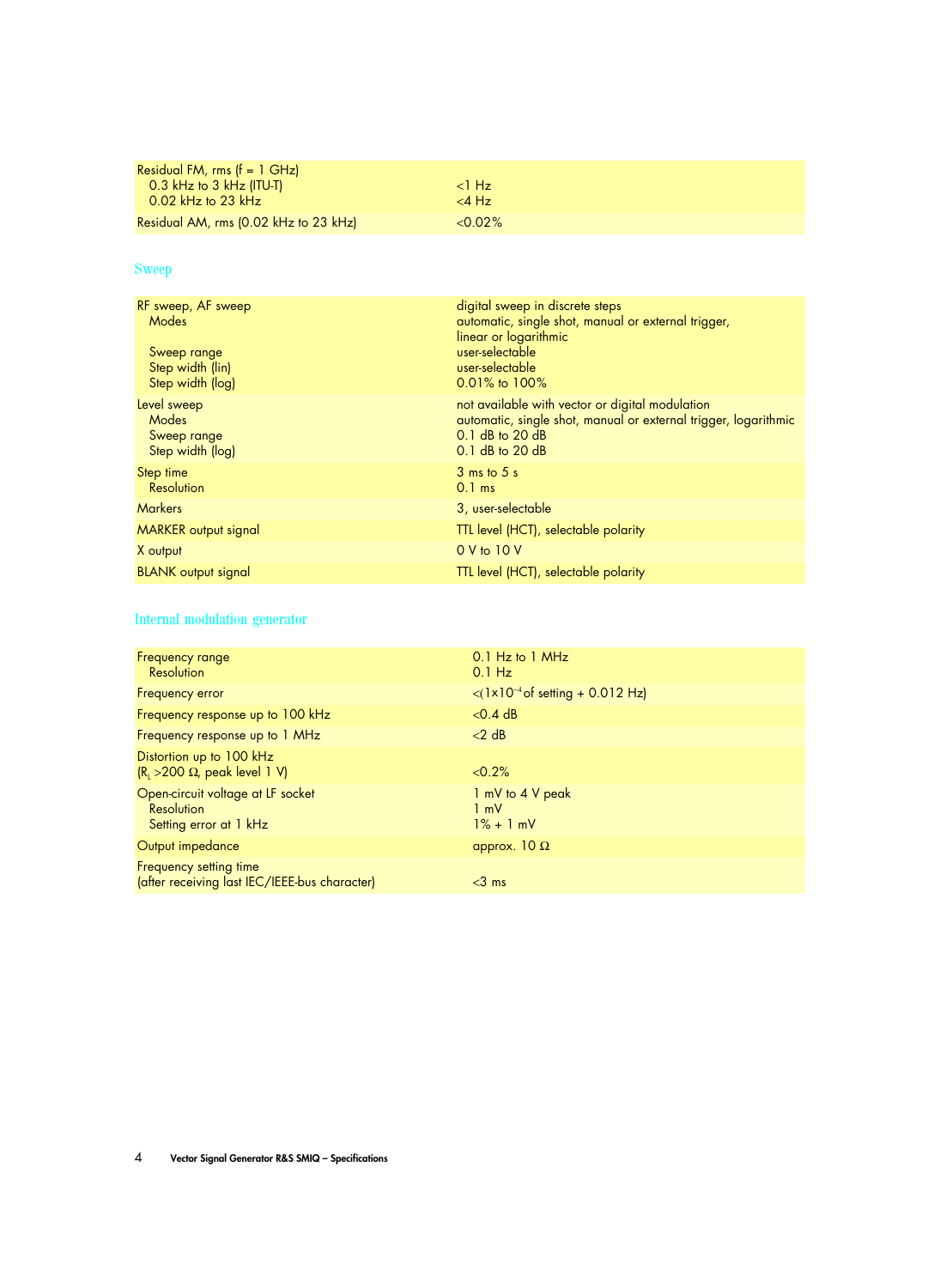# Analog modulation

## Vector modulation

| Level accuracy with vector modulation, additional error with<br>ALC OFF, relative to CW                                                                                                                                                                                                                                                                         | $<$ 0.3 dB                                                                                                                                                      |
|-----------------------------------------------------------------------------------------------------------------------------------------------------------------------------------------------------------------------------------------------------------------------------------------------------------------------------------------------------------------|-----------------------------------------------------------------------------------------------------------------------------------------------------------------|
| Mode<br>I and Q modulation inputs<br>Input impedance<br>VSWR (DC to 30 MHz)<br>If R&S SMIQ is fitted with two fading simulators<br>(R&S SMIQB14 and R&S SMIQB15) and a noise<br>generator and distortion simulator (R&S SMIQB17), the<br>VSWR of the I and $Q$ inputs for vector modulation (DC to<br>30 MHz) degrades to<br>Input voltage for full-scale input | external DC<br>$50 \Omega$<br><1.2<br>< 1.25<br>$\sqrt{I^2 + Q^2} = 0.5$ V (1 V EMF with 50 $\Omega$ source)                                                    |
| Static error vector 3)<br>level ≤8 dBm PEP (R&S SMIQ02B/03B)<br>$level \leq 5$ dBm PEP (R&S SMIQ04B/06B)<br>up to 3.3 GHz<br>rms value<br>peak value<br>$>3.3$ GHz<br>rms value<br>peak value                                                                                                                                                                   | < 0.5%<br>$<1\%$<br>$<1\%$<br><2%                                                                                                                               |
| <b>Modulation frequency response</b><br>up to 5 MHz<br>up to 30 MHz                                                                                                                                                                                                                                                                                             | $<$ 0.4 dB<br>$<$ 3 dB                                                                                                                                          |
| Carrier leakage at 0 V input voltage,<br>referred to full-scale input 3)                                                                                                                                                                                                                                                                                        | $<-45$ dBc                                                                                                                                                      |
| I/Q impairments<br>Carrier leakage<br>Setting range<br>Resolution<br>$I \neq Q$<br>Setting range<br>Resolution<br>Quadrature offset<br>Setting range<br>Resolution                                                                                                                                                                                              | 0% to 50%<br>0.5%<br>$-12\%$ to $+12\%$<br>0.1%<br>$-10^{\circ}$ to $+10^{\circ}$<br>$0.1^\circ$                                                                |
| <b>Envelope control</b><br>RF level can be controlled with an analog voltage of 0 V to 1 V<br>via the POWER RAMP input<br>Input impedance<br>Linear range<br>Attenuation error at -20 dB<br>On/off ratio<br>Delay time<br>Rise/fall time (10% to 90%)                                                                                                           | 1 V: set level<br>O V: maximum level attenuation<br>$10 k\Omega$<br>0 dB to -30 dB (-35 dB typ.)<br>$<$ 0.5 dB<br>$>80$ dB<br>$1$ $\mu s$ typ.<br>$<$ l $\mu$ s |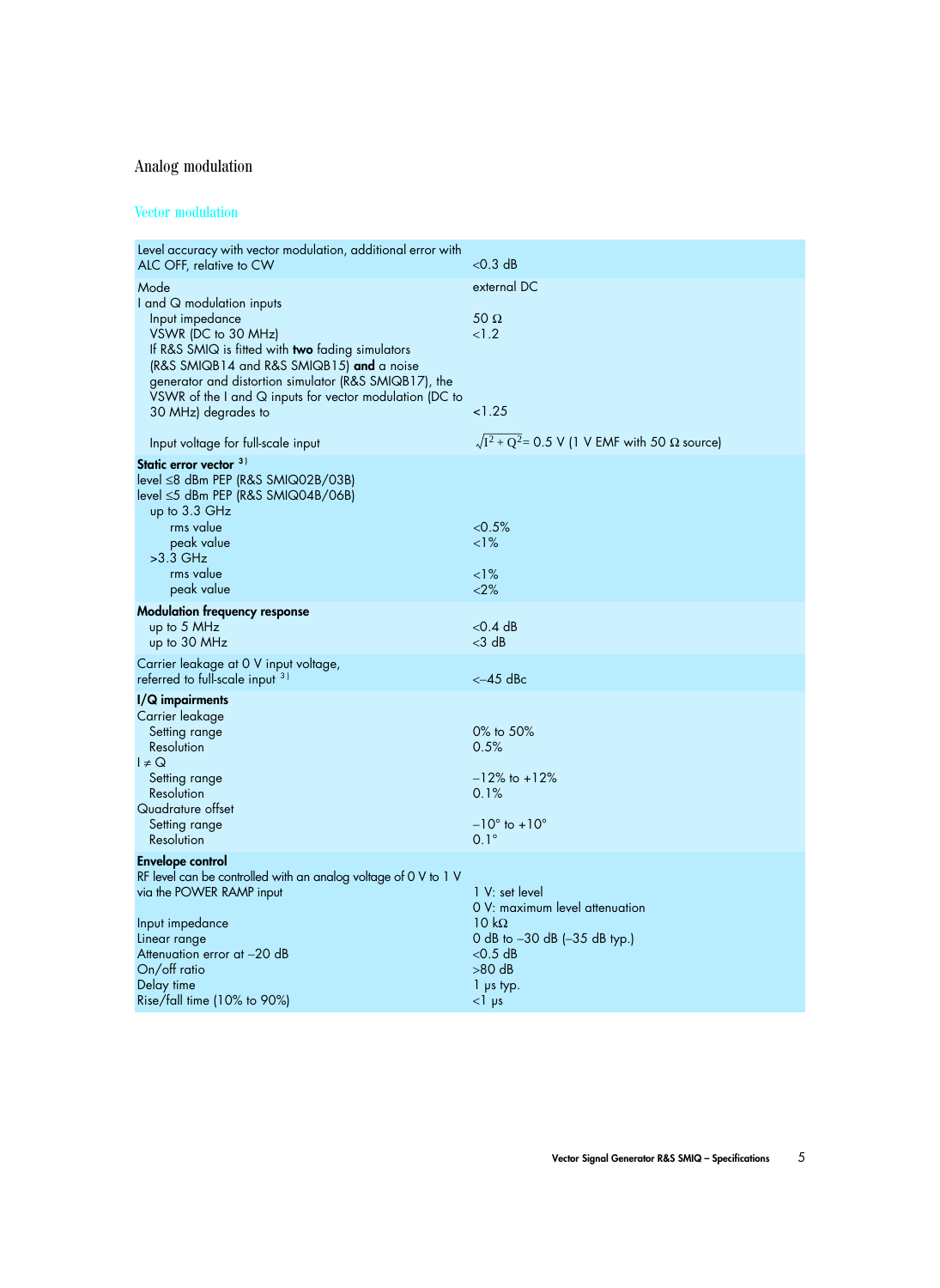# Amplitude modulation  $^{\,2)}$

| Modes                                                                                                   | internal, external AC/DC                                    |
|---------------------------------------------------------------------------------------------------------|-------------------------------------------------------------|
| Modulation depth                                                                                        | 0% to 100%                                                  |
| Resolution                                                                                              | 0.1%                                                        |
| Setting error at 1 kHz (m <80%)                                                                         | $<$ 4% of reading +1%                                       |
| AM distortion at 1 kHz<br>$m = 30\%$<br>$m = 80\%$                                                      | $1\%$<br><2%                                                |
| Modulation frequency range, $RF \ge 5$ MHz<br>for $RF < 5$ MHz                                          | DC to 50 kHz<br>DC to 3 kHz                                 |
| <b>Modulation frequency response</b><br>20 Hz to 20 $kHz$<br>for $RF < 5$ MHz, 20 Hz to 3 kHz           | $<$ 3 dB<br>$<$ 3 dB                                        |
| Incidental $\varphi$ M at 30% AM,<br>$AF = 1 kHz$ , peak value                                          | $<$ 0.1 rad                                                 |
| <b>Modulation input EXT1</b>                                                                            |                                                             |
| Input impedance<br>Input voltage for selected modulation depth<br>High/low indication (10 Hz to 50 kHz) | $>100 \text{ k}\Omega$<br>1 V peak<br>for inaccuracy $>3\%$ |

# Broadband amplitude modulation

| Mode                                                                                   | external DC                  |
|----------------------------------------------------------------------------------------|------------------------------|
| <b>Modulation frequency response</b><br>up to 10 MHz<br>up to 30 MHz                   | $<1$ dB<br>$<$ 3 dB          |
| <b>Modulation input (broadband AM)</b><br>Input impedance<br>Input voltage for 100% AM | 50 $\Omega$<br>$0.25$ V peak |

## Pulse modulation

| Modes                                                            | external                         |
|------------------------------------------------------------------|----------------------------------|
| On/off ratio                                                     | $>80$ dB                         |
| Rise/fall time (10%/90%)                                         | 30 ns typ.                       |
| Pulse repetition frequency                                       | 0 kHz to 1 MHz                   |
| Pulse delay                                                      | 200 ns typ.                      |
| <b>Modulation input PULSE</b><br>Input signal<br>Input impedance | TTL level (HCT)<br>$>10 k\Omega$ |

# Frequency modulation with option R&S SM-B5

| internal, external AC/DC, two-tone with two modulation<br>channels FM1 and FM2 |
|--------------------------------------------------------------------------------|
|                                                                                |
| 2 MHz                                                                          |
| $0.5$ MHz                                                                      |
| 1 MHz                                                                          |
| 2 MHz                                                                          |
| 4 MHz                                                                          |
|                                                                                |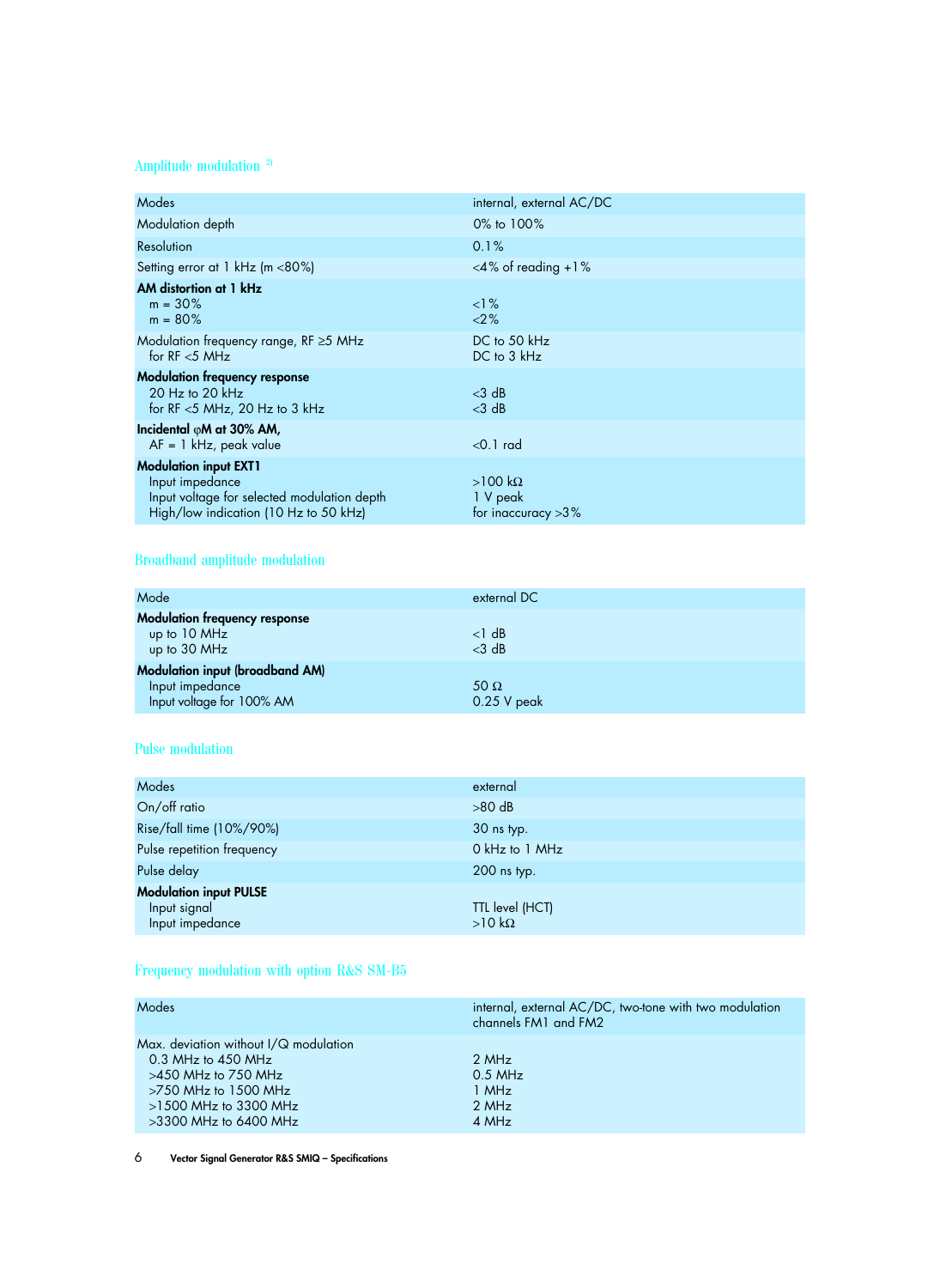| Max. deviation with I/Q modulation<br>0.3 MHz to 750 MHz<br>$>750$ MHz to 1200 MHz<br>>1200 MHz to 3300 MHz<br>$>3300$ MHz to 6400 MHz   | 2 MHz<br>$1$ MHz<br>2 MHz<br>4 MHz                          |
|------------------------------------------------------------------------------------------------------------------------------------------|-------------------------------------------------------------|
| Resolution                                                                                                                               | $<$ 1%, min. 10 Hz                                          |
| Setting error at $AF = 1$ kHz                                                                                                            | $<$ (3% of setting + 20 Hz)                                 |
| FM distortion at $AF = 1$ kHz<br>and half maximum deviation                                                                              | $< 0.5\%$                                                   |
| Modulation frequency range<br>with maximum deviation<br>at $<$ 25% of maximum deviation                                                  | DC to 500 kHz<br>DC to 2 MHz                                |
| Modulation frequency response<br>10 Hz to 100 $kHz$<br>10 Hz to 2 MHz                                                                    | $<$ 0.5 dB<br>$<$ 3 dB                                      |
| Incidental AM at 40 kHz deviation,<br>$AF = 1$ kHz, carrier frequency > 5 MHz                                                            | $< 0.1\%$                                                   |
| Carrier frequency offset with FM                                                                                                         | <0.01% of maximum deviation<br>+1% of selected deviation    |
| EXT1, EXT2 modulation inputs<br>Input impedance<br>Input voltage for selected modulation depth<br>High/low indication (10 Hz to 100 kHz) | $>100 \text{ k}\Omega$<br>1 V peak<br>for inaccuracy $>3\%$ |

# Phase modulation with option R&S SM-B513 )

| internal, external AC/DC, two-tone with two modulation<br>channels PM1 and PM2 |
|--------------------------------------------------------------------------------|
|                                                                                |
| 20 rad                                                                         |
| 5 rad                                                                          |
| 10 rad                                                                         |
| 20 rad                                                                         |
| 40 rad                                                                         |
|                                                                                |
| 20 rad                                                                         |
| 10 rad                                                                         |
| 20 rad                                                                         |
| 40 rad                                                                         |
| $<$ 1%, min. 0.001 rad                                                         |
| $<$ 3% of reading + 0.01 rad                                                   |
| $\langle$ 1%                                                                   |
| DC to 100 kHz                                                                  |
|                                                                                |
| $<$ 0.8 dB                                                                     |
|                                                                                |
| $>100 \text{ k}\Omega$                                                         |
| 1 V peak                                                                       |
| for inaccuracy $>3\%$                                                          |
|                                                                                |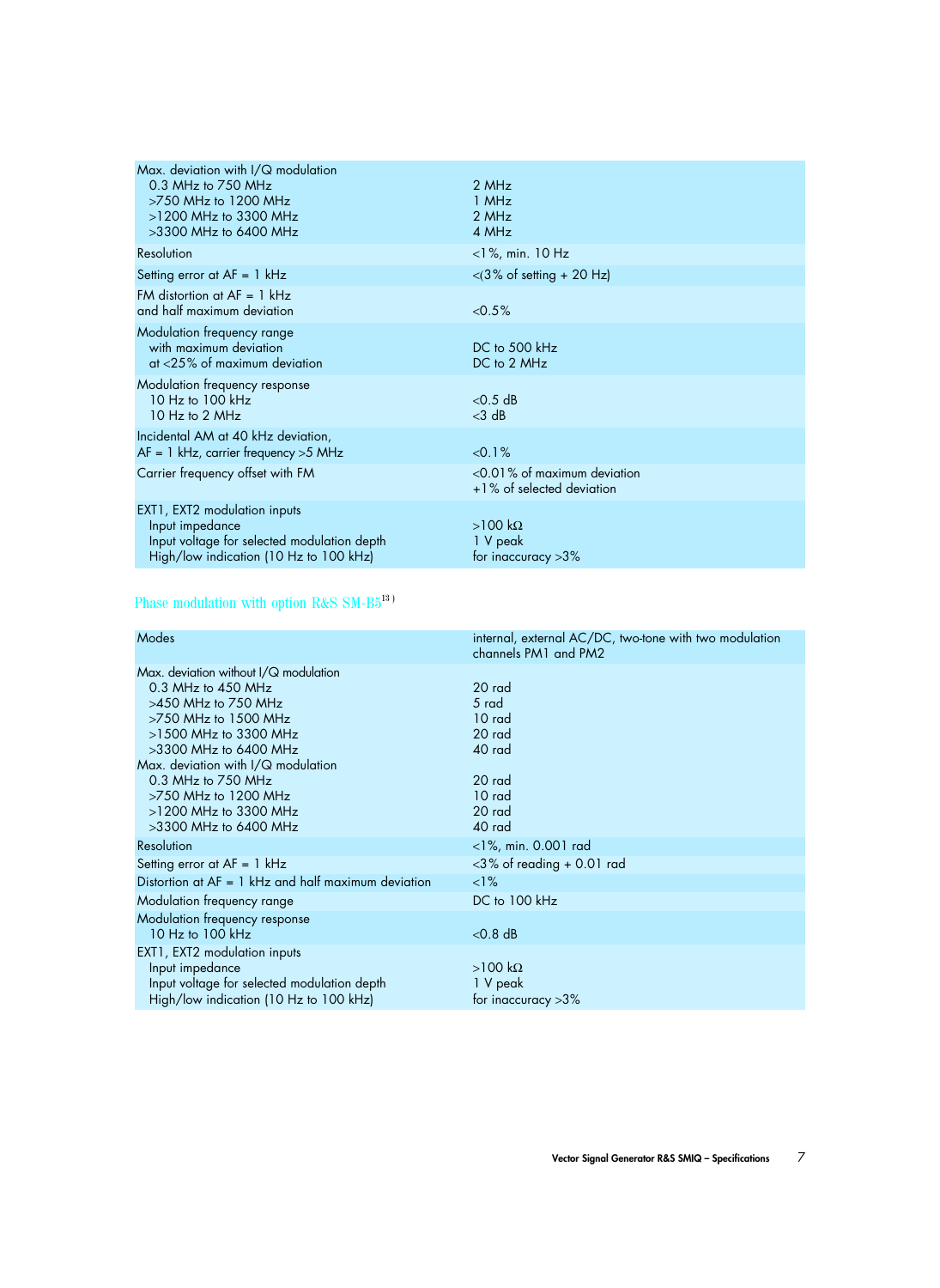# Digital modulation

# Digital modulation with optional Modulation Coder R&S SMIQB20

| Modes                                                                                                                                                                     | internal, external serial, external parallel                                                                                                                                                                                                                                                                                                                         |
|---------------------------------------------------------------------------------------------------------------------------------------------------------------------------|----------------------------------------------------------------------------------------------------------------------------------------------------------------------------------------------------------------------------------------------------------------------------------------------------------------------------------------------------------------------|
| Predefined modulation settings                                                                                                                                            | APCO C4FM, APCO CQPSK, CDPD, CT2, DECT, GSM, IRIDIUM,<br>NADC, PDC, PHS, TETRA, TFTS, PWT, ICO BPSK, ICO GMSK,<br>ICO QPSK, GSM EDGE, CDMA IS-95, WCDMA, QPSK                                                                                                                                                                                                        |
| <b>Internal PRBS</b>                                                                                                                                                      | selectable lengths: 2 <sup>9</sup> -1, 2 <sup>15</sup> -1, 2 <sup>16</sup> -1, 2 <sup>20</sup> -1, 2 <sup>21</sup> -1 and 2 <sup>23</sup> -1                                                                                                                                                                                                                         |
| I/Q bandwidth                                                                                                                                                             | 12 MHz                                                                                                                                                                                                                                                                                                                                                               |
| R&S SMIQ04B/06B                                                                                                                                                           | Modulation specifications apply at levels ≤8 dBm (PEP) with R&S SMIQ02B/03B and at levels ≤5 dBm (PEP) with                                                                                                                                                                                                                                                          |
| Total level uncertainty at levels > -127 dBm with<br>digital modulation, crest factor <20 dB <sup>2)3)</sup><br>$f \leq 2,5$ GHz<br>$f > 2,5$ GHz to 4 GHz<br>$f > 4$ GHz | $<$ 0.7 dB<br>$<1.2$ dB<br>$<$ 1.5 dB                                                                                                                                                                                                                                                                                                                                |
| For best short time repeatability use ALL OFF mode table                                                                                                                  |                                                                                                                                                                                                                                                                                                                                                                      |
| <b>Clock generation</b><br>Clock mode<br>Resolution<br>Error                                                                                                              | internal or external<br>$0.001$ Hz<br>$\langle 2^{-42} \rangle$ , related to reference frequency                                                                                                                                                                                                                                                                     |
| <b>Inputs</b>                                                                                                                                                             | DATA, BIT CLOCK, SYMBOL CLOCK, PAR DATA                                                                                                                                                                                                                                                                                                                              |
| contain 1 to 8 bits and read in using an internal or external clock signal                                                                                                | Serial data are taken from BNC connectors, parallel data (symbols) from rear PAR DATA connector. Parallel symbols may                                                                                                                                                                                                                                                |
| Trigger threshold<br>Input impedance<br>Max. data rate, serial<br>Max. symbol rate, parallel                                                                              | $-2.5$ V to $+2.5$ V, selectable, resolution 0.01 V<br>1 k $\Omega$ to ground, 50 $\Omega$ to ground<br>30 MHz, 50 MHz typ.<br>$18$ MHz                                                                                                                                                                                                                              |
| <b>Outputs</b><br>I and Q baseband signals, output voltage, EMF,<br>peak value<br>Power ramp<br>Output voltage<br>Output impedance                                        | DATA, BIT CLOCK, SYMBOL CLOCK, PAR DATA, (all TTL levels)<br>$\sqrt{I^2+Q^2}=1V$<br>0 V to 1 V<br>$10 \Omega$                                                                                                                                                                                                                                                        |
| Level attenuation<br>via LEV ATT input<br>Range<br>Additional level error caused by attenuation 31                                                                        | $0$ dB to $70$ dB<br>$\langle$ dB (up to 35 dB), $\langle$ 1.5 dB (up to 70 dB)                                                                                                                                                                                                                                                                                      |
| <b>Envelope control</b><br>Modes<br>Analog                                                                                                                                | External via POWER RAMP input (for data see vector modulation<br>above). With an internal power ramp, the connector serves as an output.                                                                                                                                                                                                                             |
| <b>Digital</b>                                                                                                                                                            | Internal or external via BURST GATE input/output (PAR DATA connec-<br>tor). The BURST GATE input triggers a power ramp (TTL levels). The<br>low/high transition starts the ramp function from blanking level to max-<br>imum level, the high/low transition from maximum level to blanking<br>level. With an internal power ramp, the connector serves as an output. |
| <b>Operating range</b>                                                                                                                                                    | 1 kHz to 2.5 MHz                                                                                                                                                                                                                                                                                                                                                     |
| Rise/fall time<br>Setting range<br>Resolution<br>Minimum time                                                                                                             | 0.25 symbols to 32 symbols<br>$1/4$ symbol<br>$\frac{1}{2}$ ps                                                                                                                                                                                                                                                                                                       |
| <b>Modulation modes</b>                                                                                                                                                   | ASK, FSK, GMSK, PSK, QAM                                                                                                                                                                                                                                                                                                                                             |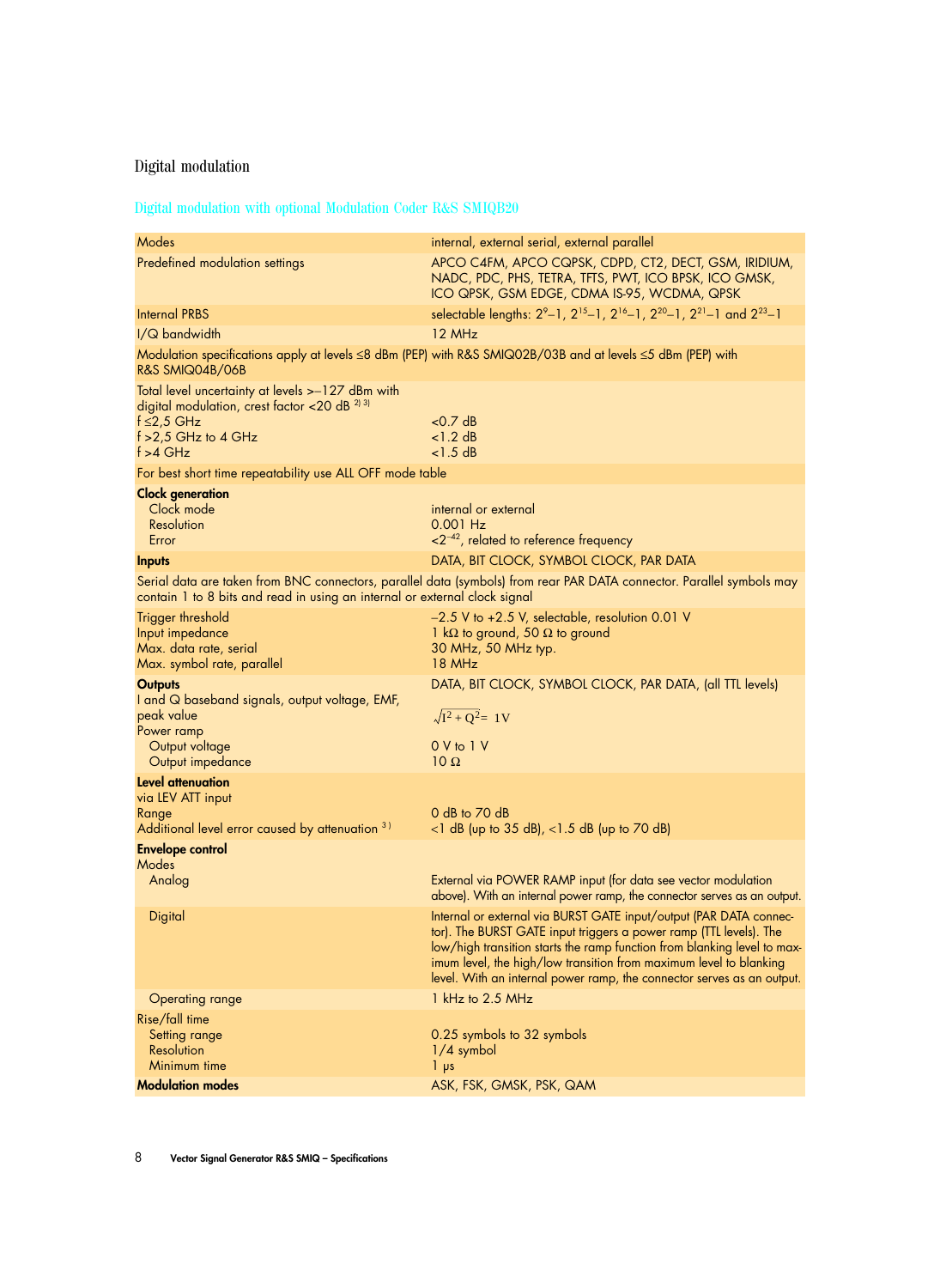| <b>Baseband filter</b><br>Each filter can be used with any type<br>of modulation.<br>Exception: GMSK/GFSK only with<br>Gaussian baseband filter                                                                                                   | $\sqrt{\cos(\alpha - 0.1)}$ to 0.99),<br>$\cos (\alpha = 0.1 \text{ to } 0.99)$ , resolution 0.01<br>Gauss, $B \times T = 0.15$ to 2.5, resolution 0.01<br>Gausslin, $B \times T = 0.3$<br>Bessel, $B \times T = 1.25$ and 2.5/ IS-95 with or without equalizer /<br>special filter for WCDMA, APCO C4FM / special filter for TETRA /<br>split phase, $B \times T = 0.15$ to 2.5 / rectangular |
|---------------------------------------------------------------------------------------------------------------------------------------------------------------------------------------------------------------------------------------------------|------------------------------------------------------------------------------------------------------------------------------------------------------------------------------------------------------------------------------------------------------------------------------------------------------------------------------------------------------------------------------------------------|
| Filter modes                                                                                                                                                                                                                                      | low EVM: for minimum error vector<br>low ACP: for minimum adjacent-channel power                                                                                                                                                                                                                                                                                                               |
| <b>ASK</b><br>Symbol rate<br>Modulation depth                                                                                                                                                                                                     | 100 Hz to 18 MHz $^{11}$ , max. 5 MHz<br>0% to 100%                                                                                                                                                                                                                                                                                                                                            |
| <b>FSK</b><br><b>Modulation modes</b>                                                                                                                                                                                                             | 2FSK, 4FSK, 4FSK APCO, GFSK                                                                                                                                                                                                                                                                                                                                                                    |
| Symbol rate                                                                                                                                                                                                                                       | 100 Hz to 7.5 MHz 111                                                                                                                                                                                                                                                                                                                                                                          |
| Shift<br>Resolution                                                                                                                                                                                                                               | $(0.1 \text{ to } 100) \times f_{\text{swmb}}$ , max. 5 MHz<br>$< 0.5\%$                                                                                                                                                                                                                                                                                                                       |
| Deviation error, rms value for shift 200 Hz to 650 kHz,<br>symbol rate <1.3 Msymbol/s, filter $\sqrt{\cos}$ or cos with<br>$\alpha$ = 0.25 to 0.7 or Gauss with B x T = 0.2 to 0.7                                                                | <1.3%                                                                                                                                                                                                                                                                                                                                                                                          |
| <b>GMSK</b><br><b>Bit rate</b>                                                                                                                                                                                                                    | 100 Hz to 7.5 MHz $^{11}$                                                                                                                                                                                                                                                                                                                                                                      |
| Modulation phase error with PRBS data,<br>up to 1 Mbit/s, rms value<br>Peak value                                                                                                                                                                 | $\leq$ 1 $\degree$<br>$<$ 3 $^{\circ}$                                                                                                                                                                                                                                                                                                                                                         |
| <b>PSK</b><br><b>Modulation modes</b>                                                                                                                                                                                                             | BPSK, QPSK, OQPSK, QPSK (IS-95), OQPSK (IS-95), QPSK (ICO),<br>QPSK (INMARSAT), $\pi/4$ DQPSK, $\pi/4$ QPSK, 8PSK, 8PSK EDGE                                                                                                                                                                                                                                                                   |
| Symbol rate                                                                                                                                                                                                                                       | 100 Hz to 18 MHz 111                                                                                                                                                                                                                                                                                                                                                                           |
| Error vector magnitude, rms for filter $\sqrt{\cos}$ , cos, IS-95,<br><b>WCDMA</b><br>up to 200 ksymbol/s, $\alpha \ge 0.25$<br>up to 1.5 Msymbol/s, $\alpha \ge 0.25$<br>up to 3 Msymbol/s, $\alpha \ge 0.25$<br>>3 Msymbol/s, $\alpha \ge 0.25$ | <1.2%<br><2%<br>$<$ 3%<br>typ. $<$ 3%                                                                                                                                                                                                                                                                                                                                                          |
| <b>TETRA ACP</b><br>f = (380 to 470) MHz, (915 to 988) MHz, level<br>$\leq$ 8 dBm PEP, low distortion output mode<br>Offset 25 kHz<br>Offset 50 kHz                                                                                               | $\leq$ -71 dB, $-74$ dB typ.<br>$\leq$ -76 dB, -80 dB typ.                                                                                                                                                                                                                                                                                                                                     |
| <b>QAM</b><br><b>Modulation modes</b>                                                                                                                                                                                                             | 16QAM, 32QAM, 64QAM, 256QAM                                                                                                                                                                                                                                                                                                                                                                    |
| Symbol rate                                                                                                                                                                                                                                       | 100 Hz to 18 MHz $11$                                                                                                                                                                                                                                                                                                                                                                          |
| Error vector magnitude, rms with 16QAM for filter<br>$\sqrt{\cos}$ , cos, IS-95, WCDMA<br>up to 1 Msymbol/s, $\alpha \ge 0.25$<br>up to 3 Msymbol/s, $\alpha \ge 0.25$<br>>3 Msymbol/s, $\alpha \ge 0.25$                                         | 2%<br>$< 3\%$<br>$<$ 3% typ.                                                                                                                                                                                                                                                                                                                                                                   |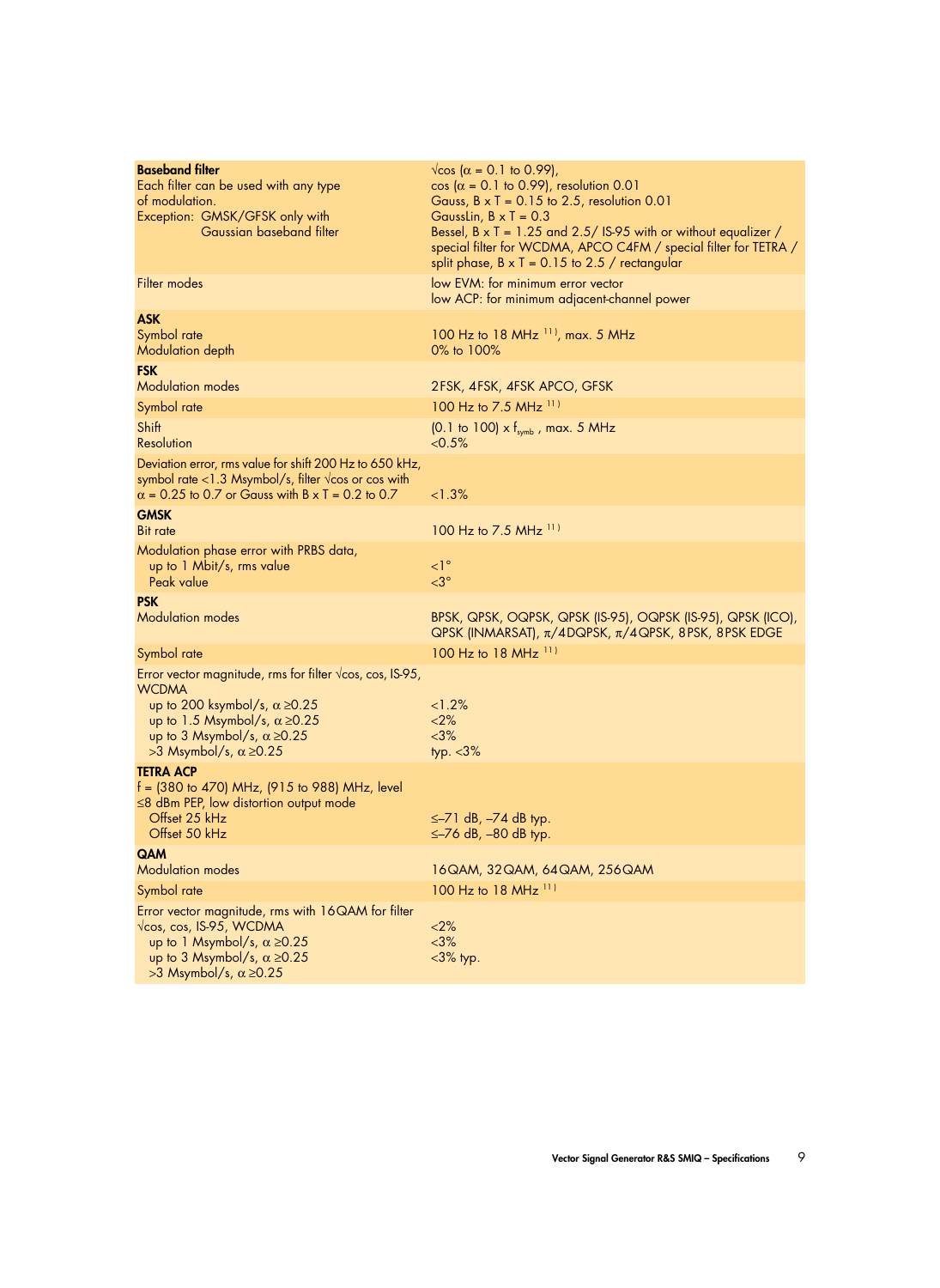| via IEEE bus with software User Mod<br><b>User mapping</b><br><b>Modulation modes</b><br>PSK, QAM, FSK<br>1 to 8 bit per symbol<br><b>Modulation symbols</b><br>differential, phase offset (PSK)<br>Coding<br>like PSK, QAM and FSK<br>Range of symbol rate<br><b>User baseband filter</b><br>via IEEE bus with software User Mod<br>Impulse length<br>8 or 16 symbols long<br>Oversampling<br>3 to 32<br><b>Modulation coding</b><br>differential coding, differential and Gray, GSM, NADC, TETRA,<br>TFTS, PDC, PHS, differential phase coding, APCO25, PWT,<br><b>INMARSAT, VDL</b> |  |
|----------------------------------------------------------------------------------------------------------------------------------------------------------------------------------------------------------------------------------------------------------------------------------------------------------------------------------------------------------------------------------------------------------------------------------------------------------------------------------------------------------------------------------------------------------------------------------------|--|
|----------------------------------------------------------------------------------------------------------------------------------------------------------------------------------------------------------------------------------------------------------------------------------------------------------------------------------------------------------------------------------------------------------------------------------------------------------------------------------------------------------------------------------------------------------------------------------------|--|

## Modulation with coding

The table below shows the possible combinations of modulation with coding  $(X =$  combination possible).

|                           | Coding<br>off | Differential | <b>Differential</b><br>phase | <b>Differential</b><br>+ Gray | <b>GSM</b>   | NADC, PDC, PHS,<br>TETRA, APCO25,<br><b>PWT</b> | TFTS/<br><b>TETRA</b> | <b>INMARSAT</b> | <b>VDL</b>   |
|---------------------------|---------------|--------------|------------------------------|-------------------------------|--------------|-------------------------------------------------|-----------------------|-----------------|--------------|
| <b>ASK</b>                | $\mathsf{X}$  | $\mathsf{X}$ |                              | $\mathsf{X}$                  |              |                                                 |                       |                 |              |
| <b>BPSK</b>               | $\mathsf{X}$  | $\mathsf{X}$ |                              | $\mathsf{X}$                  |              |                                                 |                       |                 |              |
| <b>QPSK</b>               | $\mathsf{X}$  | $\mathsf{X}$ |                              | $\pmb{\mathsf{X}}$            |              |                                                 |                       | $\mathsf{X}$    |              |
| <b>QPSK (IS-95)</b>       | $\mathsf{X}$  | $\mathsf{X}$ |                              | $\mathsf{X}$                  |              |                                                 |                       | $\mathsf{X}$    |              |
| <b>INMARSAT</b>           | $\mathsf{X}$  | $\mathsf X$  |                              | $\pmb{\mathsf{X}}$            |              |                                                 |                       | $\mathsf{X}$    |              |
| QPSK ICO                  | $\mathsf{X}$  | $\mathsf{X}$ |                              | $\mathsf{X}$                  |              |                                                 |                       | $\mathsf{X}$    |              |
| <b>OQPSK</b>              | $\mathsf{X}$  | $\mathsf{X}$ |                              | $\mathsf{X}$                  |              |                                                 |                       | $\mathsf{X}$    |              |
| OQPSK (IS-95)             | $\mathsf{X}$  | $\mathsf{X}$ |                              | $\mathsf{X}$                  |              |                                                 |                       | $\mathsf{X}$    |              |
| $\pi/4$ QPSK              | $\mathsf{X}$  |              |                              |                               |              |                                                 |                       |                 |              |
| $\pi/4$ DQPSK             | $\mathsf{X}$  |              |                              |                               |              | $\mathsf{X}$                                    | $\mathsf{X}$          |                 |              |
| 8PSK                      | $\mathsf{X}$  | $\mathsf{X}$ |                              | $\mathsf{X}$                  |              |                                                 |                       |                 | $\mathsf{X}$ |
| 8PSK_EDGE                 | $\mathsf{X}$  | $\mathsf{X}$ |                              | $\mathsf{X}$                  |              |                                                 |                       |                 | $\mathsf{X}$ |
| 2FSK                      | $\mathsf{X}$  | $\mathsf{X}$ |                              | $\mathsf{X}$                  | $\mathsf{X}$ |                                                 |                       |                 |              |
| 4FSK,<br><b>4FSK APCO</b> | $\mathsf{X}$  | $\mathsf{X}$ |                              | $\mathsf{X}$                  |              |                                                 |                       |                 |              |
| <b>GFSK</b>               | $\mathsf{X}$  | $\mathsf{X}$ |                              | $\mathsf{X}$                  | $\mathsf{X}$ |                                                 |                       |                 |              |
| <b>GMSK</b>               | $\mathsf{X}$  | $\mathsf{X}$ |                              | X                             | $\mathsf{X}$ |                                                 |                       |                 |              |
| 16QAM                     | $\mathsf{X}$  | $\mathsf{X}$ | $\mathsf{X}$                 | $\mathsf{X}$                  |              |                                                 |                       |                 |              |
| 32QAM                     | $\mathsf{X}$  | $\mathsf{X}$ | $\mathsf{X}$                 | $\mathsf{X}$                  |              |                                                 |                       |                 |              |
| 64QAM                     | $\mathsf{X}$  | $\pmb{\chi}$ | $\pmb{\chi}$                 | $\mathsf{X}$                  |              |                                                 |                       |                 |              |
| 256QAM                    | $\mathsf{X}$  |              | $\mathsf{X}$                 |                               |              |                                                 |                       |                 |              |

## Data generator (option R&S SMIQB11)

Programmable data memory for modulation data, envelope-control and trigger signals. The data generator can be operated only in conjunction with the optional modulation coder (R&S SMIQB20).

| Memory capacity  | 15 Mbit                                                                   |
|------------------|---------------------------------------------------------------------------|
| Max. symbol rate | $8.5$ MHz                                                                 |
| <b>Modes</b>     | automatically repeating, single shot, manually or externally<br>triggered |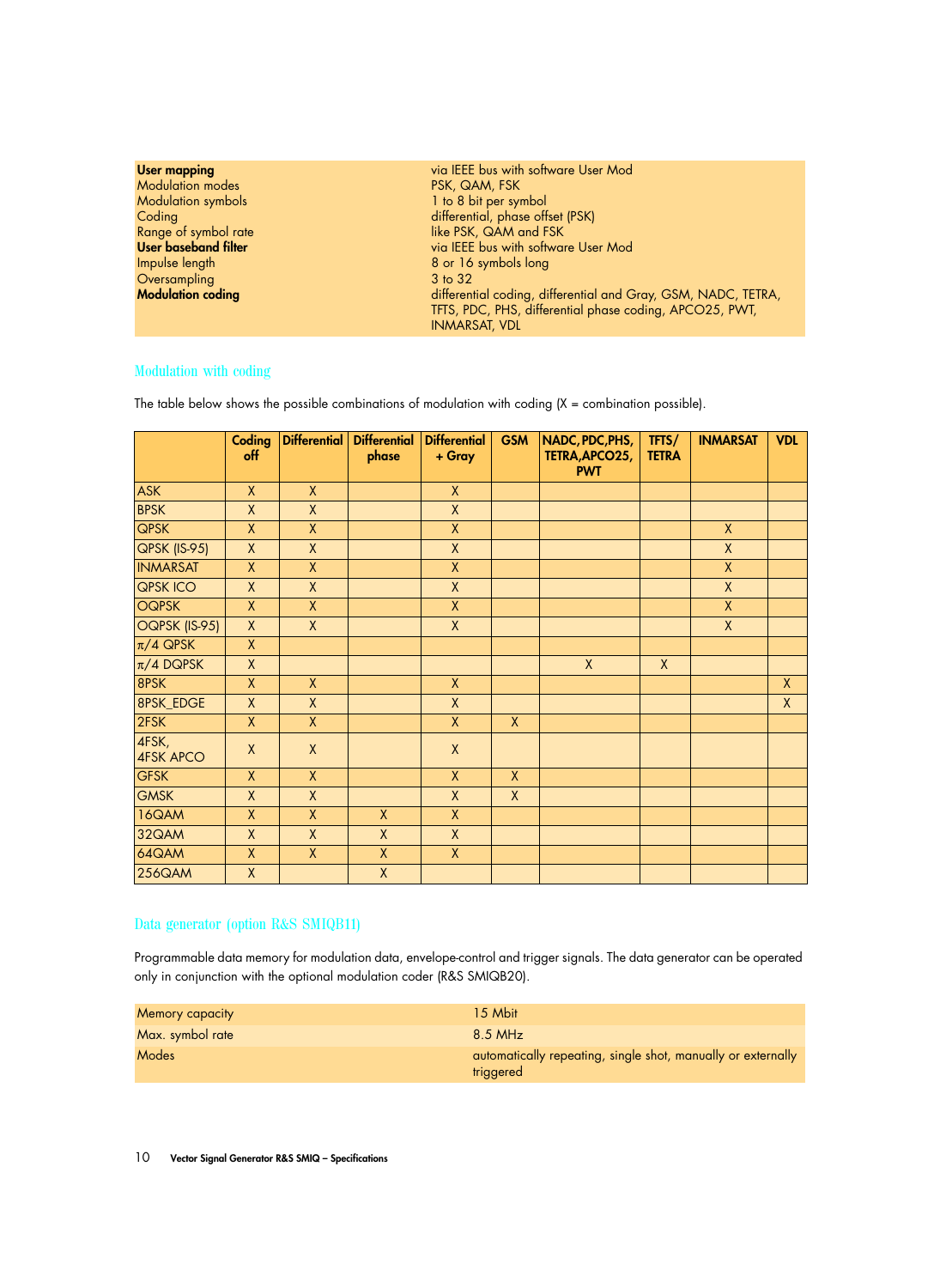| Inputs                         |                                                            |
|--------------------------------|------------------------------------------------------------|
| <b>Trigger input TRIGIN</b>    | for starting the data sequences in the data memory         |
| Trigger frequency              | $<$ 10 kHz                                                 |
| Selectable trigger delay       | 0 to $2^{16}-1$ symbols                                    |
| Selectable trigger suppression | 0 to $2^{26}-1$ symbols after trigger                      |
| Switching threshold            | -2.5 V to 2.5 V, selectable, resolution 0.1 V              |
| Input impedance                | 1 k $\Omega$ to ground, 50 $\Omega$ to ground              |
| Required pulse width           | $>50$ ns                                                   |
| Outputs                        |                                                            |
| DATA modulation data           | see data under "Digital Modulation"                        |
| <b>BURST GATE, LEV ATT</b>     | control signals for envelope control and level attenuation |
| <b>CW</b>                      | control signal for switching off digital modulation        |
| <b>TRIGOUT 1, TRIGOUT 2</b>    | user-programmable trigger signals                          |
| <b>TRIGOUT 3</b>               | trigger signal on event                                    |
| <b>HOP</b>                     | control signal for frequency hopping in LIST MODE          |
|                                |                                                            |

## Memory extension (option R&S SMIQB12)

The data generator memory can be extended to max. 79 Mbit by fitting up to two options R&S SMIQB12.

| Memory capacity | 32 Mbit |
|-----------------|---------|
|-----------------|---------|

## Digital standards with options R&S SMIQB20 and R&S SMIQB11

| Data sources<br>with TDMA<br>with CDMA                                                    | internal, external via RS232 interface (SERDATA)<br>internal                                                                                                    |
|-------------------------------------------------------------------------------------------|-----------------------------------------------------------------------------------------------------------------------------------------------------------------|
| <b>Digital standard GSM / EDGE</b><br>Frequency<br>Standard<br>Range                      | to GSM standard<br>880 MHz to 960 MHz/1710 MHz to 2000 MHz<br>same as R&S SMIQ                                                                                  |
| Modulation                                                                                | GMSK or 8PSK EDGE (8PSK with $3\pi/8$ rotation)                                                                                                                 |
| Symbol rate<br>Standard<br>Range                                                          | 270833 Hz<br>100 Hz to 300 kHz                                                                                                                                  |
| <b>Baseband filter (GMSK)</b><br>Standard<br>Range                                        | Gauss, $BxT = 0.3$<br>Gauss, $B \times T = 0.2$ to 0.7                                                                                                          |
| Baseband filter (8PSK EDGE)                                                               | <b>Gauss Linear</b>                                                                                                                                             |
| Frame structure                                                                           | 1 to 8 slots user-definable<br>any burst types can be combined, incl. GSM and EDGE<br>mixed                                                                     |
| Burst types<br>Burst on/off ratio<br>Burst rise/fall time<br>Slot attenuation, selectable | NORMAL, DUMMY, ALL DATA, NORMAL EDGE<br>$>80$ dB<br>corresponding to 3 symbols, $<$ 18 µs<br>$0$ dB to $70$ dB                                                  |
| Internal modulation data                                                                  | PRBS, 29-1, 2 <sup>11</sup> -1, 2 <sup>15</sup> -1, 2 <sup>16</sup> -1, 2 <sup>20</sup> -1, 2 <sup>21</sup> -1, 2 <sup>23</sup> -1,<br>programmable data memory |
| External serial modulation data                                                           | asynchronous via RS232 interface (SERDATA)                                                                                                                      |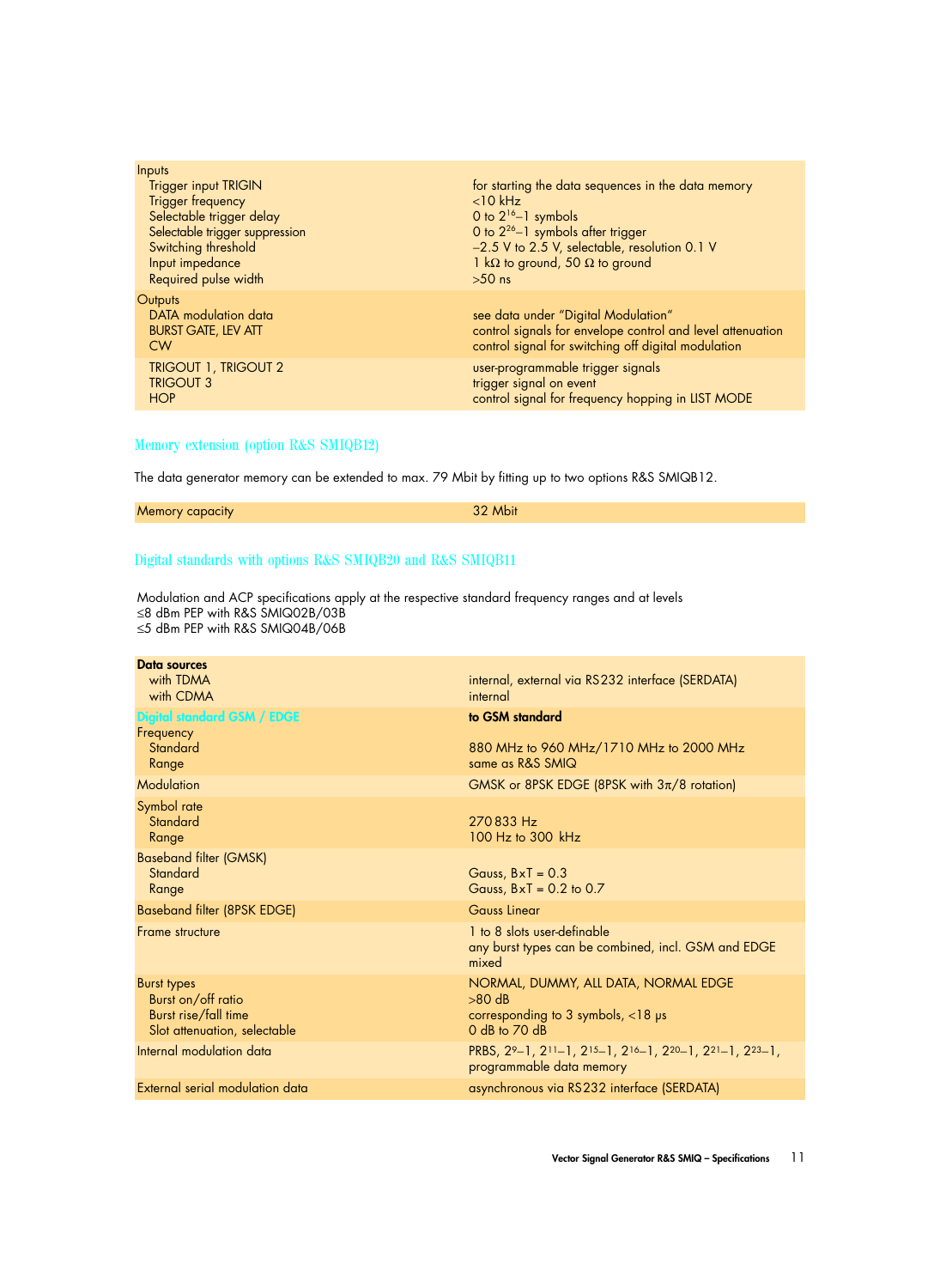| <b>GMSK</b><br>Phase error, rms value                                                                                                                                           | ${1^{\circ}}$ , 0.3 $^{\circ}$ typ.                                                                                                                                                                                                                                                                       |
|---------------------------------------------------------------------------------------------------------------------------------------------------------------------------------|-----------------------------------------------------------------------------------------------------------------------------------------------------------------------------------------------------------------------------------------------------------------------------------------------------------|
| Phase error, peak value<br><b>8PSK EDGE</b>                                                                                                                                     | $<$ 3°, 1° typ.                                                                                                                                                                                                                                                                                           |
| Error vector magnitude, rms                                                                                                                                                     | $1.2\%$ , 0.6% typ.                                                                                                                                                                                                                                                                                       |
| Power density spectrum, typ. values (standard, resolution bandwidth 30 kHz, without power ramping)                                                                              |                                                                                                                                                                                                                                                                                                           |
| Offset 200 kHz<br>Offset 400 kHz<br>Offset 600 kHz                                                                                                                              | $-34$ dB<br>$-70$ dB<br>$-78$ dB                                                                                                                                                                                                                                                                          |
| <b>Digital standard DECT</b>                                                                                                                                                    | to ETS300175-2 and ETS300176-1                                                                                                                                                                                                                                                                            |
| Frequency<br>Standard<br>Range                                                                                                                                                  | 1880 MHz to 1900 MHz<br>same as R&S SMIQ                                                                                                                                                                                                                                                                  |
| Modulation<br><b>Deviation with GFSK</b><br>Standard                                                                                                                            | GFSK (standard), $\pi/4$ DQPSK<br>288 kHz                                                                                                                                                                                                                                                                 |
| Range                                                                                                                                                                           | $(0.1 \text{ to } 1) \times f_{\text{swnb}}$                                                                                                                                                                                                                                                              |
| <b>Symbol rate</b><br>Standard<br><b>Range with GFSK</b><br>Range with $\pi/4$ DQPSK                                                                                            | 1152000 Hz<br>100 Hz to 1200 kHz<br>100 Hz to 1200 kHz                                                                                                                                                                                                                                                    |
| <b>Baseband filter</b><br>Standard<br>Range                                                                                                                                     | Gauss, $B \times T = 0.5$<br>Gauss, $B \times T = 0.2$ to 0.7<br>$\sqrt{\cos(\alpha - 0.2 \text{ to } 0.7)}$ , cos ( $\alpha = 0.2$ to 0.7)                                                                                                                                                               |
| Frame structure<br>Slot types<br>Burst on/off ratio<br>Burst rise/fall time<br>Slot attenuation, selectable                                                                     | 1 to 12 slots of 24 slots user-definable<br>FULL (basic), DOUBLE (high capacity), ALL DATA<br>$>80$ dB<br>corresponding to 2 symbols, $<$ 10 $\mu$ s<br>$0$ dB to $70$ dB                                                                                                                                 |
| Internal modulation data                                                                                                                                                        | PRBS, 29-1, 215-1, 216-1, 220-1, 221-1, 223-1,<br>programmable data memory                                                                                                                                                                                                                                |
| Deviation error, rms                                                                                                                                                            | <1.3%                                                                                                                                                                                                                                                                                                     |
| <b>Special functions</b><br>Timing adjustment simulation<br>Range<br>Jitter simulation<br>Range<br>Slot timing shift<br>Range<br>Selectable preamble<br>Response during ramp-up | lengthening $(+)$ or shortening $(-)$ of every 35th frame<br>$-4$ bit to $+4$ bit (resolution 1 bit)<br>time lead for even-numbered frames<br>0 bit to $+4$ bit (resolution 1 bit)<br>time shifting of a single slot<br>$-9$ bit to $+9$ bit (resolution 1 bit)<br>normal or prolonged<br>modulated or CW |
| <b>Digital standard NADC</b>                                                                                                                                                    | to IS-54 and IS-136                                                                                                                                                                                                                                                                                       |
| Frequency<br>Standard<br>Range                                                                                                                                                  | 824 MHz to 894 MHz/1850 MHz to 2000 MHz<br>same as R&S SMIQ                                                                                                                                                                                                                                               |
| Modulation                                                                                                                                                                      | $\pi/4$ DQPSK                                                                                                                                                                                                                                                                                             |
| <b>Symbol rate</b><br>Standard<br>Range                                                                                                                                         | 24.300 kHz<br>100 Hz to 200 kHz                                                                                                                                                                                                                                                                           |
|                                                                                                                                                                                 |                                                                                                                                                                                                                                                                                                           |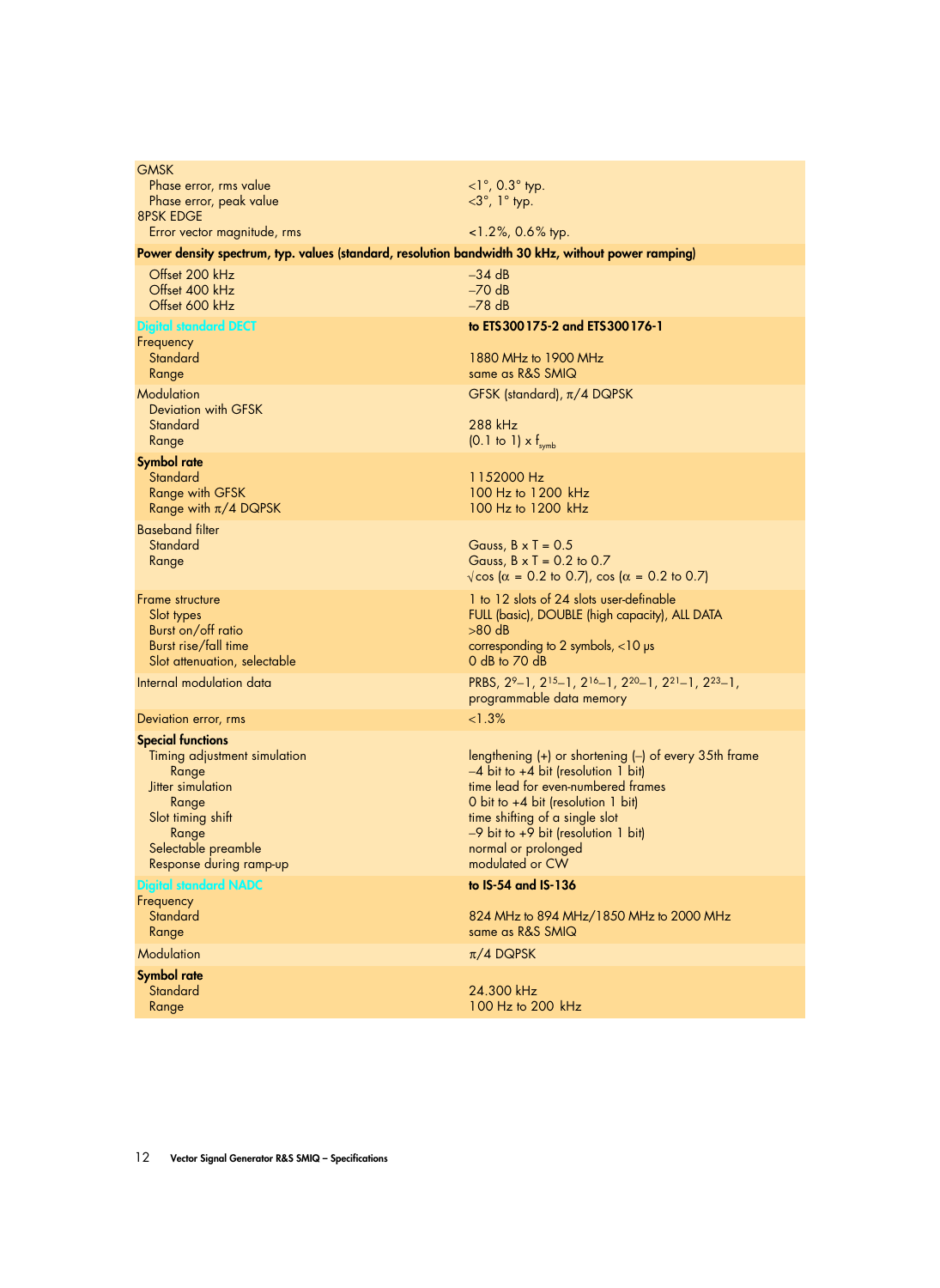| <b>Baseband filter</b><br>Standard<br>Range                                                                         | $\sqrt{\cos(\alpha=0.35)}$ , cos ( $\alpha=0.35$ )<br>$\sqrt{\cos(\alpha=0.2 \text{ to } 0.7)}$ , cos ( $\alpha=0.2 \text{ to } 0.7$ )                               |
|---------------------------------------------------------------------------------------------------------------------|----------------------------------------------------------------------------------------------------------------------------------------------------------------------|
| Frame structure<br><b>Burst types</b><br>Burst on/off ratio<br>Burst rise/fall time<br>Slot attenuation, selectable | 1 to 6 slots user-definable for uplink and downlink<br>Up/Down TCH, ALL DATA, Up SHORT<br>$>80$ dB<br>corresponding to 3 symbols, $<$ 123.4 $\mu$ s<br>0 dB to 70 dB |
| Internal modulation data                                                                                            | PRBS, 29-1, 2 <sup>11</sup> -1, 2 <sup>15</sup> -1, 2 <sup>16</sup> -1, 2 <sup>20</sup> -1, 2 <sup>21</sup> -1, 2 <sup>23</sup> -1,<br>programmable data memory      |
| External serial modulation data                                                                                     | asynchronous via RS232 interface (SERDATA)                                                                                                                           |
| Error vector magnitude, rms                                                                                         | $<$ 1.2%, 0.4% typ.                                                                                                                                                  |
| Adjacent-channel power, typ. values, without power<br>ramping<br>Offset 30 kHz<br>Offset 60 kHz<br>Offset 90 kHz    | $-35$ dBc<br>$-75$ dBc<br>$-78$ dBc                                                                                                                                  |
| <b>Digital standard PDC</b><br>Frequency<br>Standard<br>Range                                                       | to RCR STD-27<br>810 MHz to 826 MHz/940 MHz to 956MHz /1429 MHz<br>to 1453 MHz/1477 MHz to 1501 MHz<br>same as R&S SMIQ                                              |
| Modulation                                                                                                          | $\pi/4$ DQPSK                                                                                                                                                        |
| <b>Symbol rate</b><br>Standard<br>Range                                                                             | $21$ kHz<br>100 Hz to 200 kHz                                                                                                                                        |
| <b>Baseband filter</b><br>Standard<br>Range                                                                         | $\sqrt{\cos(\alpha=0.5)}$ , cos ( $\alpha=0.5$ )<br>$\sqrt{\cos(\alpha=0.2 \text{ to } 0.7)}$ ,<br>$\cos (\alpha = 0.2 \text{ to } 0.7)$                             |
| Frame structure<br><b>Burst types</b><br>Burst on/off ratio<br>Burst rise/fall time<br>Slot attenuation, selectable | 1 to 6 slots user-definable for uplink and downlink<br>TCH, SYNC, VOX, ALL DATA<br>$>80$ dB<br>corresponding to 2 symbols, $<$ 95.2 $\mu$ s<br>$0$ dB to $70$ dB     |
| Internal modulation data                                                                                            | PRBS, 29-1, 2 <sup>11</sup> -1, 2 <sup>15</sup> -1, 2 <sup>16</sup> -1, 2 <sup>20</sup> -1, 2 <sup>21</sup> -1, 2 <sup>23</sup> -1,<br>programmable data memory      |
| External serial modulation data                                                                                     | asynchronous via RS232 interface (SERDATA)                                                                                                                           |
| Error vector magnitude, rms                                                                                         | $<$ 1.2%, 0.4% typ.                                                                                                                                                  |
| Adjacent-channel power, typ. values, without power<br>ramping<br>Offset 50 kHz<br>Offset 100 kHz                    | $-74$ dBc<br>$-78$ dBc                                                                                                                                               |
| <b>Digital standard PHS</b><br>Frequency<br>Standard<br>Range                                                       | to RCR STD-28<br>1895.0 MHz to 1918.1 MHz<br>same as R&S SMIQ                                                                                                        |
| Modulation                                                                                                          | $\pi/4$ DQPSK                                                                                                                                                        |
| Symbol rate<br>Standard<br>Range                                                                                    | 192 kHz<br>100 Hz to 200 kHz                                                                                                                                         |
| <b>Baseband filter</b><br>Standard<br>Range                                                                         | $\sqrt{\cos(\alpha=0.5)}$ , cos $(\alpha=0.5)$<br>$\sqrt{\cos(\alpha - 0.2 \text{ to } 0.7)}$ , cos ( $\alpha = 0.2$ to 0.7)                                         |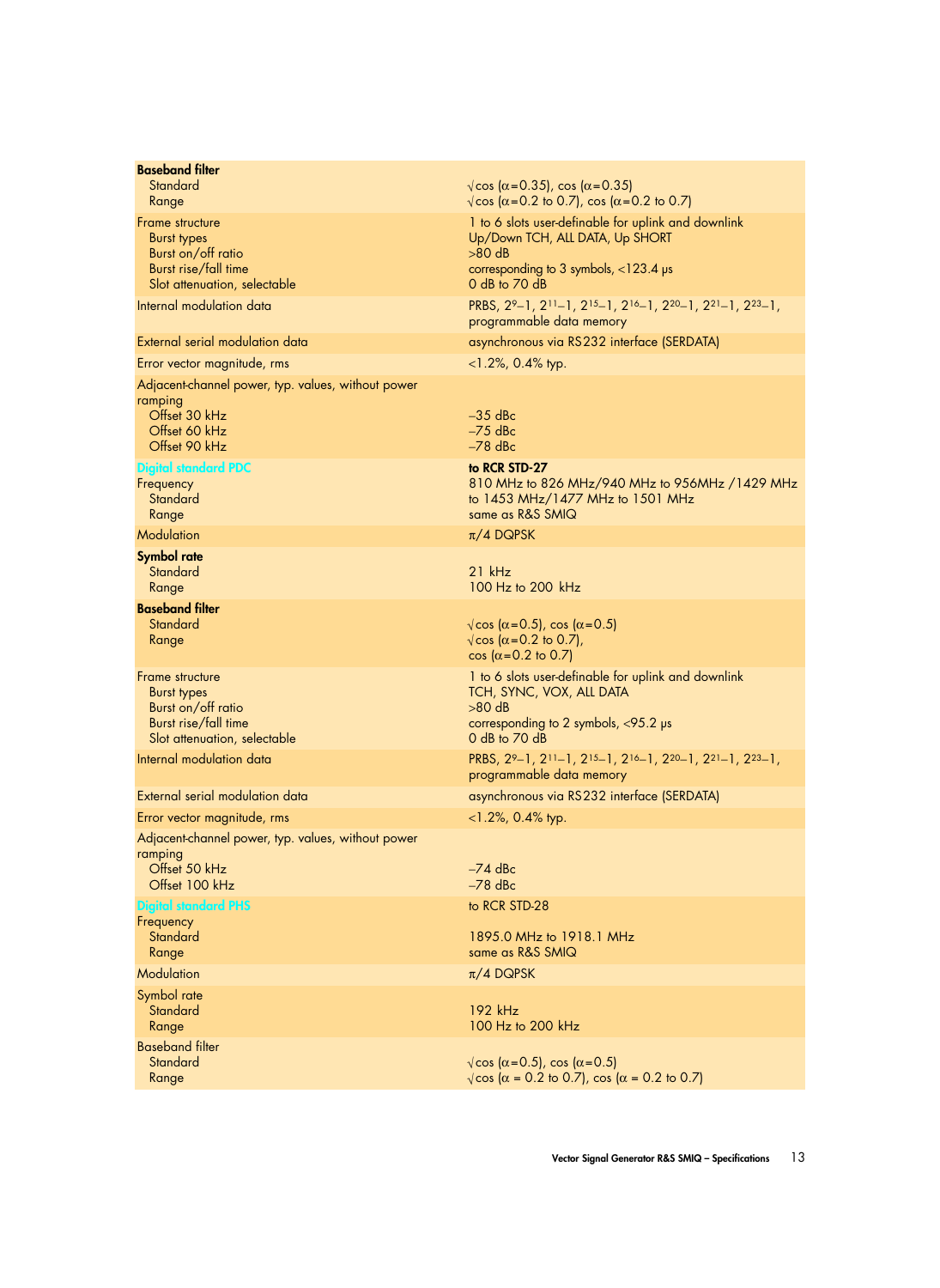| Frame structure<br>Burst types<br>Burst on/off ratio<br>Burst rise/fall time<br>Slot attenuation, selectable | 1 to 8 slots user-definable<br>TCH (32 kbit and 16 kbit channel), SYNC, VOX, ALL DATA<br>$>80$ dB<br>corresponding to 2 symbols, $<$ 13 µs<br>$0$ dB to $70$ dB |
|--------------------------------------------------------------------------------------------------------------|-----------------------------------------------------------------------------------------------------------------------------------------------------------------|
| Internal modulation data                                                                                     | PRBS, $2^{9}-1$ , $2^{11}-1$ , $2^{15}-1$ , $2^{16}-1$ , $2^{20}-1$ , $2^{21}-1$ , $2^{23}-1$ ,<br>programmable data memory                                     |
| External serial modulation data                                                                              | asynchronous via RS232 interface (SERDATA)                                                                                                                      |
| Error vector magnitude, rms                                                                                  | $<$ 1.2%, 0.4% typ.                                                                                                                                             |
| Adjacent-channel power, typ. values, without power<br>ramping)<br>Offset 600 kHz                             | $-74$ dBc                                                                                                                                                       |
| Offset 900 kHz                                                                                               | $-76$ dBc                                                                                                                                                       |

#### Digital standard IS-95 CDMA with option R&S SMIQB42

| To TIA standard IS-95A and J-STD-008<br><b>Frequency</b>                                        |                                                                                                                                                                                                            |
|-------------------------------------------------------------------------------------------------|------------------------------------------------------------------------------------------------------------------------------------------------------------------------------------------------------------|
| Standard<br>Range                                                                               | 824 MHz to 894 MHz, 1850 MHz to 2000 MHz<br>same as R&S SMIQ                                                                                                                                               |
| Modulation                                                                                      | QPSK, OQPSK                                                                                                                                                                                                |
| <b>Chip rate</b><br>Standard<br>Range<br>Reverse link coded                                     | 1.2288 MHz<br>0.1 Mcps to 7 Mcps<br>0.1 Mcps to 1.3 Mcps                                                                                                                                                   |
| Sequence length<br>Forward link<br><b>Reverse link</b><br>Reverse link coded                    | 1 superframe (80 ms)<br>1 superframe (80 ms)<br>if user-definable data lists are used:<br>calculation in real time, ie unlimited sequence length<br>calculation in real time, ie unlimited sequence length |
| <b>Baseband filter</b><br>Standard<br>Other filters                                             | IS-95 with or without equalizer<br>$\sqrt{\cos(\alpha=0.2 \text{ to } 0.7)}$ , cos $(\alpha=0.2 \text{ to } 0.7)$                                                                                          |
| Forward link, mode 18<br>Number of code channels<br>Walsh code selectable<br>Code channel power | $1$ to $18$<br>0 to 63<br>0.0 dB to -30 dB, 4 user-definable levels                                                                                                                                        |
| Forward link, mode 64<br>Number of code channels<br>Code channel power                          | $1$ to $64$<br>0.0 dB to -30 dB, 2 user-definable levels                                                                                                                                                   |
| <b>Reverse link</b>                                                                             | full-rate mode, half-rate mode with random power gating                                                                                                                                                    |
| Reverse link coded                                                                              | incl. frame quality indicator, convolutional encoder, block<br>interleaver<br>traffic channel, 9600/4800/2400/1200 bps<br>traffic channel, 14400/7200/3600/1800 bps<br>access channel, 4800 bps            |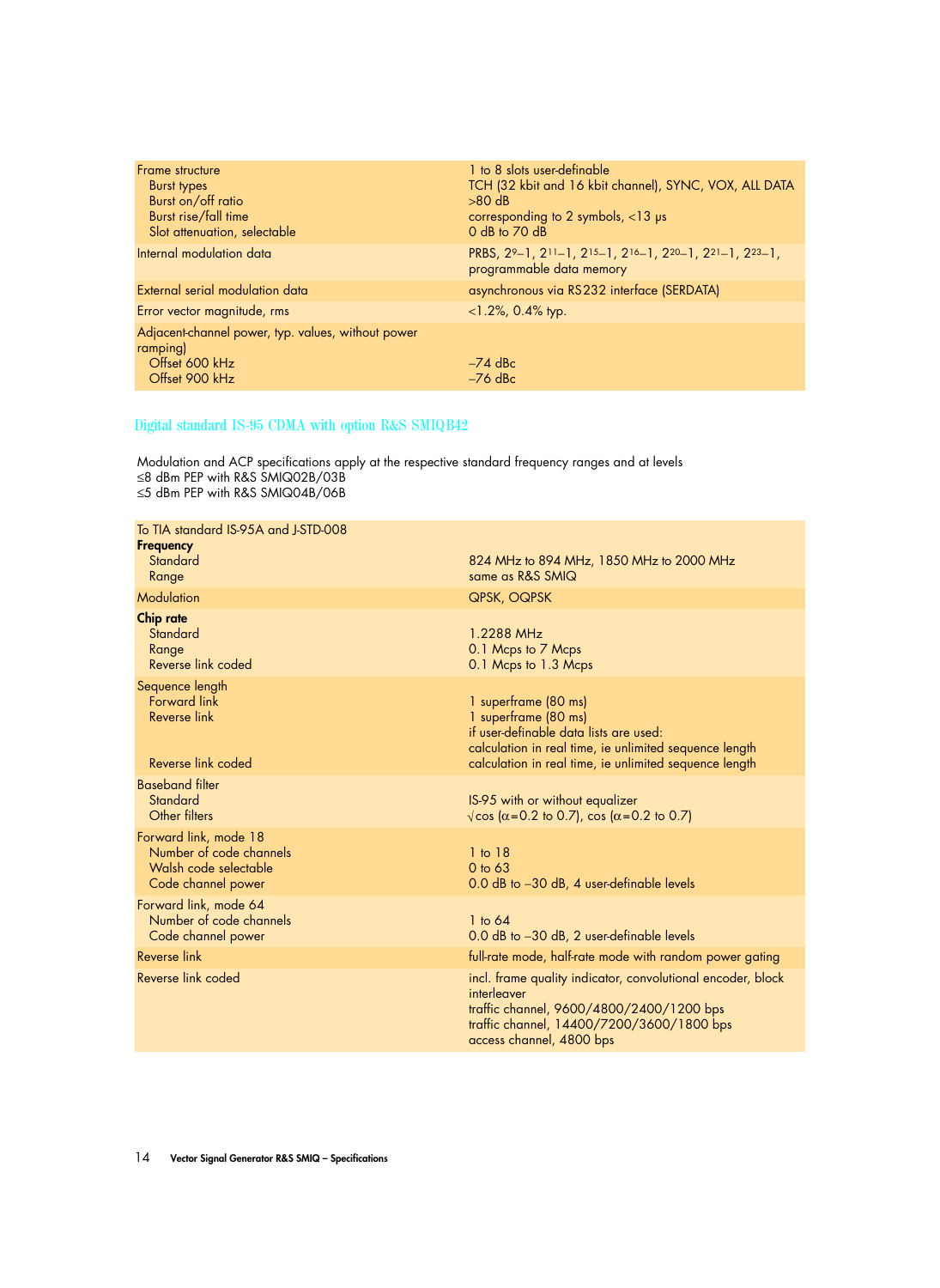| Internal modulation data                                                           |                                                                                                |
|------------------------------------------------------------------------------------|------------------------------------------------------------------------------------------------|
| Forward link, 19200 bit/s                                                          | PRBS, O sequence, 1 sequence, 01 alternating,<br>different for each code channel               |
| Reverse link, 28800 bit/s                                                          | PRBS, 0 sequence, 1 sequence, 01 alternating,<br>programmable data memory                      |
| Reverse link coded                                                                 | PRBS, 29-1, 215-1, 216-1, 220-1, 221-1, 223-1,<br>programmable data memory                     |
| Synchronization signals<br>(chip rate 1.2288 Mcps)                                 | chip clock, input and output, 2 outputs for 80 ms, 80/3 ms,<br>20 ms, 2 s clock, trigger input |
| Modulation accuracy p                                                              | >0.9996                                                                                        |
| Adjacent-channel power ratio at 30 kHz bandwidth<br>Reverse link<br>Offset 885 kHz | $-77$ dBc typ.                                                                                 |
| Offset 1.25 MHz<br>Offset 1.98 MHz                                                 | $-83$ dBc typ.                                                                                 |
| With option R&S SMIQB47, IQ filter 850 kHz                                         | $-84$ dBc typ.                                                                                 |
| Offset 885 kHz                                                                     | $<-78$ dBc, $-82$ dBc typ.                                                                     |
| Offset 1.25 MHz                                                                    | $<-83$ dBc, $-87$ dBc typ.                                                                     |
| Offset 1.98 MHz                                                                    | $<-85$ dBc, $-89$ dBc typ.                                                                     |
| 9 channels forward link                                                            |                                                                                                |
| Offset 885 kHz                                                                     | $-77$ dBc typ.                                                                                 |
| Offset 1.25 MHz                                                                    | $-79$ dBc typ.                                                                                 |
| Offset 1.98 MHz                                                                    | $-80$ dBc typ.                                                                                 |
| With option R&S SMIQB47, IQ filter 850 kHz                                         |                                                                                                |
| Offset 885 kHz<br>Offset 1.25 MHz                                                  | $<-74$ dBc, $-78$ dBc typ.                                                                     |
| Offset 1.98 MHz                                                                    | $<-80$ dBc, $-84$ dBc typ.<br>$<-83$ dBc, $-86$ dBc typ.                                       |
|                                                                                    |                                                                                                |

## Digital standard WCDMA with option R&S SMIQB43

To NTT DoCoMo 1.0 and ARIB standard 0.0

| <b>Frequency</b><br>Standard<br>Range                               | 1800 MHz to 2200 MHz<br>same as R&S SMIQ                                                                                                                                         |
|---------------------------------------------------------------------|----------------------------------------------------------------------------------------------------------------------------------------------------------------------------------|
| <b>Modulation</b>                                                   | QPSK, OQPSK                                                                                                                                                                      |
| <b>General settings</b>                                             |                                                                                                                                                                                  |
| Chip rate<br>Standard<br>Range<br>Link direction<br>Sequence length | 4.096 Mcps<br>0.1 Mcps to 7 Mcps<br>uplink and downlink<br>45 frames without option R&S SMIQB12<br>150 frames with 1 option R&S SMIQB12<br>240 frames with 2 options R&S SMIQB12 |
| <b>Baseband filter</b><br>Standard                                  | WCDMA 0.22                                                                                                                                                                       |
| Other filters                                                       | $\sqrt{\cos{(\alpha - 0.1 \text{ to } 0.7)}}$ , cos $(\alpha = 0.1 \text{ to } 0.7)$                                                                                             |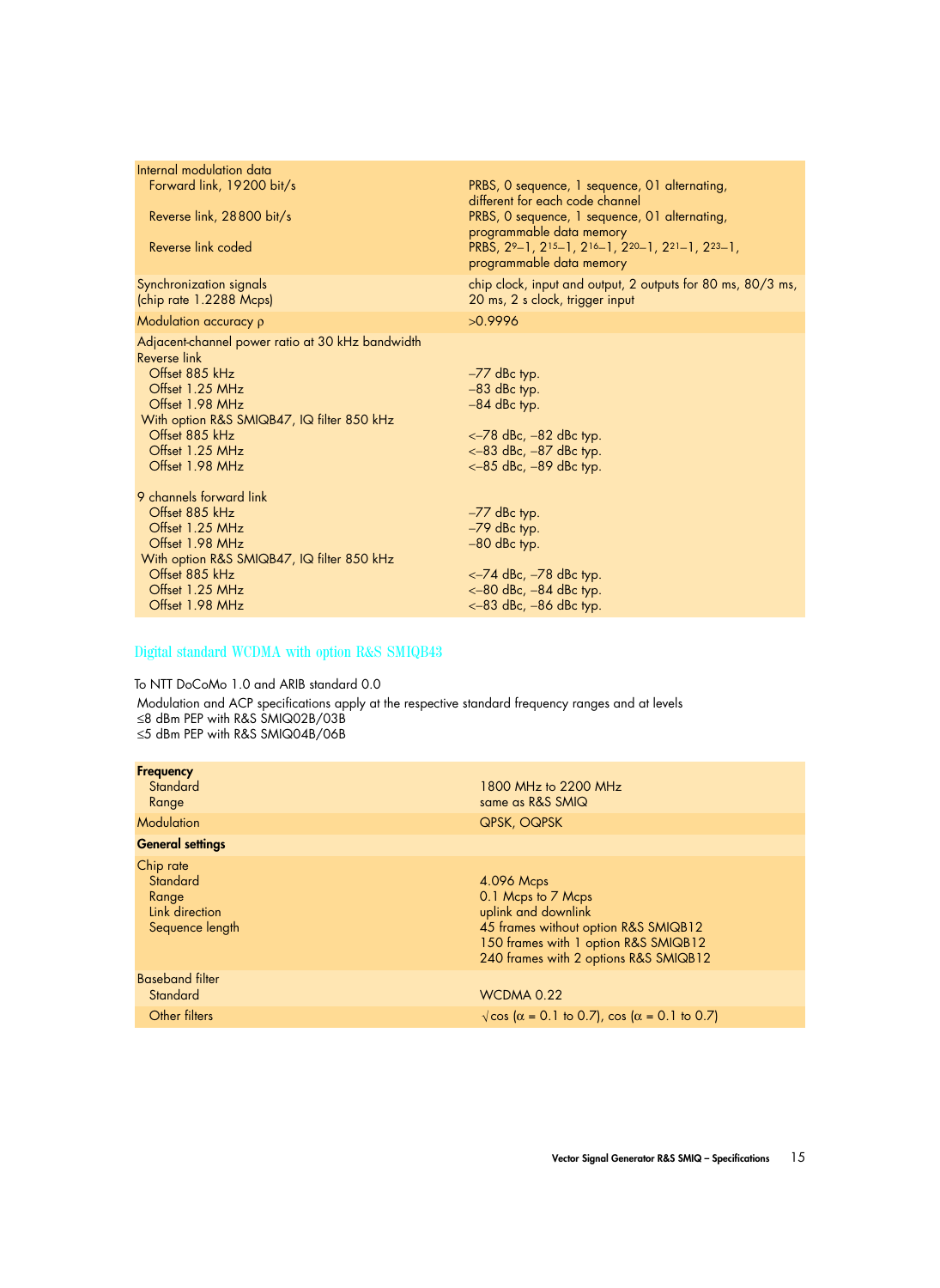| <b>Code channels and spreading</b><br>Number<br>Multicode operation<br>Code channel power<br>Short code<br>Range<br>LMS<br>Long code<br>Initial value uplink<br>Initial value downlink<br>Time offset                                                | mode 4: 4 channels with different power<br>mode 8: 8 channels, 1 channel with different power<br>and 7 channels with equal power<br>mode 15: 15 channels with equal power<br>yes<br>$0.0$ dB to $-30$ dB<br>selectable for each code channel<br>0 to 127<br>1 to FF hex<br>selectable for each code channel<br>O to IFFFFFFFFFF hex<br>0 to 3FFFF hex<br>0 to 40959 chips (1 radio frame)                                                                                                                                             |
|------------------------------------------------------------------------------------------------------------------------------------------------------------------------------------------------------------------------------------------------------|---------------------------------------------------------------------------------------------------------------------------------------------------------------------------------------------------------------------------------------------------------------------------------------------------------------------------------------------------------------------------------------------------------------------------------------------------------------------------------------------------------------------------------------|
| Physical channel with frame structure<br>Link direction<br>Downlink channels<br><b>Uplink channels</b><br>Uplink channels (ARIB)<br>Data offset<br>Range offset<br><b>Resolution offset</b>                                                          | downlink, uplink, uplink IQ-multiplexed to ARIB 0.0<br>perch 1, common control 64 ksps sample rate, dedicated<br>channel with 32, 64, 128, 256, 512, 1024 ksps sample<br>rate<br>common control 64 ksps sample rate, dedicated channel<br>with 32, 64, 128, 256, 512, 1024 ksps sample rate<br>dedicated control channel with 16 ksps sample rate, dedi-<br>cated data channel with 16, 32, 64, 128, 256, 512,<br>1024 ksps sample rate<br>time offset, separately adjustable for each code channel<br>0 to 1 radio frame<br>1 symbol |
| <b>Internal modulation data</b><br><b>DATA</b> field<br><b>TPC</b> field                                                                                                                                                                             | PRBS, $2^{9}-1$ , $2^{11}-1$ , $2^{15}-1$ , $2^{16}-1$<br>programmable data memory<br>00, 11, alternating, programmable data memory                                                                                                                                                                                                                                                                                                                                                                                                   |
| Synchronization signals                                                                                                                                                                                                                              | chip clock, input and output<br>outputs for slot, frame clock or marker for repetition of chip<br>sequence<br>trigger input                                                                                                                                                                                                                                                                                                                                                                                                           |
| Error vector magnitude, rms<br>with option R&S SMIQB47, IQ filter 2.5 MHz                                                                                                                                                                            | $<$ 2%, 1.5% typ.<br>$<$ 3%, 1.8% typ.                                                                                                                                                                                                                                                                                                                                                                                                                                                                                                |
| Adjacent-channel power, 1 DTCH<br>Offset 5 MHz, low distortion output mode<br>Offset 10 MHz, low noise output mode<br>With option R&S SMIQB47, IQ filter 2.5 MHz<br>Offset 5 MHz, low distortion output mode<br>Offset 10 MHz, low noise output mode | $-67$ dBc typ. $81$<br>$-70$ dBc typ. $81$<br>$<-65$ dBc, $-70$ dBc typ. $81$<br>$<-71$ dBc, $-74$ dBc typ. $81$                                                                                                                                                                                                                                                                                                                                                                                                                      |

# Digital standard WCDMA 3GPP (FDD) with option R&S SMIQB45

To 3GPP standard 4.1.0 (FDD)

| 3GPP (FDD) version                    | 4.1.0 to 3GPP technical specifications TS25.211, TS25.213,<br>TS25.141, TS25.101 and TS25.104 |
|---------------------------------------|-----------------------------------------------------------------------------------------------|
| <b>Frequency</b><br>Standard<br>Range | 1800 MHz to 2200 MHz<br>same as R&S SMIQ                                                      |
| <b>General settings</b>               |                                                                                               |
| Chip rate<br>Standard<br>Range        | 3.840 Mcps,<br>1 Mcps to 5 Mcps                                                               |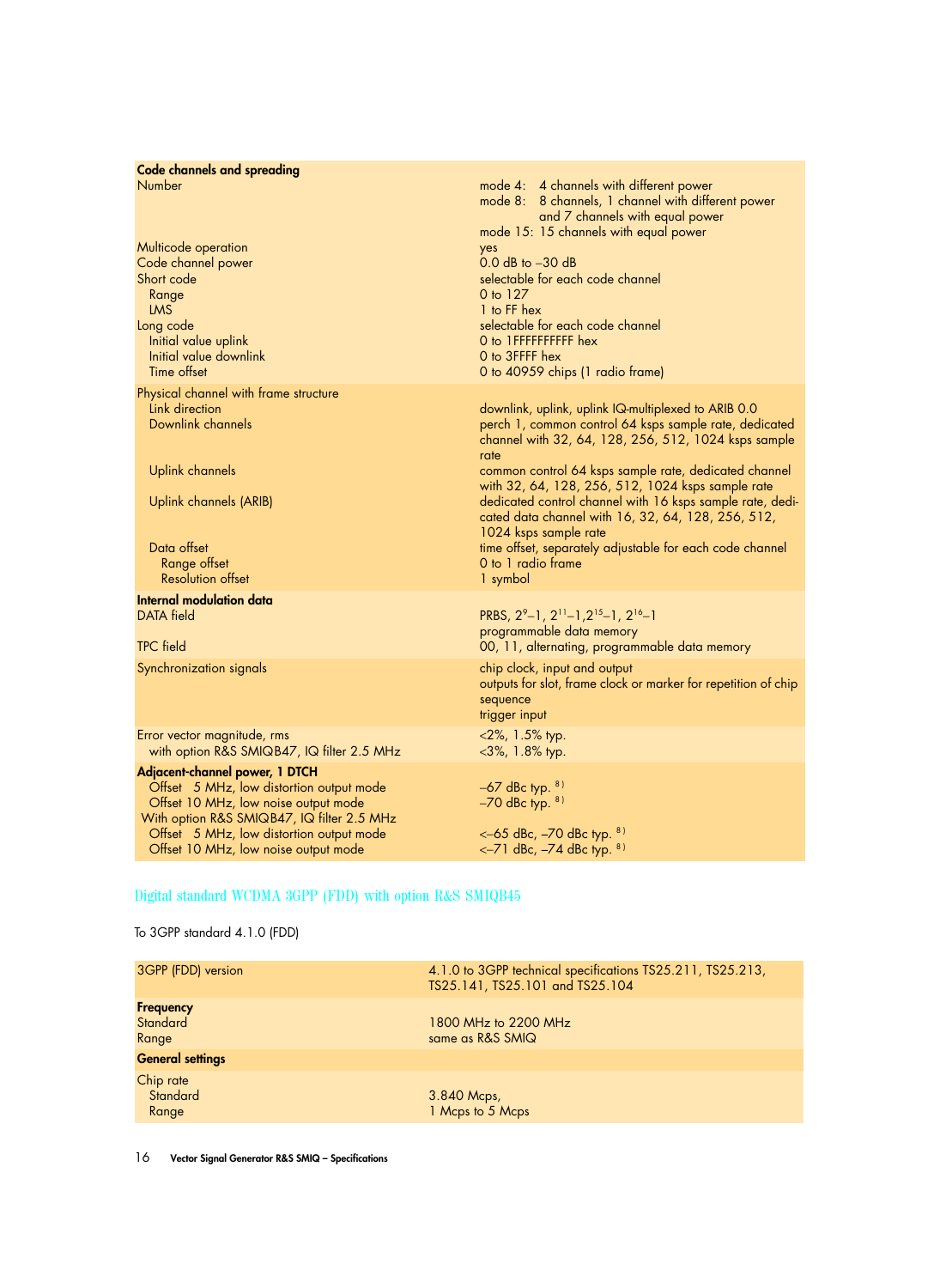| Link direction                       | uplink (reverse link) and downlink (forward link)                                                                                                                                                                                      |
|--------------------------------------|----------------------------------------------------------------------------------------------------------------------------------------------------------------------------------------------------------------------------------------|
| Sequence length                      | 1 to 13 frames                                                                                                                                                                                                                         |
| <b>Baseband filter</b><br>Standard   | $\sqrt{\cos}$ , $\alpha = 0.22$                                                                                                                                                                                                        |
| Other filters                        | $\sqrt{\cos}$ , ( $\alpha$ = 0.1 to 0.99), cos ( $\alpha$ = 0.1 to 0.99), user filter                                                                                                                                                  |
| <b>Clipping level</b>                | Setting of clipping value relative to highest peak in percent.<br>Clipping takes place prior to baseband filtering and reduces the<br>crest factor.<br>The range is 1 to $100\%$ .                                                     |
| Code channels<br>Downlink<br>Uplink  | up to 512 data channels (plus special channels) divided among up<br>to four base stations (BS) with 128 code channels each<br>up to four mobile stations (MS) each operating in one of modes<br>PRACH only, PCPCH only, DPCCH + DPDCHs |
| <b>Physical channels in downlink</b> |                                                                                                                                                                                                                                        |
| <b>P-CPICH</b>                       | <b>Primary Common Pilot Channel</b>                                                                                                                                                                                                    |
| Symbol rate                          | 15 ksps, fixed                                                                                                                                                                                                                         |
| Channelization code                  | 0, fixed                                                                                                                                                                                                                               |
| Slot structure                       | predefined symbols                                                                                                                                                                                                                     |
| S-CPICH                              | <b>Secondary Common Pilot Channel</b>                                                                                                                                                                                                  |
| Symbol rate                          | 15 ksps, fixed                                                                                                                                                                                                                         |
| Channelization code                  | 0 to 255                                                                                                                                                                                                                               |
| Slot structure                       | predefined symbols                                                                                                                                                                                                                     |
| P-SCH                                | <b>Primary Sync Channel</b>                                                                                                                                                                                                            |
| Symbol rate                          | 15 ksps, fixed                                                                                                                                                                                                                         |
| Slot structure                       | synchronization code (SC)                                                                                                                                                                                                              |
| S-SCH                                | <b>Secondary Sync Channel</b>                                                                                                                                                                                                          |
| Symbol rate                          | 15 ksps, fixed                                                                                                                                                                                                                         |
| Slot structure                       | synchronization code (SC)                                                                                                                                                                                                              |
| <b>P-CCPCH</b>                       | Primary Common Control Physical Channel                                                                                                                                                                                                |
| Symbol rate                          | 15 ksps, fixed                                                                                                                                                                                                                         |
| Channelization code                  | 1, fixed                                                                                                                                                                                                                               |
| Slot structure                       | data                                                                                                                                                                                                                                   |
| <b>S-CCPCH</b>                       | Secondary Common Control Physical Channel                                                                                                                                                                                              |
| Symbol rate                          | 15, 30, 60, 120, 240, 480, 960 ksps                                                                                                                                                                                                    |
| Channelization code                  | depending on symbol rate, 0 to max. 255                                                                                                                                                                                                |
| Slot structure                       | data, TFCI, pilot                                                                                                                                                                                                                      |
| <b>PICH</b>                          | <b>Page Indication Channel</b>                                                                                                                                                                                                         |
| Symbol rate                          | 15 ksps, fixed                                                                                                                                                                                                                         |
| Channelization code                  | 0 to 255                                                                                                                                                                                                                               |
| Number of PIs per frame              | 18, 36, 72, 144                                                                                                                                                                                                                        |
| Slot structure                       | page indicator bits, not used bits                                                                                                                                                                                                     |
| <b>AP-AICH</b>                       | <b>Access Preamble Acquisition Indication Channel</b>                                                                                                                                                                                  |
| Symbol rate                          | 15 ksps, fixed                                                                                                                                                                                                                         |
| Channelization code                  | 0 to 255                                                                                                                                                                                                                               |
| Slot structure                       | acquisition indicators, empty symbols                                                                                                                                                                                                  |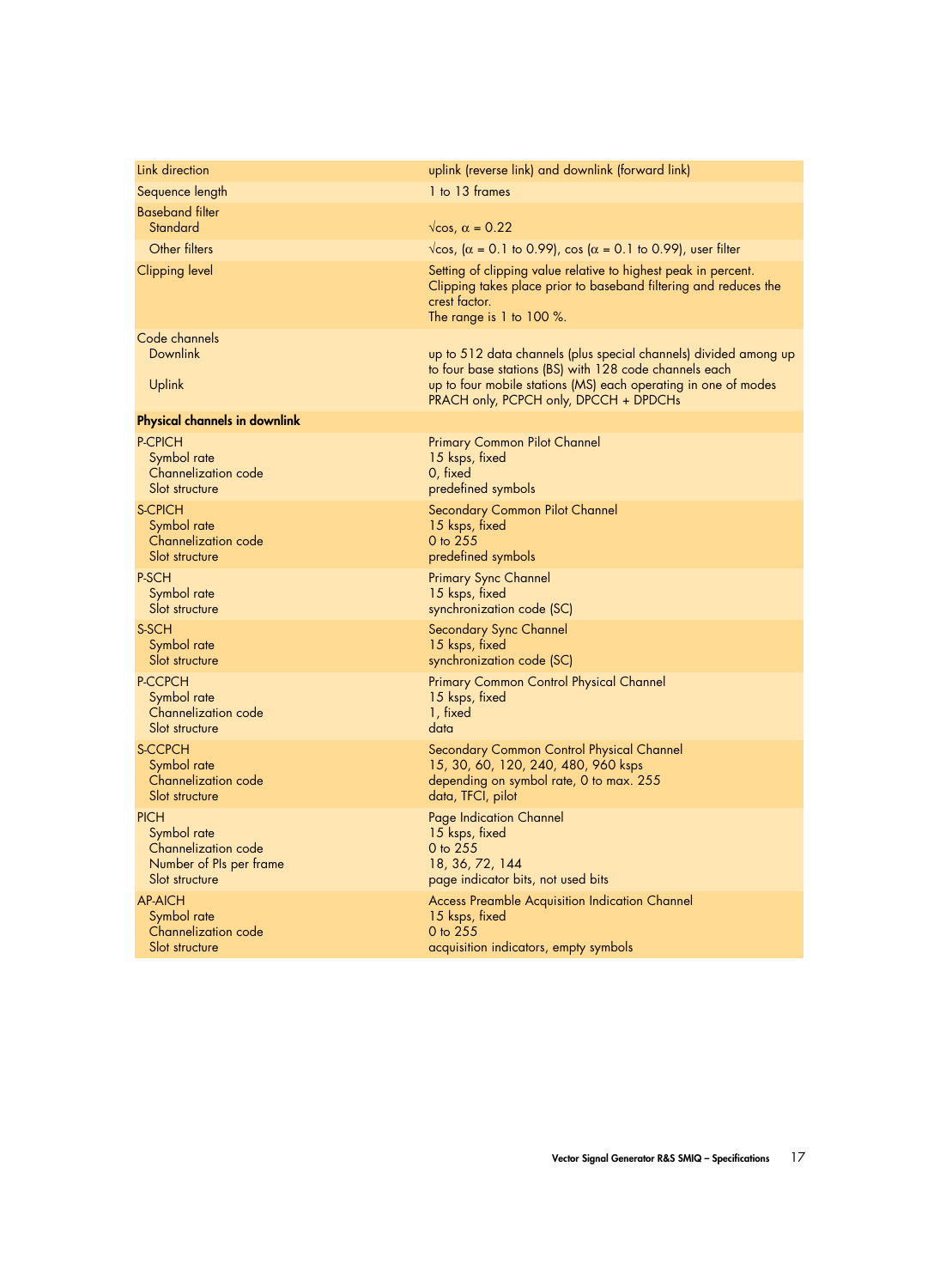| <b>AICH</b><br>Symbol rate<br>Channelization code<br>Slot structure                                                                                                                                                                                                                                     | <b>Acquisition Indication Channel</b><br>15 ksps, fixed<br>0 to 255<br>acquisition indicators, empty symbols                                                                                                                                                                                                                                                                                                                                                                                                                  |
|---------------------------------------------------------------------------------------------------------------------------------------------------------------------------------------------------------------------------------------------------------------------------------------------------------|-------------------------------------------------------------------------------------------------------------------------------------------------------------------------------------------------------------------------------------------------------------------------------------------------------------------------------------------------------------------------------------------------------------------------------------------------------------------------------------------------------------------------------|
| <b>PDSCH</b><br>Symbol rate<br>Channelization code<br>Slot structure                                                                                                                                                                                                                                    | <b>Physical Downlink Shared Channel</b><br>15, 30, 60, 120, 240, 480, 960 ksps<br>depending on symbol rate, 0 to max. 255<br>data                                                                                                                                                                                                                                                                                                                                                                                             |
| <b>DL-DPCCH</b><br>Symbol rate<br>Channelization code<br>Slot structure                                                                                                                                                                                                                                 | <b>Dedicated Physical Control Channel</b><br>7.5 ksps, fixed<br>0 to 511<br>TPC, pilot                                                                                                                                                                                                                                                                                                                                                                                                                                        |
| <b>DPCH</b><br>Symbol rate<br>Channelization code<br>Slot structure                                                                                                                                                                                                                                     | <b>Dedicated Physical Channel</b><br>7.5, 15, 30, 60, 120, 240, 480, 960 ksps<br>depending on symbol rate, 0 to max. 511<br>data 1, TPC, TFCI, data 2, pilot                                                                                                                                                                                                                                                                                                                                                                  |
| <b>Physical channels in uplink</b>                                                                                                                                                                                                                                                                      |                                                                                                                                                                                                                                                                                                                                                                                                                                                                                                                               |
| <b>PRACH</b><br>Symbol rate<br>Frame structure<br>Preamble part power<br>Data part power<br>Control part power<br>Preamble repetition<br>Signature<br>Access slot<br>Message part length<br><b>TFCI</b><br>User data                                                                                    | Physical Random Access Channel<br>15, 30, 60, 120 ksps<br>preamble(s), message part consisting of data and control section<br>$-60$ dB to 0 dB<br>$-60$ dB to 0 dB<br>$-60$ dB to 0 dB<br>$1$ to $10$<br>0 to 15<br>$0$ to $14$<br>1 or 2 frames<br>0 to 1023<br>PRBS: PN9, PN11, PN15, PN16<br>all 0, all 1 and bit pattern (max. 24 bit long)                                                                                                                                                                               |
| <b>PCPCH</b><br>Symbol rate<br>Frame structure<br>Preamble part power<br>Data part power<br>Control part power<br>Preamble power step<br>Preamble repetition<br>Signature<br>Access slot<br>Message part length<br>Power control preamble length<br><b>FBI</b> state<br><b>FBI</b> pattern<br>User data | Physical Common Packet Channel<br>15, 30, 60, 120, 240, 480, 960 ksps<br>access preamble(s), collision detection preamble, power control<br>preamble, message part consisting of data and control section<br>$-60$ dB to 0 dB<br>$-60$ dB to 0 dB<br>$-60$ dB to 0 dB<br>$0$ dB to $10$ dB<br>$1$ to $10$<br>0 to 15<br>$0$ to $14$<br>1 to 10 frames<br>0 or 8 slots<br>OFF/1 bit/2 bit<br>all 0, all 1 and bit pattern (max. 24 bit long)<br>PRBS: PN9, PN11, PN15, PN16<br>all 0, all 1 and bit pattern (max. 24 bit long) |
| <b>DPCCH</b>                                                                                                                                                                                                                                                                                            | <b>Dedicated Physical Control Channel</b>                                                                                                                                                                                                                                                                                                                                                                                                                                                                                     |
| Symbol rate<br>Channelization code<br>DL-UL timing offset<br>Slot format<br><b>FBI</b> state<br><b>FBI</b> pattern<br><b>TFCI</b> state<br><b>TFCI</b><br>Use TPC for dynamic output<br>Power control<br>Output power control step                                                                      | 15 ksps, fixed<br>0, fixed<br>1024 chips, fixed<br>$0$ to $5$<br>OFF/1 bit/2 bit<br>all 0, all 1 and bit pattern (max. 24 bit long)<br>OFF/ON<br>0 to 1023<br>OFF/ON<br>if this function is active, the TPC pattern is used to vary the transmit<br>power of the MS code channels versus time<br>$-10$ dB to $+10$ dB                                                                                                                                                                                                         |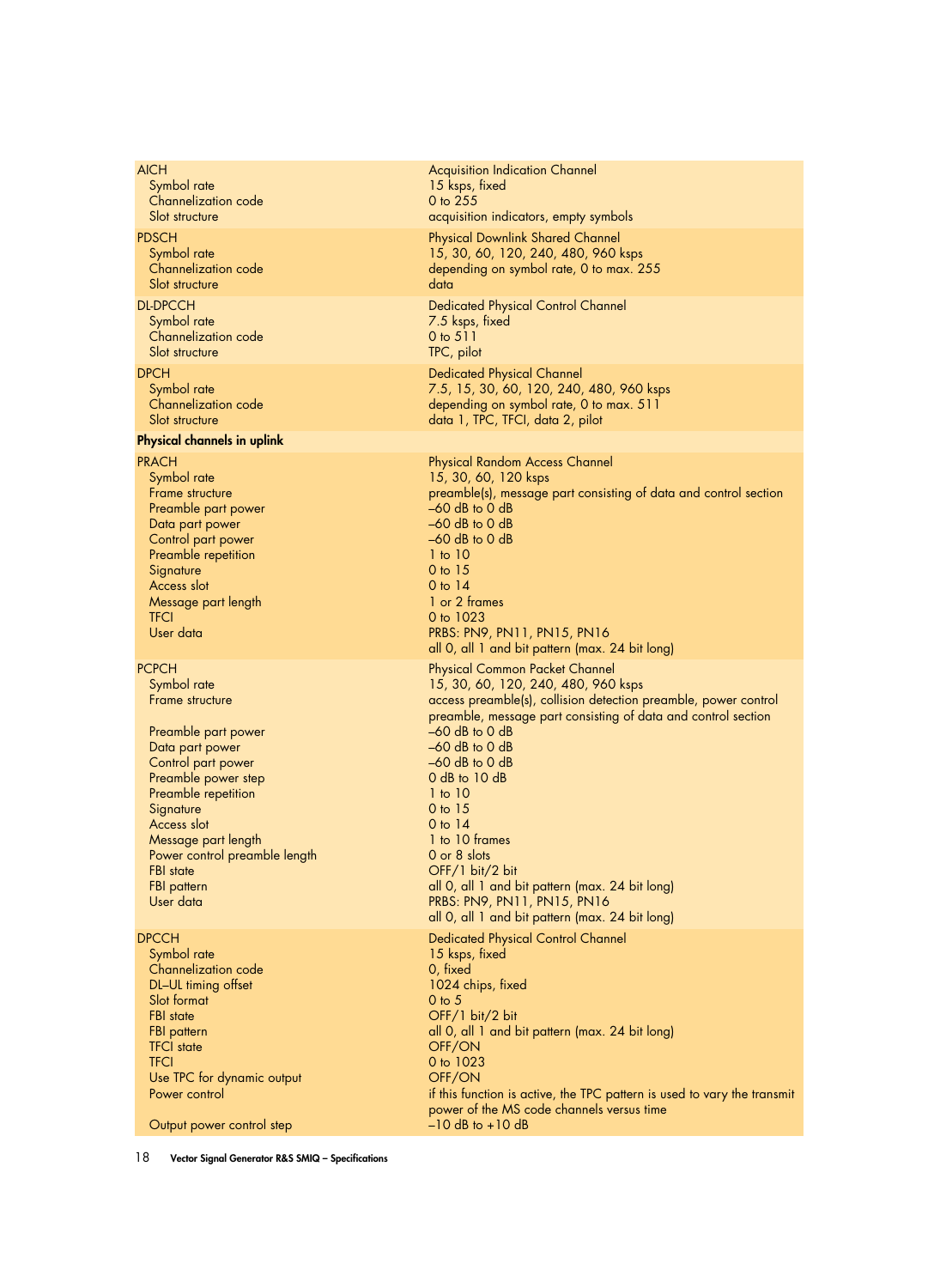| <b>DPDCH</b><br>Overall symbol rate<br><b>Active DPDCHs</b>         | <b>Dedicated Physical Data Channel</b><br>overall data rate of all uplink DPDCHs<br>15, 30, 60, 120, 240, 480, 960, 2 x 960, 3 x 960, 4 x 960,<br>5 x 960, 6 x 960 ksps<br>1 to 6, depending on overall symbol rate |  |
|---------------------------------------------------------------------|---------------------------------------------------------------------------------------------------------------------------------------------------------------------------------------------------------------------|--|
| Symbol rate<br>Channelization code<br>Channel power<br>User data    | fixed for active DPDCHs, depending on overall symbol rate<br>fixed for active DPDCHs, depending on overall symbol rate<br>-60 dB to 0 dB for all DPDCHs<br>PRBS: PN9, PN11, PN15, PN16                              |  |
|                                                                     | all 0, all 1 and bit pattern (max. 24 bit long)                                                                                                                                                                     |  |
| <b>Parameters for each base station (BS)</b>                        |                                                                                                                                                                                                                     |  |
| <b>State</b>                                                        | OFF/ON                                                                                                                                                                                                              |  |
| 2nd search code group                                               | 0 to 63 (depending on scrambling code)                                                                                                                                                                              |  |
| Scrambling code                                                     | 0 to 5FFFF hex or off                                                                                                                                                                                               |  |
| <b>TFCI</b> state                                                   | OFF/ON                                                                                                                                                                                                              |  |
| <b>TFCI</b>                                                         | 0 to 1023                                                                                                                                                                                                           |  |
| TPC pattern readout mode                                            | use of TPC pattern:<br>continuous, single + all 0, single + all 1, single + alternating $01$ ,<br>single + alternating 10                                                                                           |  |
| Use TPC for dynamic output power control                            | OFF/ON<br>if this function is active, the TPC pattern is used to vary the transmit<br>power of the code channels versus time                                                                                        |  |
| Output power control step                                           | $-10$ dB to $+10$ dB                                                                                                                                                                                                |  |
| <b>Transmit diversity</b>                                           | OFF/antenna 1/antenna 2<br>if this function is active, the output signal for antenna 1 or<br>antenna 2 can be generated as defined in the standard                                                                  |  |
| <b>Parameter for each mobile station (MS)</b>                       |                                                                                                                                                                                                                     |  |
| <b>State</b>                                                        | OFF/ON                                                                                                                                                                                                              |  |
| Mode                                                                | PRACH only, PCPCH only, DPCCH + DPDCHs                                                                                                                                                                              |  |
| Scrambling code                                                     | O to FF FFFF hex                                                                                                                                                                                                    |  |
| Scrambling code mode                                                | long, short, off                                                                                                                                                                                                    |  |
| <b>TPC</b> pattern                                                  | all 0, all 1 and bit pattern (max. 24 bit long)                                                                                                                                                                     |  |
| TPC pattern readout mode                                            | use of TPC pattern:<br>continuous, single + all 0, single + all 1, single + alternating 01,<br>$single + alternating 10$                                                                                            |  |
| Parameters for each downlink code channel, independently selectable |                                                                                                                                                                                                                     |  |
| <b>State</b>                                                        | OFF/ON                                                                                                                                                                                                              |  |
| Symbol rate                                                         | between 7.5 ksps and 960 ksps, depending on type of physical<br>channel                                                                                                                                             |  |
| Channelization code                                                 | range 0 to max. 511, depending on symbol rate and type of<br>physical channel                                                                                                                                       |  |
| Power                                                               | $-60$ dB to 0 dB                                                                                                                                                                                                    |  |
| User data                                                           | PRBS: PN9, PN11, PN15, PN16<br>all 0, all 1 and bit pattern (max. 24 bit long)                                                                                                                                      |  |
| <b>Timing offset</b>                                                | separately adjustable for each code channel<br>0 to 150 (in units of 256 chips)                                                                                                                                     |  |
| Pilot length                                                        | 2, 4, 8, 16 bit depending on symbol rate                                                                                                                                                                            |  |
| <b>TPC</b> pattern                                                  | all 0, all 1 and bit pattern (max. 24 bit long)                                                                                                                                                                     |  |
| Multicode state                                                     | OFF/ON                                                                                                                                                                                                              |  |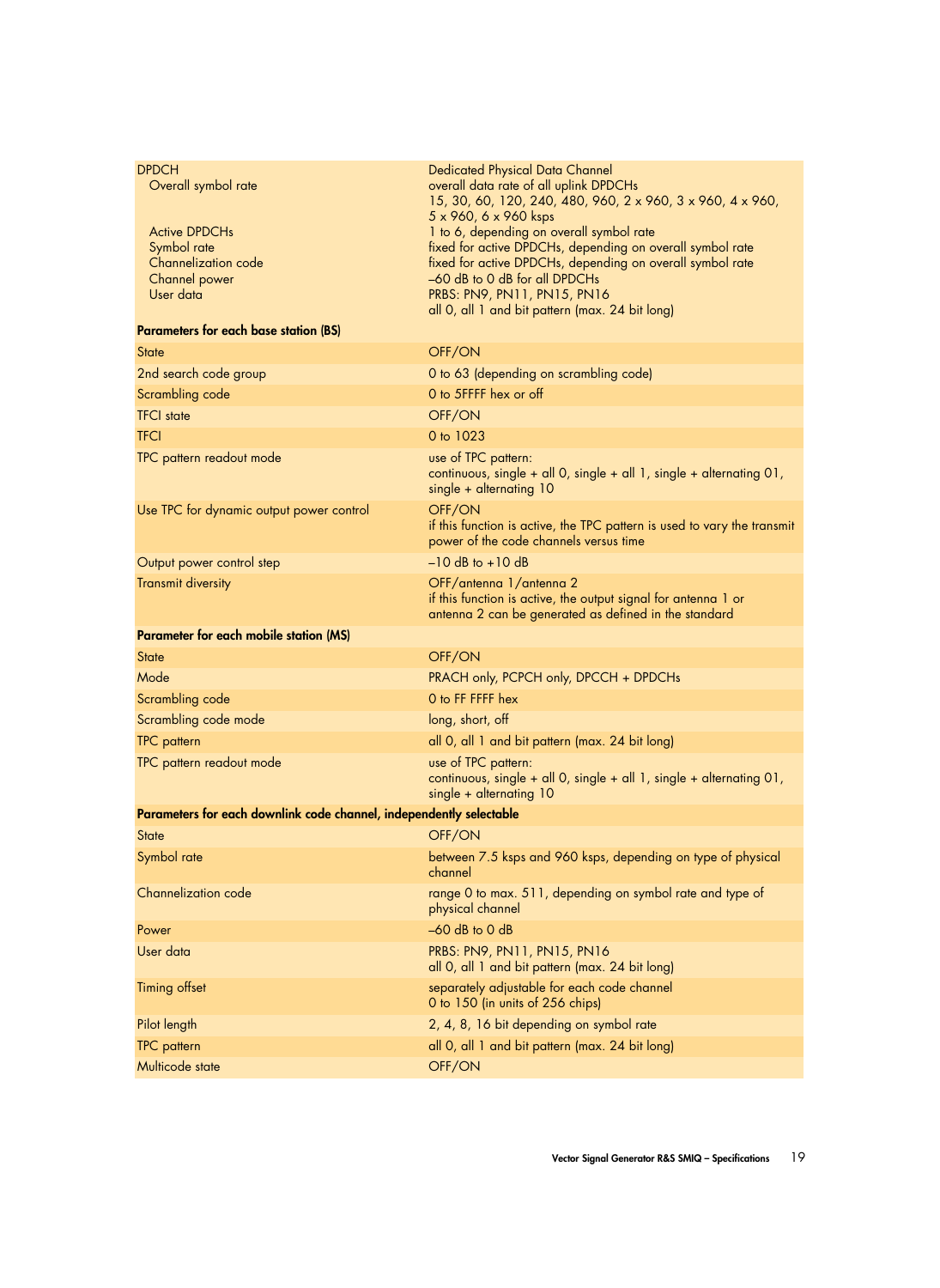| <b>Assistant functions to facilitate operation</b>          |                                                                                                                                                                                                                                                                                                                                                                                                                     |
|-------------------------------------------------------------|---------------------------------------------------------------------------------------------------------------------------------------------------------------------------------------------------------------------------------------------------------------------------------------------------------------------------------------------------------------------------------------------------------------------|
| Test models<br><b>Downlink</b><br>Uplink (not standardized) | test model 1 with 16/32/64 channels<br>test model 2<br>test model 3 with 16/32 channels<br>test model 4<br>DPCCH + 1 DPDCH at 60 ksps sample rate<br>DPCCH + 1 DPDCH at 960 ksps sample rate                                                                                                                                                                                                                        |
| Parameterizable predefined settings                         | generation of complex signal scenarios in downlink with parameter-<br>izable default settings<br>selectable parameters:<br>use and symbol rate of special channels (for synchronization of<br>mobile),<br>number and symbol rate of data channels,<br>crest factor: minimal/average/worst                                                                                                                           |
| Multichannel edit                                           | common configuration of data channels of BS channel table;<br>selectable parameters, partly with start value and step size:<br>range of data channels to be set,<br>symbol rate,<br>channelization code with step size,<br>channel power with step size,<br>data, TPC,<br>timing offset with step size,<br>multicode state,<br>state                                                                                |
| Copy BS/MS                                                  | adopting the configuration of a BS for another BS/MS for the defini-<br>tion of multi-BS/MS scenarios or BS signals with more than<br>128 channels<br>parameters:<br>source and destination of copying,<br>channelization code offset for simple definition of BS signals with<br>more than 128 channels and continuous channelization codes                                                                        |
| Resolve domain conflicts                                    | elimination of code channel overlapping in code domain (domain<br>conflicts) occurring in a BS/MS                                                                                                                                                                                                                                                                                                                   |
|                                                             |                                                                                                                                                                                                                                                                                                                                                                                                                     |
| <b>Graphic displays</b>                                     |                                                                                                                                                                                                                                                                                                                                                                                                                     |
| Domain conflicts                                            | Display of domain conflicts (overlapping of code channels in code<br>domain) in the lines concerned of the channel tables. The code<br>domain occupied by the code channels involved in the conflict can<br>also be displayed.                                                                                                                                                                                      |
| Code domain                                                 | Display of code domain occupied by current BS. Domain areas in<br>which conflicts occur are highlighted. The distribution of code chan-<br>nels in the code domain as well as channel powers are shown qual-<br><i>itatively.</i>                                                                                                                                                                                   |
| Channel graph                                               | Display of all active channels of a BS versus the channel table<br>index. The powers of the code channels are shown qualitatively.                                                                                                                                                                                                                                                                                  |
| <b>CCDF</b>                                                 | Display of complementary cumulative distribution function of current<br>signal. This function gives the probability of the magnitudes of com-<br>plex IQ samples exceeding a predefined threshold. Together with<br>the current CCDF, the CCDFs of the two 3GPP signals last gener-<br>ated can be displayed to observe the effect of parameter changes.<br>The crest factor of the signal can be seen in the CCDF. |
| Constellation diagram                                       | Display of constellation diagram versus IQ samples of current 3GPP<br>signal. This diagram allows qualitative assessment of channel con-<br>figuration, channel power ratios, and the effect of parameters such<br>as data and data offset.                                                                                                                                                                         |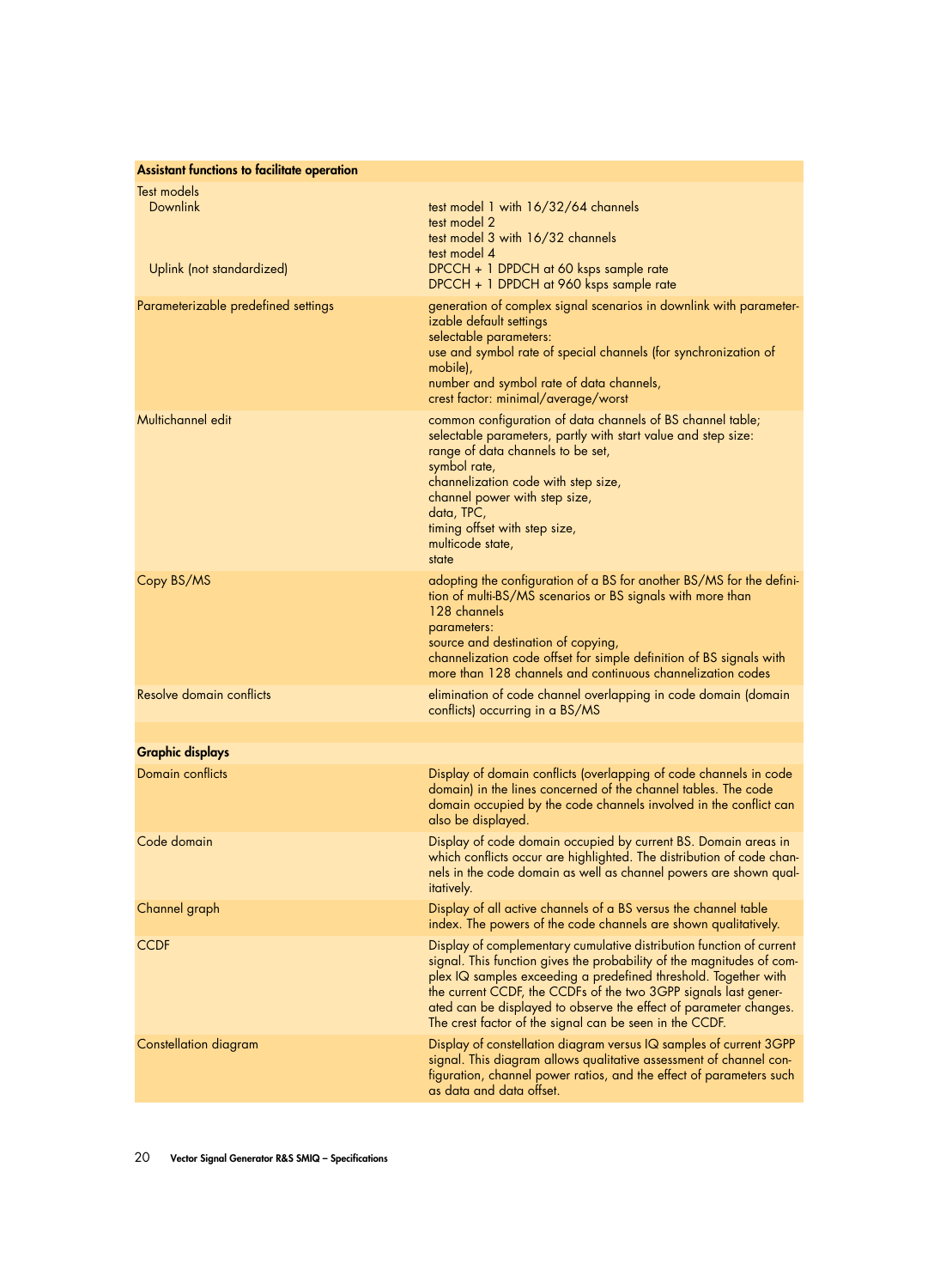| Adjacent-channel power, 1 DPCH (crest factor=5,4 dB)<br>Chip rate 3.84 MHz<br><b>Without option R&amp;S SMIQB47</b><br>Offset 5 MHz, low distortion output mode<br>Offset 10 MHz, low noise output mode   | $-67$ dBc typ. <sup>8)</sup><br>$-70$ dBc typ. $81$                                  |
|-----------------------------------------------------------------------------------------------------------------------------------------------------------------------------------------------------------|--------------------------------------------------------------------------------------|
| With option R&S SMIQB47, IQ filter 2.5 MHz<br>Offset 5 MHz, low distortion output mode<br>Offset 10 MHz, low noise output mode                                                                            | $<-65$ dBc, $-70$ dBc typ. <sup>81</sup><br>$<-71$ dBc, $-74$ dBc typ. <sup>8)</sup> |
| Adjacent-channel power, test model 1, 64 DPCH<br>$(crest factor = 10, 6 dB)$<br><b>Without option R&amp;S SMIQB47</b><br>Offset 5 MHz, low distortion output mode<br>Offset 10 MHz, low noise output mode | $-64$ dBc typ. <sup>8)</sup><br>$-67$ dBc typ. <sup>8)</sup>                         |
| With option R&S SMIQB47, IQ filter 2.5 MHz<br>Offset 5 MHz, low distortion output mode<br>Offset 10 MHz, low noise output mode                                                                            | $<-64$ dBc, $-68$ dBc typ. <sup>8)</sup><br>$<-67$ dBc, $-70$ dBc typ. <sup>8)</sup> |

#### Enhanced functions for digital standard WCDMA 3GPP (FDD) with option R&S SMIQB48

3GPP (FDD) version 4.1.0 to 3GPP technical specifications TS25.101, TS25.104, TS25.141, TS25.211 and TS25.213

#### **Option R&S SMIQB45 WCDMA 3GPP is extended by the following functions:**

#### **Enhanced Channels**

Channels of WCDMA system in R&S SMIQ that offer enhanced functionality compared with standard channels of option R&S SMIQB45.

Can be used in downlink for max. four DPCHs and in uplink for one DPCCH and max. six DPDCHs. All DPCHs or DPDCHs have the same symbol rate.

- Enhanced functions at a glance:
- Sequences of up to 1022 frames
- Realtime BCH with incrementing SFN
- Data lists for data fields and TPC field
- External power control
- Channel coding
- Bit error insertion
- Block error insertion
- Orthogonal channel noise simulation (OCNS)
- Additional mobile stations

| Sequences of up to 1022 frames            | generation of WCDMA signals with length of max. 256 frames<br>with four active enhanced channels and max. 1022 frames with<br>one active enhanced channel                                                                                                                                                                                                                                                                                                                                    |  |
|-------------------------------------------|----------------------------------------------------------------------------------------------------------------------------------------------------------------------------------------------------------------------------------------------------------------------------------------------------------------------------------------------------------------------------------------------------------------------------------------------------------------------------------------------|--|
| <b>Applications</b>                       | - continuous measurement of physical bit error rate (without chan-<br>nel coding) on code channel with PN9 data without wrap-<br>around problems<br>- use of user data (data lists) with externally processed long data<br>sequences for enhanced channels                                                                                                                                                                                                                                   |  |
| <b>Realtime BCH with incrementing SFN</b> | Generation of a realtime downlink BCH (coded P-CCPCH) with<br>incrementing system frame number (0 to 4094). BCH can be com-<br>bined with all reference measurement channels (bit rate 12.2 kbps,<br>64 kbps, 144 kbps, 384 kbps) or AMR of 12.2 kbps bit rate.<br>Max. sequence length:<br><b>RMC</b><br>$12.2$ kbps<br>2044 frames<br>64 kbps 512 frames<br><b>RMC</b><br>144 kbps 512 frames<br><b>RMC</b><br><b>RMC</b><br>384 kbps 512 frames<br>12.2 kbps<br>2044 frames<br><b>AMR</b> |  |
| Application                               | - receiver and performance tests to TS25.101<br>- test of mobile synchronization to BS signal combined with:<br>continuous measurement of DTCH and DCCH bit and block er-<br>ror rate using PN9 data                                                                                                                                                                                                                                                                                         |  |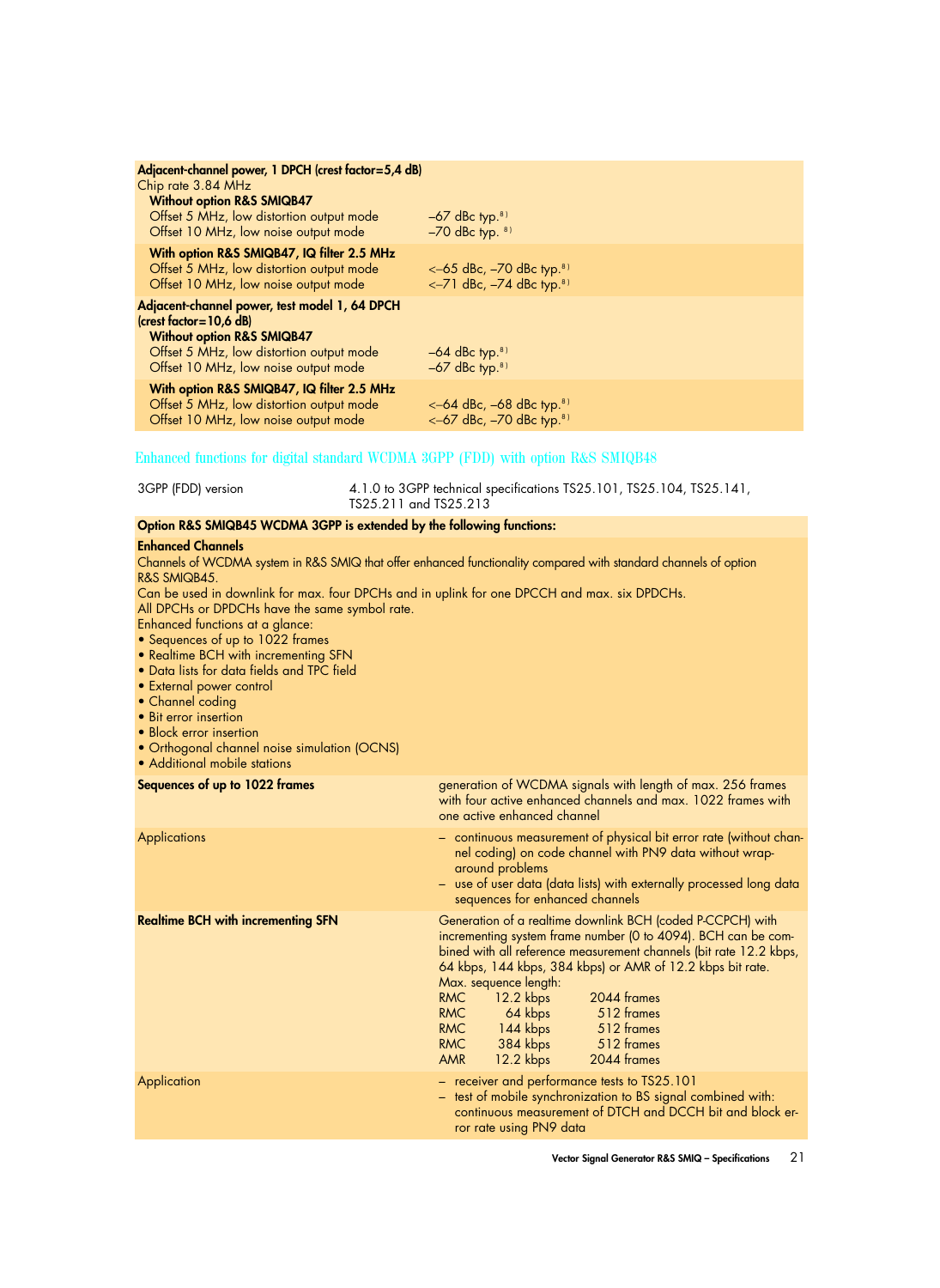| Data lists for data fields and TPC field   | For the enhanced channels, the data fields and the transmit power<br>control (TPC) field of the slots can be filled from data lists. This<br>allows the use of externally precoded data or the generation of<br>long power control profiles for the DUT.                                                                                                                                                                                                                                                                                                                        |
|--------------------------------------------|---------------------------------------------------------------------------------------------------------------------------------------------------------------------------------------------------------------------------------------------------------------------------------------------------------------------------------------------------------------------------------------------------------------------------------------------------------------------------------------------------------------------------------------------------------------------------------|
| Applications                               | - measurement of UE power control steps<br>- measurement of UE max. output power                                                                                                                                                                                                                                                                                                                                                                                                                                                                                                |
| <b>External power control</b>              | Variation of output power of max. 4 enhanced channels in realtime<br>via external control line. The power of all active enhanced channels<br>can be increased or decreased jointly by means of a TTL signal.                                                                                                                                                                                                                                                                                                                                                                    |
| <b>Common parameters</b>                   |                                                                                                                                                                                                                                                                                                                                                                                                                                                                                                                                                                                 |
| Power step                                 | 0.25 dB to 30 dB                                                                                                                                                                                                                                                                                                                                                                                                                                                                                                                                                                |
| Power up range                             | 0 dB to 30 dB                                                                                                                                                                                                                                                                                                                                                                                                                                                                                                                                                                   |
| Power down range                           | 0 dB to 30 dB                                                                                                                                                                                                                                                                                                                                                                                                                                                                                                                                                                   |
| Parameters for each enhanced channel       |                                                                                                                                                                                                                                                                                                                                                                                                                                                                                                                                                                                 |
| Start power                                | $-60$ dB to 0 dB                                                                                                                                                                                                                                                                                                                                                                                                                                                                                                                                                                |
| Power control                              | OFF; UP; DOWN                                                                                                                                                                                                                                                                                                                                                                                                                                                                                                                                                                   |
| Graphic display                            | current output power (differential power relative to start power) of<br>channels with external power control shown by bargraph                                                                                                                                                                                                                                                                                                                                                                                                                                                  |
| Application                                | test of SIR based closed loop power control                                                                                                                                                                                                                                                                                                                                                                                                                                                                                                                                     |
| <b>Channel coding</b>                      | Coding of up to four enhanced channels in accordance with defini-<br>tion of reference measurement channels given in TS25.101,<br>TS25.104 and TS25.141. In addition, AMR speech 12.2 kbps to<br>TS25.944 and RACH/CPCH (TB size 168 bit or 360 bit, data<br>PN9 fixed) to TS25.141 are supported.<br>Common coding scheme and symbol rate for all enhanced channels.                                                                                                                                                                                                           |
| Implemented reference measurement channels | - uplink reference measurement channel for<br>12.2 kbps, 64 kbps, 144 kbps, 384 kbps<br>- downlink reference measurement channel for<br>12.2 kbps, 64 kbps, 144 kbps, 384 kbps                                                                                                                                                                                                                                                                                                                                                                                                  |
| Channel coding structure                   | - CRC attachment<br>- tail bit attachment<br>- convolutional coding or turbo coding, depending on symbol rate<br>- 1st interleaving<br>- radio frame segmentation<br>- rate matching<br>- 2nd interleaving                                                                                                                                                                                                                                                                                                                                                                      |
| Sequence length of coded signal            |                                                                                                                                                                                                                                                                                                                                                                                                                                                                                                                                                                                 |
| 4 enhanced channels                        | up to 256 frames (10 ms each)                                                                                                                                                                                                                                                                                                                                                                                                                                                                                                                                                   |
| 1 enhanced channel                         | up to 1022 frames (10 ms each)                                                                                                                                                                                                                                                                                                                                                                                                                                                                                                                                                  |
| Applications                               | bit error rate (BER) measurements to TS25.101/104 (radio trans-<br>mission and reception), eg:<br>- blocking characteristics<br>- spurious response<br>- intermodulation characteristics<br>block error rate (BLER) measurements to TS25.101/104<br>(radio transmission and reception), eg:<br>- demodulation of dedicated channel under static propagation<br>conditions (in conjunction with R&S SMIQB17)<br>- demodulation of dedicated channel under multipath fading<br>propagation conditions (in conjunction with R&S SMIQB14<br>and -B17)<br>- test of receiver decoder |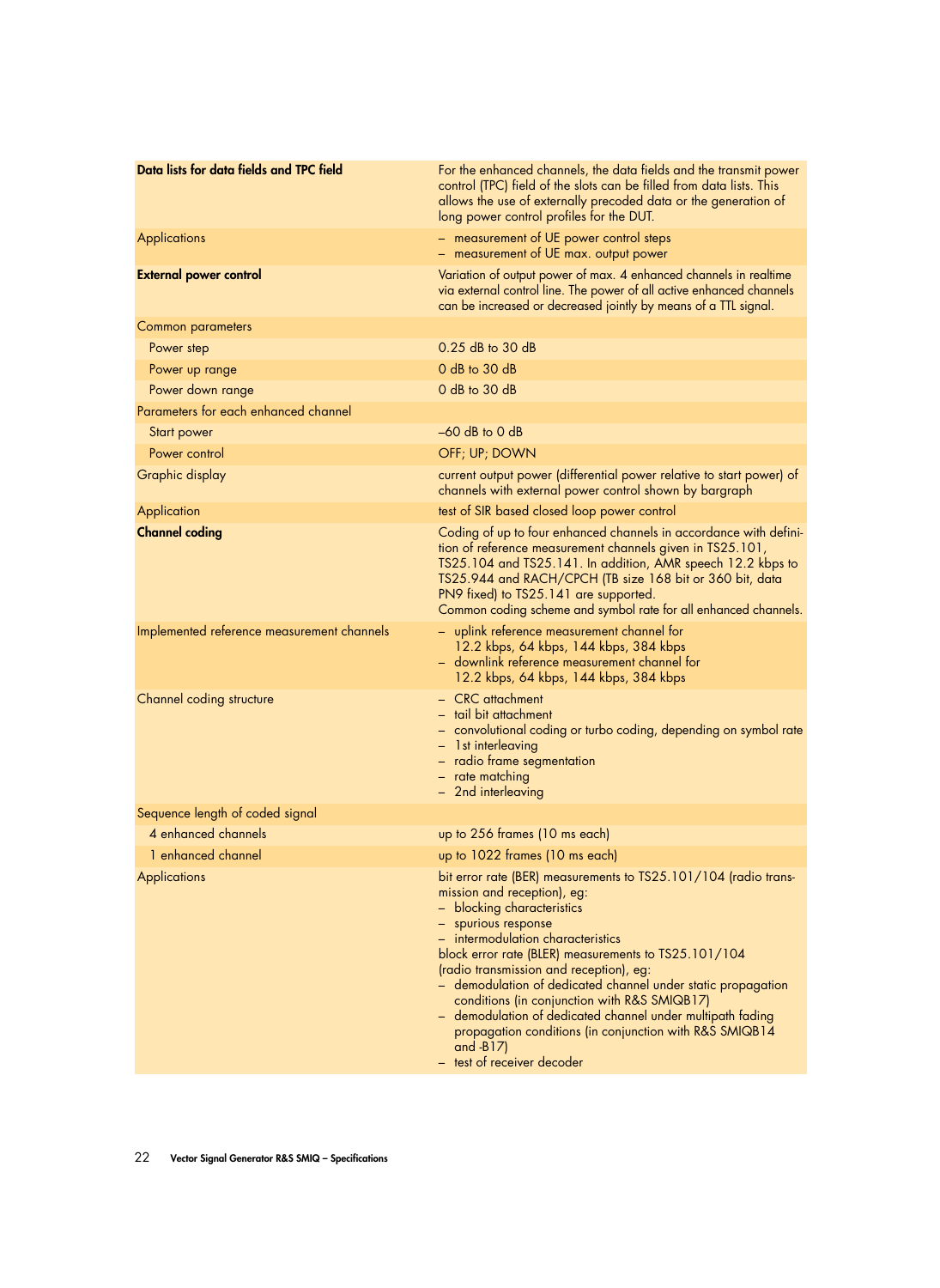| <b>Bit error insertion</b>                                     | generation of bit errors by impairment of data stream, either<br>before coding in case of active channel coding, or otherwise at<br>the physical layer                                                                                                                                                            |
|----------------------------------------------------------------|-------------------------------------------------------------------------------------------------------------------------------------------------------------------------------------------------------------------------------------------------------------------------------------------------------------------|
| Parameter<br>Bit error rate (nominal BER)                      | $10^{-1}$ to $10^{-7}$ with display of resulting BER                                                                                                                                                                                                                                                              |
| Application                                                    | verification of internal BER calculation to TS25.141<br>(BS conformance testing)                                                                                                                                                                                                                                  |
| <b>Block error insertion</b>                                   | generation of block errors by impairment of CRC during coding of<br>enhanced channels                                                                                                                                                                                                                             |
| Parameter<br>Block error rate (nominal BLER)                   | 10 <sup>-1</sup> to 10 <sup>-4</sup> with display of resulting BLER                                                                                                                                                                                                                                               |
| Application                                                    | verification of internal BLER calculation to TS25.141<br>(BS conformance testing)                                                                                                                                                                                                                                 |
| <b>Orthogonal channel noise simulation (OCNS)</b>              | Simulation of orthogonal background or interference channels for<br>enhanced channels of a base station.<br>If this feature is activated, 16 DPCHs according to TS25.241,<br>4.1.0, table C.6 are added. The total power of the OCNS part is<br>adjusted automatically in order to achieve a total power of 0 dB. |
| <b>Applications</b>                                            | - test of mobile receiver under realistic conditions<br>- measurement of maximum input level to TS25.101                                                                                                                                                                                                          |
| <b>Additional mobile stations</b>                              | Simulation of up to 64 mobile stations in addition to the four user-<br>configurable mobile stations of option R&S SMIQB45. The scram-<br>bling codes of the additional mobiles differ from one another.                                                                                                          |
| <b>Parameters</b>                                              |                                                                                                                                                                                                                                                                                                                   |
| Number of additional MS                                        | $1$ to 64                                                                                                                                                                                                                                                                                                         |
| Scrambling code step                                           | 1 to 1000 hex                                                                                                                                                                                                                                                                                                     |
| Power offset                                                   | $-20$ to 20 dB                                                                                                                                                                                                                                                                                                    |
| <b>Applications</b>                                            | base station test under realistic receiving conditions                                                                                                                                                                                                                                                            |
| <b>Requirements for installation of option R&amp;S SMIQB48</b> | R&S SMIQxxB with options R&S SMIQB20, R&S SMIQB45,<br>R&S SMIQB11.<br>Maximum sequence length of enhanced channels requires maxi-<br>mum memory extension of data generator, ie two options<br>R&S SMIQB12.                                                                                                       |

#### Arbitrary waveform generator with option R&S SMIQB60

#### **Waveform memory, interpolation**

| Output memory |  |
|---------------|--|
|               |  |

Length of waveform **1** to 524216 in steps of one sample

**Note:** The specified waveform length cannot be directly compared with the relevant data of conventional ARB generators. In R&S SMIQB60, the oversampling needed for suppressing repetitive spectra by means of the analog filter is effected automatically and in realtime by way of hardware interpolation, ie the stored waveform is not extended by the oversampling factor. For W-CDMA signals, for example, oversampling of only 1.62 is needed. This compares with a conventional ARB with oversampling of 4, meaning that R&S SMIQB60 output memory capacity corresponds to 1.25 Msamples.

| <b>Resolution</b>                                    | 12 bit                                        |
|------------------------------------------------------|-----------------------------------------------|
| Loading time for 512k I/Q samples                    | 4 <sub>s</sub>                                |
| Nonvolatile memory                                   |                                               |
| Number of blocks                                     | 22 (one waveform occupies at least one block) |
| <b>Block size</b>                                    | 65527                                         |
| Interpolation                                        |                                               |
| Interpolation bandwidth (-0.1dB)                     | $0.375 \times$ clock rate                     |
| Repetitive spectra suppression through analog filter | $>70$ dB                                      |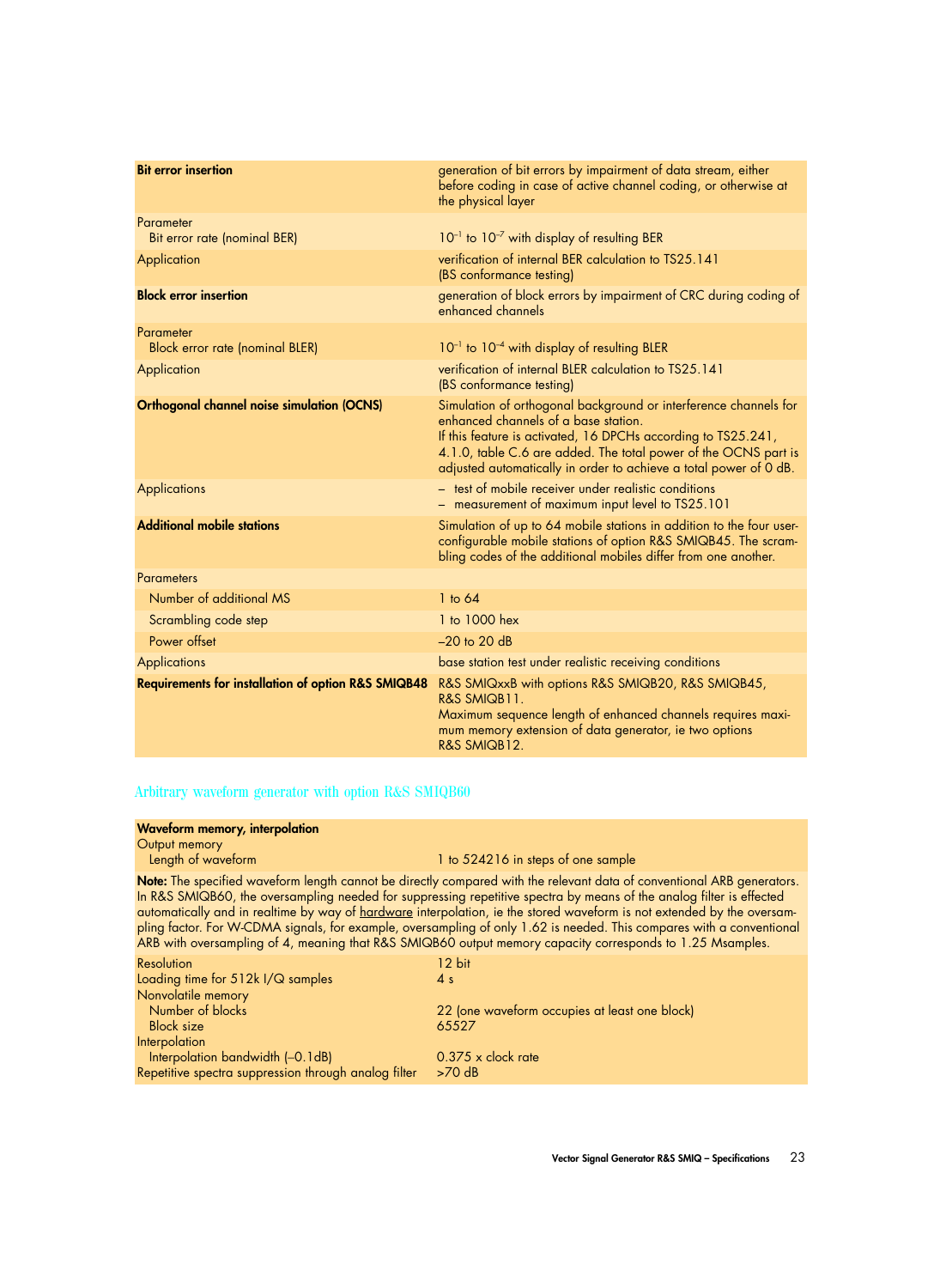| <b>Clock generation</b><br>Clock rate<br>Resolution<br>Clock mode<br>Error                                                                                                                                                                                                                                                                                                              | $1$ kHz to 40 MHz<br>$0.001$ Hz<br>internal or external<br>$\langle 2^{-42} \rangle$ related to reference frequency                                                                                                                                            |
|-----------------------------------------------------------------------------------------------------------------------------------------------------------------------------------------------------------------------------------------------------------------------------------------------------------------------------------------------------------------------------------------|----------------------------------------------------------------------------------------------------------------------------------------------------------------------------------------------------------------------------------------------------------------|
| <b>Signal output</b><br>Channels<br>Output impedance<br>Output level (EMF, peak)<br>Normal mode<br>Manual mode<br>Level difference between channels<br>DC offset<br>Frequency response<br>Magnitude<br>up to 12 MHz<br>up to 10 MHz<br>Group delay<br>up to 10 MHz<br>$I/Q$ imbalance<br>Magnitude<br>up to 10 MHz<br>Group delay<br>up to 10 MHz<br>SFDR (sinewave 1 MHz, clock 4 MHz, | $2$ (I and Q)<br>50 $\Omega$<br>$\sqrt{I^2+Q^2}=1V$<br>-6 dB to 0 dB referred to 1 V, setting range up to +3 dB<br><0.2% at 1 $kHz$ <sup>3)</sup><br>$\leq$ -54 dB in normal mode $31$<br><1 dB<br>$0.1$ dB typ.<br>1 ns typ.<br>0.05 dB typ.<br>$0.5$ ns typ. |
| measurement range up to 12 MHz)                                                                                                                                                                                                                                                                                                                                                         | >60 dB                                                                                                                                                                                                                                                         |
| <b>Trigger</b><br><b>Trigger modes</b><br>Trigger source<br>External trigger input<br>Externe trigger frequency<br>Externer trigger delay range<br>Externer trigger inhibit range<br>Pulse width                                                                                                                                                                                        | auto, retrig, armed auto, armed retrig<br>internal or external<br>threshold -2.5 V to 2.5 V, impedance 1 k $\Omega$ / 50 $\Omega$<br>$<$ 10 MHz<br>0 to $2^{16}$ samples<br>0 to $2^{26}$ samples<br>$>50$ ns                                                  |
| <b>Trigger outputs</b><br><b>Number</b><br><b>Delay</b><br>On time<br>Off time<br>Level                                                                                                                                                                                                                                                                                                 | $\overline{2}$<br>0 to 524216 samples<br>1 to $524215$ samples<br>1 to 524215 samples<br>ttl                                                                                                                                                                   |
| <b>Graphic displays</b><br><b>CCDF</b>                                                                                                                                                                                                                                                                                                                                                  | determination and graphic display of CCDF of waveform loaded<br>into output memory; CCDF also serves for crest factor determination.<br>The CCDF traces of the three waveforms last loaded can be dis-<br>played simultaneously.                               |
|                                                                                                                                                                                                                                                                                                                                                                                         |                                                                                                                                                                                                                                                                |

#### **Operation with WinIQSIM™**

WinIQSIM™ is a Windows software that allows a wide variety of I and Q baseband signals to be calculated on a PC (see WinIQSIM™ data sheet PD 0757.6940). From version 3.30, the software supports downloading of waveforms into R&S SMIQ and operation of option R&S SMIQB60 from a PC.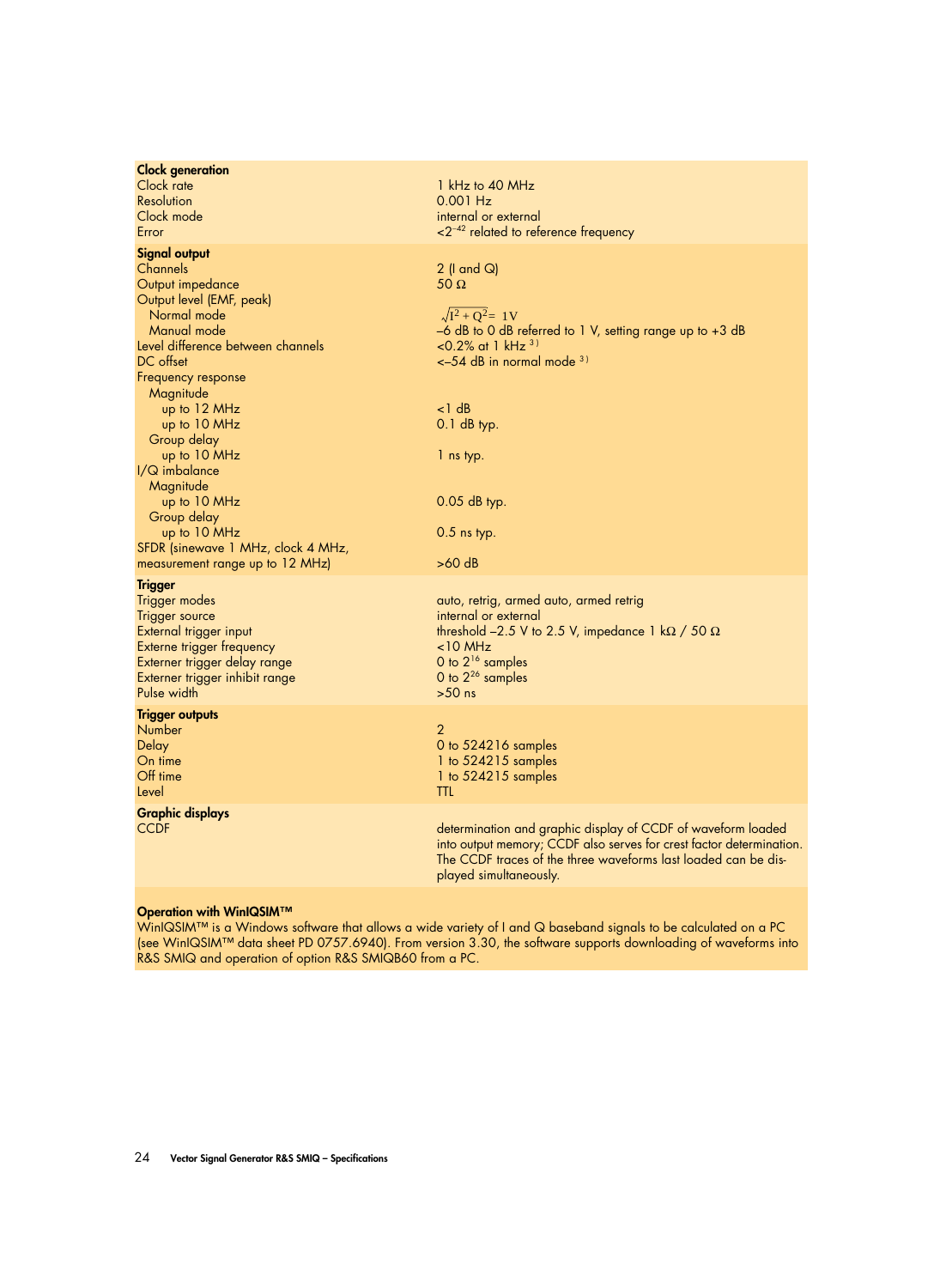**For specifications of digital standards with R&S WinIQSIM™ and R&S SMIQB60, R&S SMIQK11 to -K18 please refer to the WinIQSIM™ data sheet PD 0757.6940** 

#### Simultaneous modulation

Any combination is possible with the following exceptions: Simultaneous FM and ϕM Simultaneous digital modulation and vector modulation

#### Overview of digital TDMA standards

The table below summarizes the key data for the digital TDMA standards implemented in R&S SMIQ. Options R&S SMIQB20 and R&S SMIQB11 are required for all standards.

|                                                                                                                                                         | <b>GSM</b><br>(GMSK)                                      | <b>GSM-EDGE</b><br>(8PSK)        | <b>DECT</b>                                                              | <b>NADC</b>                                            | <b>PDC</b>                            | <b>PHS</b>                                                                  |
|---------------------------------------------------------------------------------------------------------------------------------------------------------|-----------------------------------------------------------|----------------------------------|--------------------------------------------------------------------------|--------------------------------------------------------|---------------------------------------|-----------------------------------------------------------------------------|
| Error vector magnitude, rms                                                                                                                             | N/A                                                       | $<1.2\%$ ,<br>$0.6 %$ typ.       | N/A                                                                      | $<1.2\%$ ,<br>0.4 % typ.                               | $<1.2\%$ ,<br>$0.4 \%$ typ.           | $<1.2\%$ ,<br>0.4 % typ.                                                    |
| Phase error (standard), rms<br>Peak value                                                                                                               | $\langle 1^\circ,$<br>$0.3^\circ$ typ.<br>$<$ 3°, 1° typ. | N/A                              | N/A                                                                      | N/A                                                    | N/A                                   | N/A                                                                         |
| Deviation error, rms                                                                                                                                    | N/A                                                       | N/A                              | <1.3%                                                                    | N/A                                                    | N/A                                   | N/A                                                                         |
| Channel spacing/kHz                                                                                                                                     | 200                                                       | 200                              | 1728                                                                     | 30                                                     | 25                                    | 300                                                                         |
| Power density spectrum,<br>typ. resolution BW 30 kHz<br>Offset 200 kHz<br>$400$ kHz<br>600 kHz                                                          | $-34$ dB<br>$-70$ dB<br>$-78$ dB                          | $-34 dB$<br>$-70$ dB<br>$-78$ dB | N/A                                                                      | N/A                                                    | N/A                                   | N/A                                                                         |
| Adjacent-channel power ratio<br>(ACPR), typ.<br>at adjacent channel<br>at 1st alternate channel<br>at 2nd alternate channel<br>at 3rd alternate channel | N/A                                                       | N/A                              | N/A                                                                      | $-35$ dBc<br>$-75$ dBc<br>$-78$ dBc                    | $-74$ dBc<br>$-78$ dBc                | $-74$ dBc<br>$-76$ dBc                                                      |
| <b>Burst types</b>                                                                                                                                      | NORMAL,<br>DUMMY,<br><b>ALL DATA</b>                      | <b>NORMAL</b><br><b>EDGE</b>     | FULL (basic),<br><b>DOUBLE</b><br>(high<br>capacity),<br><b>ALL DATA</b> | Up/Down<br><b>TCH, ALL</b><br>DATA,<br><b>Up SHORT</b> | TCH, SYNC,<br>VOX,<br><b>ALL DATA</b> | <b>TCH</b><br>(32 kbit and<br>16 kbit),<br>SYNC,<br>VOX,<br><b>ALL DATA</b> |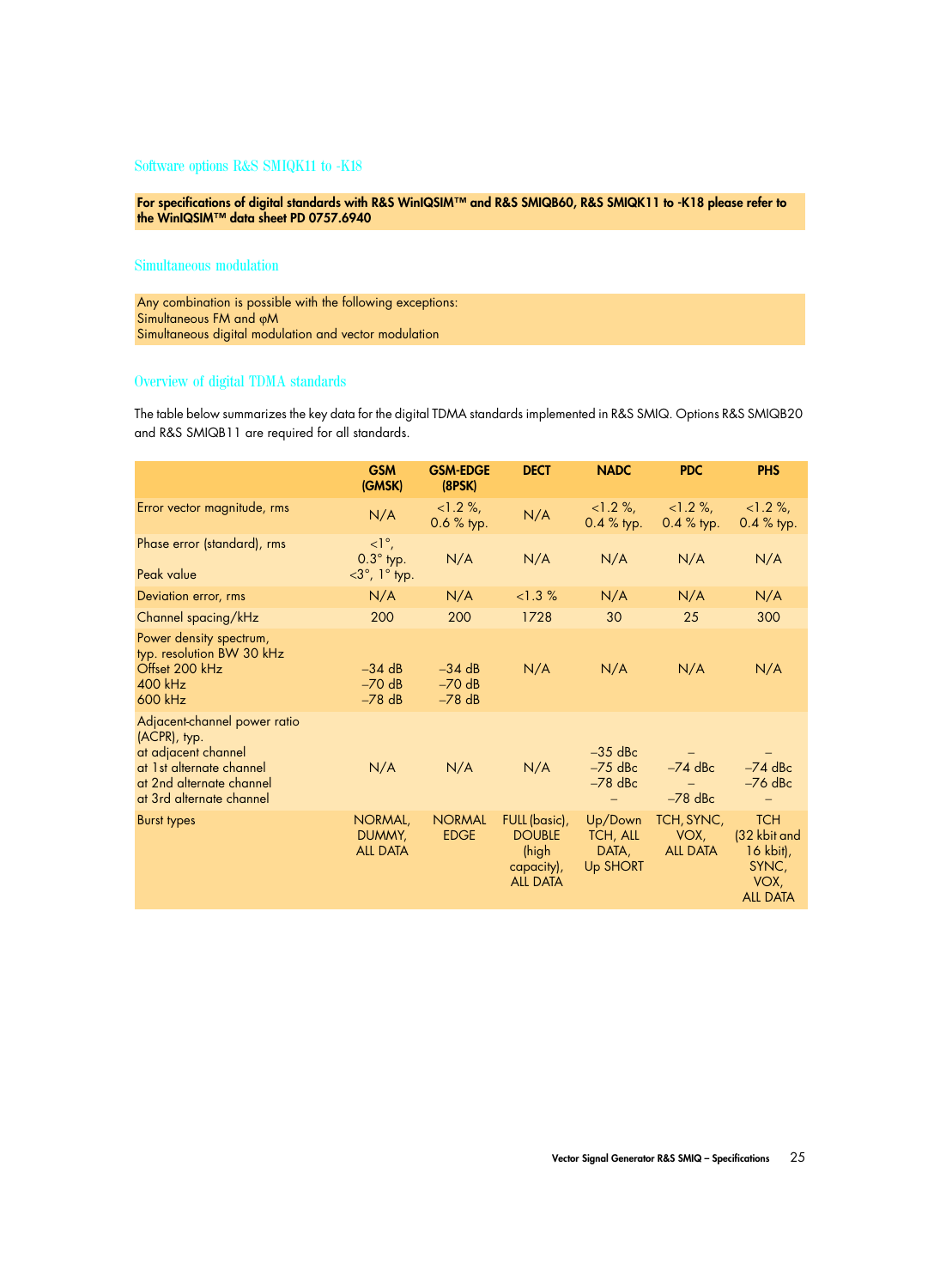# Fading simulation with options R&S SMIQB14, R&S SMIQB1513 )

| RF bandwidth $(-3$ dB)                                                                                                                                                                                            | $>14$ MHz                                                                                                                                                                                            |
|-------------------------------------------------------------------------------------------------------------------------------------------------------------------------------------------------------------------|------------------------------------------------------------------------------------------------------------------------------------------------------------------------------------------------------|
| <b>Additional frequency response</b><br>up to 5 MHz offset from carrier<br>Carrier leakage<br>Setting time after RF frequency change<br>Modes                                                                     | $<$ 0.6 dB, $<$ 0.4 dB typ.<br>$-45$ dBc typ.<br>$<$ 3 ms<br>external via I and Q modulation inputs,<br>internal with option R&S SMIQB20                                                             |
| Number of paths and channels<br>with option R&S SMIQB14<br>with options R&S SMIQB14 and -B15                                                                                                                      | 6 paths, 1 channel<br>12 paths, 1 channel, or 6 + 6 paths, 2 channels with second<br>R&S SMIQ through simple retrofit (for instructions see manual)                                                  |
| <b>Path attenuation</b>                                                                                                                                                                                           |                                                                                                                                                                                                      |
| Range<br>Resolution<br>Error (in range 0 dB to 20 dB)                                                                                                                                                             | 0 dB to 50 dB<br>0.1 dB<br>$<$ 0.3 dB                                                                                                                                                                |
| Path delay<br>Range<br>Resolution<br>Error                                                                                                                                                                        | $0$ µs to $1600$ µs<br>50 ns<br>$<$ 5 ns                                                                                                                                                             |
| Doppler shift                                                                                                                                                                                                     |                                                                                                                                                                                                      |
| Frequency range<br>Speed range                                                                                                                                                                                    | 0.1 Hz to 1600 Hz<br>$v_{\text{min}} = \frac{0, 03 \times 10^{9} \frac{\text{m}}{\text{s}^2}}{f_{\text{RF}}}$ $v_{\text{max}} = \frac{479 \times 10^{9} \frac{\text{m}}{\text{s}^2}}{f_{\text{RF}}}$ |
| Example with $f_{RF} = 1$ GHz: $v_{min} = 0.1$ km/h, $v_{max} = 1724$ km/h<br>Resolution<br>Error                                                                                                                 | $0.1$ km/h, m/s, mph<br>< 0.13%                                                                                                                                                                      |
| <b>Rayleigh fading</b><br>Pseudo noise interval<br>Deviation from theoretical CPDF <sup>4)</sup> for $P_{avg} = 0$ dB<br>Path attenuation from $-20$ dB to $+10$ dB<br>Path attenuation from $-30$ dB to $-20$ dB | $>372$ h<br>$<$ 1 dB, $<$ 0.3 dB typ.<br>$<$ 2 dB, $<$ 0.3 dB typ.                                                                                                                                   |
| <b>Rice fading</b><br>Power ratio $51$<br>Range<br>Resolution<br>Frequency ratio<br>Kange<br>Resolution                                                                                                           | $-30$ dB to $+30$ dB<br>0.1 dB<br>$-1$ to $+1$<br>0.05                                                                                                                                               |
| Lognormal fading, Suzuki fading<br>Standard deviation<br>Range<br>Resolution<br>Local constant                                                                                                                    | $0$ dB to 12 dB<br>1 dB<br>$I_{\text{min}}$ to 200 m<br>$\label{eq:1} \mathbf{l}_{\text{min}} = \frac{12 \times 10^9 \frac{\text{m}}{\text{s}}}{\mathbf{f}_{\text{RF}}}$                             |
| <b>Correlation</b><br>Magnitude range<br>Resolution<br>Phase range<br>Resolution                                                                                                                                  | paths 1 to 6 with paths 7 to 12<br>0% to 100%<br>5%<br>$0^\circ$ to $360^\circ$<br>$1^{\circ}$                                                                                                       |
| General data; thermal loading                                                                                                                                                                                     | specs valid in range 0 °C to 45°C                                                                                                                                                                    |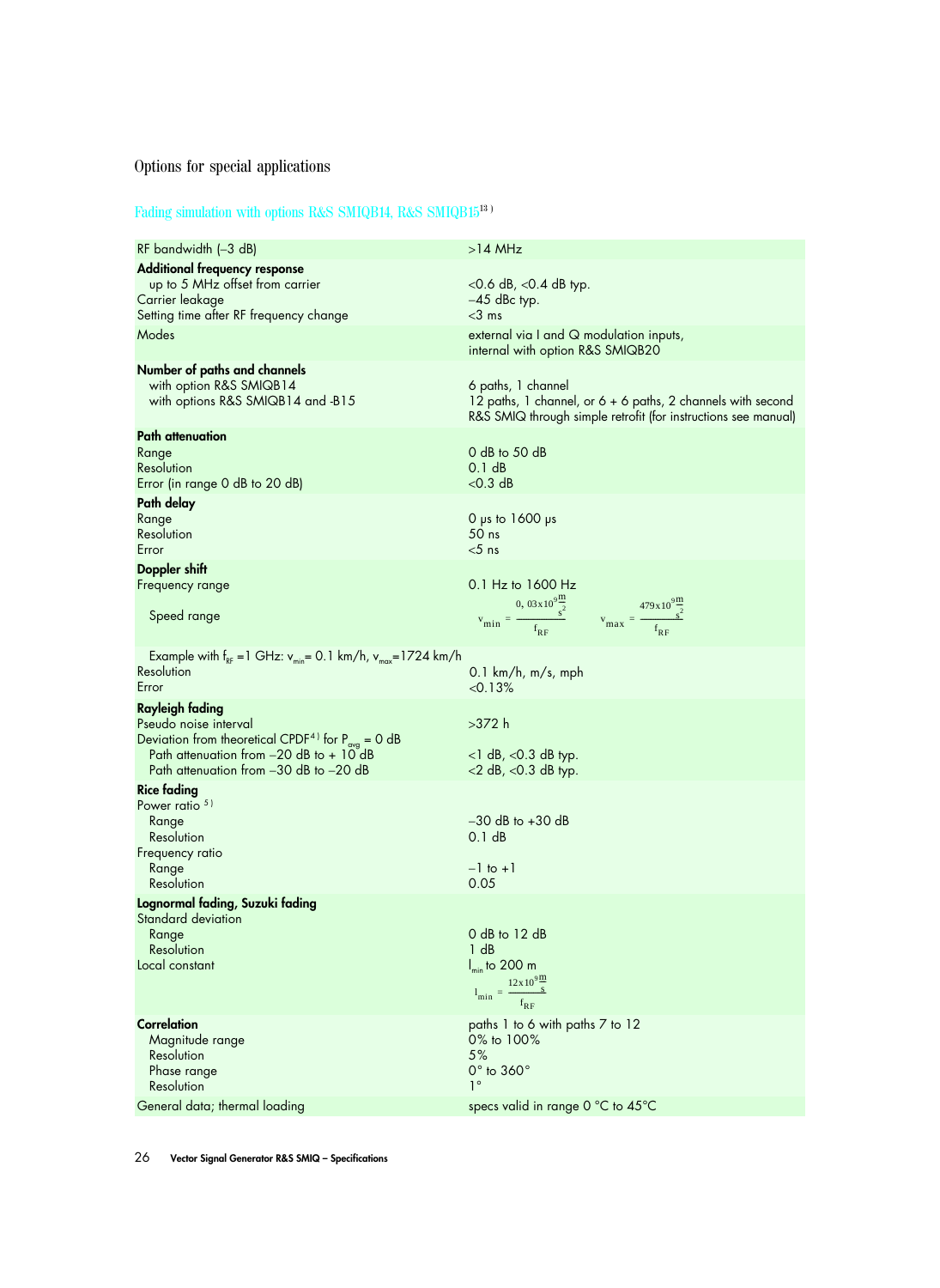# Enhanced fading functions for WCDMA 3GPP with option R&S SMIQB49

| Modes                                                                                                                                                                    | standard fading, fine delay, moving delay, birth-death                                                                                                                                                                                           |
|--------------------------------------------------------------------------------------------------------------------------------------------------------------------------|--------------------------------------------------------------------------------------------------------------------------------------------------------------------------------------------------------------------------------------------------|
| Setting time after RF frequency change                                                                                                                                   | 6 <sub>ms</sub>                                                                                                                                                                                                                                  |
| Fine delay mode<br>RF bandwidth<br>Number of paths<br>Profiles<br>Delay<br>Delay resolution                                                                              | $4.8$ MHz<br>2 (with R&S SMIQB14),<br>4 (with R&S SMIQB14 + R&S SMIQB15)<br>Rayleigh, pure Doppler<br>$25$ ns to $1637$ $\mu$ s<br>1 <sub>ns</sub>                                                                                               |
| Moving delay mode<br>RF bandwidth<br>Number of paths<br>Delay, path 1<br>Delay, path 2<br>Delay variation (peak-peak)<br>Variation period<br>Delay step size<br>Profiles | $4.8$ MHz<br>$\mathfrak{D}$<br>0 to $1000 \mu s$ (in 50 ns steps)<br>delay path 1 + $\frac{\text{delay variation}_{(pkpk)}}{2} \times \sin \frac{2\pi t}{\text{variation period}}$<br>150 ns to 50 $\mu$ s<br>10 s to 500 s<br>$\leq$ ns<br>none |
| <b>Birth-death mode</b><br>Number of paths<br>Profiles<br>Delay<br>Delay range (birth-death process)<br>Delay grid<br>Hopping dwell                                      | $\overline{2}$<br>pure Doppler<br>$5 \mu s$ to $1000 \mu s$<br>5 $\mu$ s to +5 $\mu$ s (not variable)<br>1 µs (not variable)<br>$100$ ms to 5 s                                                                                                  |

The following data deviate from the specifications for R&S SMIQB14/R&S SMIQB15:

# Noise and distortion simulation with option R&S SMIQB1713 )

| RF bandwidth (-3 dB)                                                                                                                 | $>14$ MHz                                                                                                                                     |
|--------------------------------------------------------------------------------------------------------------------------------------|-----------------------------------------------------------------------------------------------------------------------------------------------|
| Additional frequency response<br>up to 5 MHz offset from carrier<br>Carrier leakage <sup>91</sup>                                    | $<$ 0.6 dB, 0.4 dB typ.<br>$-40$ dBc typ.                                                                                                     |
| <b>Distortion simulator</b>                                                                                                          |                                                                                                                                               |
| Type of distortion                                                                                                                   | AM/AM and AM/ <sub>0</sub> M distortion of modulation signal                                                                                  |
| Distortion characteristic                                                                                                            | each characteristic programmable by entering up to 30<br>input values via IEC/IEEE bus or by entering up to five poly-<br>nomial coefficients |
| Resolution                                                                                                                           | 12 bit                                                                                                                                        |
| Noise generator (AWGN)                                                                                                               |                                                                                                                                               |
| Distribution density                                                                                                                 | Gaussian, statistically independent for I and Q                                                                                               |
| Crest factor                                                                                                                         | 14dB                                                                                                                                          |
| C/N<br>Range<br>Resolution<br>Error for system bandwidth = symbol rate and $C/N < 20$ dB <sup>3</sup><br>Vector, PSK, QAM modulation | $-30$ dB to $30$ dB<br>0.1 dB<br>$<$ 0.4 dB                                                                                                   |
| FSK, GMSK modulation 101                                                                                                             | $<$ 0.4 dB                                                                                                                                    |
| System bandwidth<br>Range<br>Resolution                                                                                              | relevant bandwidth for determining noise power N<br>$10$ kHz to $10$ MHz<br>$1 \times 10^{-2}$                                                |
| Output spectrum                                                                                                                      | white noise                                                                                                                                   |
| Frequency response up to 0.7 x system bandwidth and<br>5 MHz offset from carrier at RF output 31                                     | $< 0.8$ dB                                                                                                                                    |
|                                                                                                                                      |                                                                                                                                               |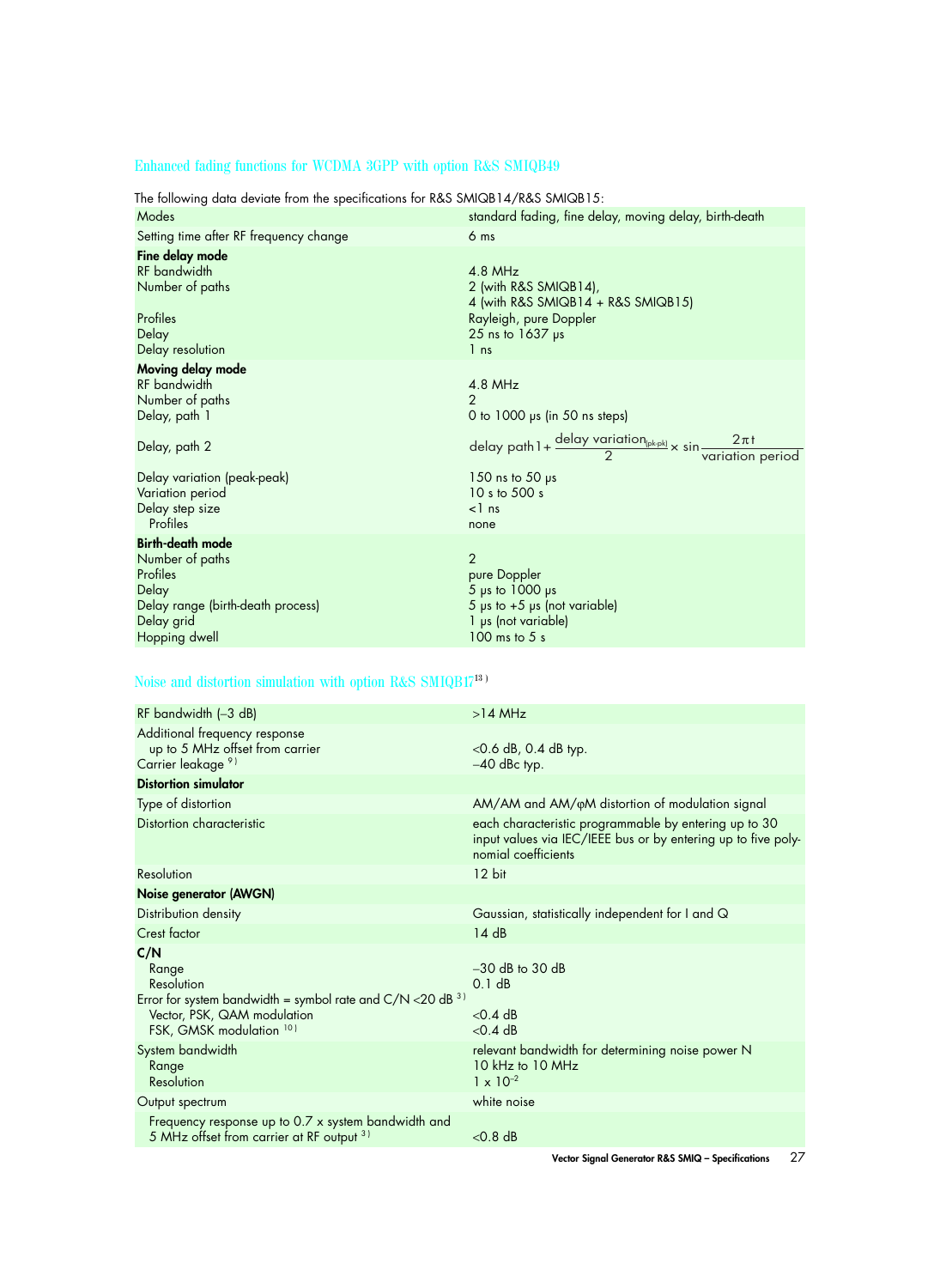#### Bit error rate measurement with option R&S SMIQB21

| The data supplied by the DOT are compared with a reference pseudo-random bill sequence.                                                               |
|-------------------------------------------------------------------------------------------------------------------------------------------------------|
| $2^{9}$ -1, $2^{11}$ -1, $2^{15}$ -1, $2^{16}$ -1, $2^{20}$ -1, $2^{21}$ -1, $2^{23}$ -1                                                              |
| supplied by DUT; a clock pulse is required for each valid bit                                                                                         |
| 100 Hz to 30 MHz                                                                                                                                      |
| 24 clock cycles                                                                                                                                       |
| 9-pin sub-D connector, sub-D/BNC cable supplied with option                                                                                           |
| ttl.                                                                                                                                                  |
| ttl                                                                                                                                                   |
| ttl                                                                                                                                                   |
| ttl                                                                                                                                                   |
| 10 <sub>ns</sub>                                                                                                                                      |
| 2 <sub>ns</sub>                                                                                                                                       |
| normal and inverted (data, clock, data enable)                                                                                                        |
| selectable through maximum number of data bits or bit errors (max. 2 <sup>31</sup> )<br>bit each), continuous measurement                             |
| BER in ppm, % or decade values (if selected number of data bits or bit<br>errors is attained)<br>status displays: not synchronized, no clock, no data |
|                                                                                                                                                       |

The data supplied by the DUT are compared with a reference pseudo-random bit sequence.

## Option R&S SMIQB47 for improved adjacent-channel power ratio for WCDMA and CDMA IS-95

|                                                                                                                                                         | Selectable baseband filters to improve ACP values (values see at Digital Standards CDMA/WCDMA)                                                                                   |
|---------------------------------------------------------------------------------------------------------------------------------------------------------|----------------------------------------------------------------------------------------------------------------------------------------------------------------------------------|
| <b>Bandwidth</b>                                                                                                                                        | OFF, 850 kHz, 2.5 MHz, 5 MHz                                                                                                                                                     |
| Offset 5 MHz, low distortion output mode $<-65$ dBc, $-70$ dBc typ. $81$<br>Offset 10 MHz, low noise output mode $<-71$ dBc, $-74$ dBc typ. $81$        | WCDMA chiprate 3.84 Mcps /4.096 Mcps, 1DPCH/1DTCH, f = 1800 MHz to 2200 MHz, IQ filter 2.5 MHz                                                                                   |
| <b>IS-95 CDMA, <math>f = 824</math></b> MHz to 894 MHz and 1850 MHz to 2000 MHz, IQ filter 850 kHz                                                      |                                                                                                                                                                                  |
| Reverse link<br>Offset 885 kHz<br>Offset 1.25 MHz<br>Offset 1.98 MHz<br>9 channels forward link<br>Offset 885 kHz<br>Offset 1.25 MHz<br>Offset 1.98 MHz | $<-78$ dBc, $-82$ dBc typ.<br>$<-83$ dBc, $-87$ dBc typ.<br>$<-85$ dBc, $-89$ dBc typ.<br>$<-74$ dBc, $-78$ dBc typ.<br>$<-80$ dBc, $-84$ dBc typ.<br>$<-83$ dBc, $-86$ dBc typ. |
| Error vector magnitude, rms                                                                                                                             |                                                                                                                                                                                  |
| WCDMA chiprate 3.84 Mcps / 4.096 Mcps,<br>$IQ$ filter 2.5 MHz                                                                                           | $<$ 3%, 1.8% typ.                                                                                                                                                                |
| <b>IS-95 CDMA IQ filter 850 kHz</b>                                                                                                                     | $2\%$ , 1.3% typ.                                                                                                                                                                |
|                                                                                                                                                         |                                                                                                                                                                                  |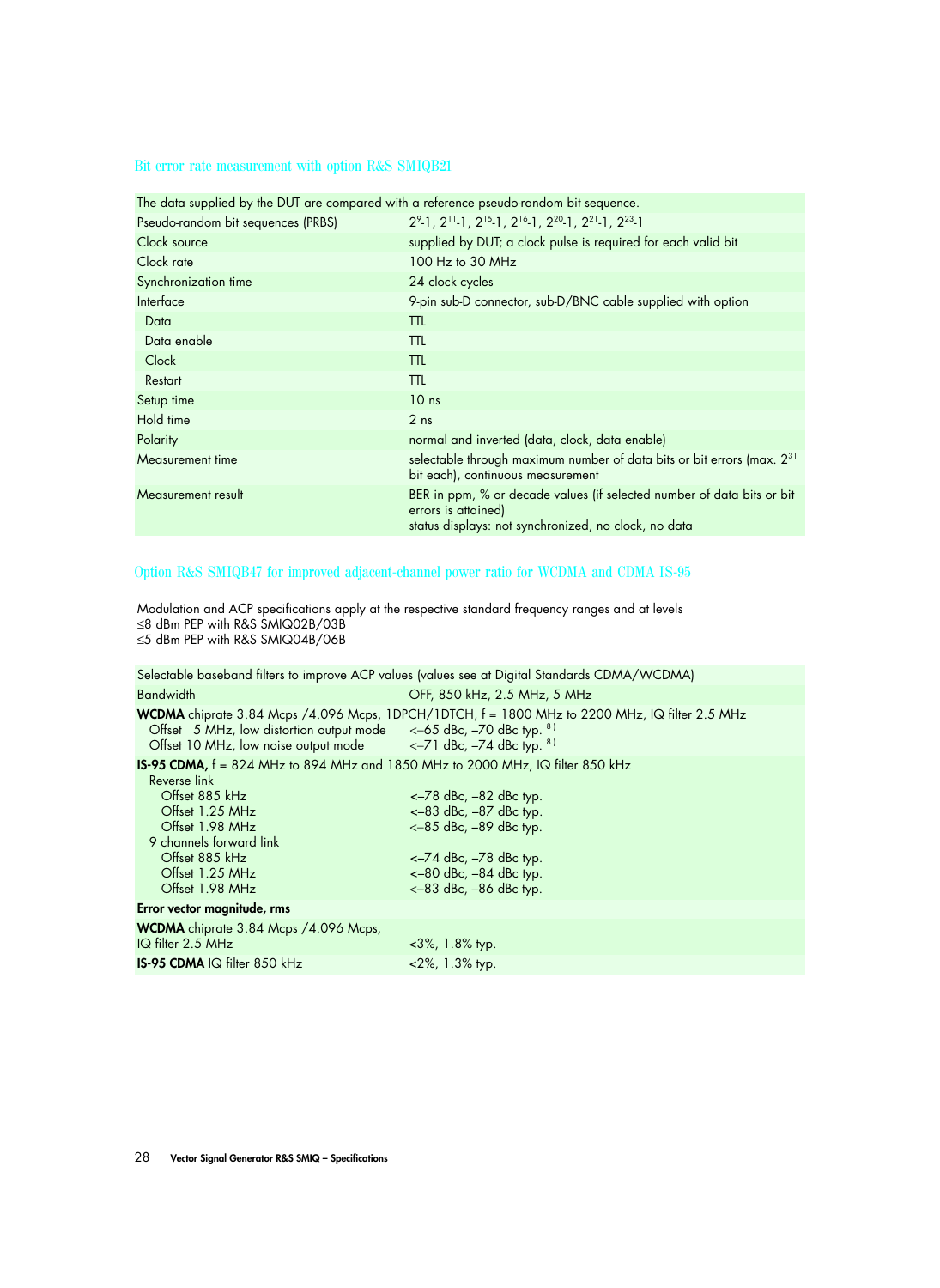# Other data

| Memory for instrument settings | 50 storable settings                               |
|--------------------------------|----------------------------------------------------|
| Memory sequence modes          | automatic, single shot, manual or external trigger |
| Step time                      | $50 \text{ ms}$ to 60 s                            |
| Resolution                     | l ms                                               |

# List mode

| Frequency and level values can be stored in a list and set in an extremely short time; permissible level variation: 90 dB |  |  |  |  |
|---------------------------------------------------------------------------------------------------------------------------|--|--|--|--|
| automatic, single shot, manual or external trigger                                                                        |  |  |  |  |
| 2000                                                                                                                      |  |  |  |  |
| $0.5$ ms to $1$ s<br>$0.1$ ms                                                                                             |  |  |  |  |
|                                                                                                                           |  |  |  |  |

## Remote control

| System               | IEC 60625 (IEEE 488)                          |
|----------------------|-----------------------------------------------|
| Command set          | SCPI 1993.0                                   |
| Connector            | 24-contact Amphenol                           |
| IEC/IEEE-bus address | $0$ to $30$                                   |
| Interface functions  | SH1, AH1, T6, L4, SR1, RL1, PP1, DC1, DT1, CO |
| System               | RS 232                                        |
| Command set          | <b>SCPI 1993.0</b>                            |
| Connector            | 9-contact D-SUB                               |
| Baud rate            | 1.2 kbit/s to 115.2 kbit/s                    |

# General data

| 100 V to 240 V (AC) ± 10%, 50 Hz to 400 Hz,<br>autosetting to AC supply, max. 300 VA                                            |
|---------------------------------------------------------------------------------------------------------------------------------|
| to EN 55011 and EN 61326-2 (EMC directive of EU)<br>10 V/m                                                                      |
|                                                                                                                                 |
| $0^{\circ}$ C to 50 $^{\circ}$ C $^{\circ}$ to IEC60068                                                                         |
| $-40^{\circ}$ C to $+70^{\circ}$ C                                                                                              |
| 95% relative humidity at +25°C/+40°C cyclically,<br>to IEC 60068                                                                |
|                                                                                                                                 |
| 5 Hz to 150 Hz, max. 2 g at 55 Hz,<br>max. 0.5 g in range 55 Hz to 150 Hz,<br>to IEC 60068, IEC 61010 and MIL-T-28800D, class 5 |
| 10 Hz to 300 Hz, acceleration 1.2 g (rms)                                                                                       |
| 40 g shock spectrum, to MIL-STD-810D, MIL-T-28800D,<br>class 3 and 5                                                            |
| to EN 61010-1                                                                                                                   |
| 435 mm x 192 mm x 460 mm                                                                                                        |
| 25 kg when fully equipped                                                                                                       |
|                                                                                                                                 |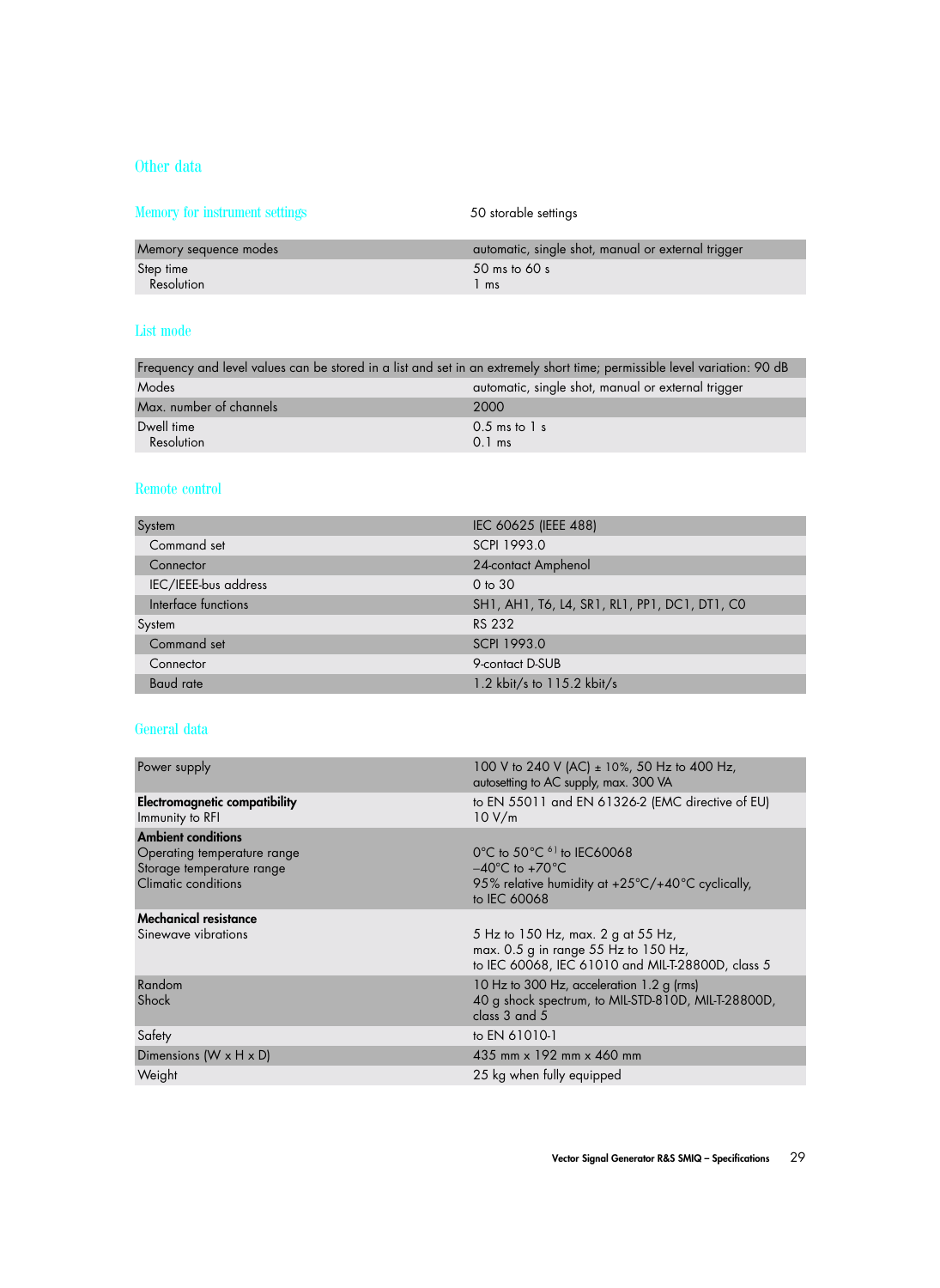# Ordering information

| Vector Signal Generator R&S SMIQ02B 300 kHz to 2.2 GHz                                                                                                      |                                    | 1125.5555.02 |  |  |
|-------------------------------------------------------------------------------------------------------------------------------------------------------------|------------------------------------|--------------|--|--|
| R&S SMIQ03B 300 kHz to 3.3 GHz                                                                                                                              |                                    | 1125.5555.03 |  |  |
| R&S SMIQ04B 300 kHz to 4.4 GHz                                                                                                                              |                                    | 1125.5555.04 |  |  |
| R&S SMIQ06B 300 kHz to 6.4 GHz                                                                                                                              |                                    | 1125.5555.06 |  |  |
| <b>Accessories supplied</b>                                                                                                                                 | power cable, operating manual      |              |  |  |
| <b>Options</b>                                                                                                                                              |                                    |              |  |  |
| Reference Oscillator OCXO                                                                                                                                   | <b>R&amp;S SM-B1</b>               | 1036.7599.02 |  |  |
| FM/ <sub>0</sub> M Modulator                                                                                                                                | R&S SM-B5131                       | 1036.8489.02 |  |  |
| Data Generator                                                                                                                                              | R&S SMIQB11                        | 1085.4502.04 |  |  |
| Memory Extension, 32 Mbit                                                                                                                                   | R&S SMIQB12                        | 1085.2800.04 |  |  |
| Fading Simulator, 6 paths                                                                                                                                   | R&S SMIQB14 <sup>131</sup>         | 1085.4002.02 |  |  |
| Second Fading Simulator for 12 paths or 2 channels                                                                                                          | R&S SMIQB15 <sup>131</sup>         | 1085.4402.02 |  |  |
| Noise Generator and Distortion Simulator                                                                                                                    | R&S SMIQB17 <sup>131</sup>         | 1104.9000.02 |  |  |
| <b>RF and AF Rear Connectors</b>                                                                                                                            | R&S SMIQB19                        | 1085.2997.02 |  |  |
| <b>Modulation Coder</b>                                                                                                                                     | R&S SMIQB20                        | 1125.5190.02 |  |  |
| <b>BER Measurement</b>                                                                                                                                      | R&S SMIQB21                        | 1125.5490.02 |  |  |
| Digital Standard IS-95 CDMA                                                                                                                                 | R&S SMIQB42                        | 1104.7936.02 |  |  |
| Digital Standard WCDMA to NTT DoCoMo 1.0, ARIB 0.0 standard                                                                                                 | R&S SMIQB43                        | 1104.8032.02 |  |  |
| Digital Standard WCDMA to 3GPP (FDD)                                                                                                                        | R&S SMIQB45                        | 1104.8232.02 |  |  |
| Low ACP for IS-95 CDMA and W-CDMA                                                                                                                           | R&S SMIQB47                        | 1125.5090.02 |  |  |
| Extended Functions for WCDMA (3GPP)                                                                                                                         | R&S SMIQB48                        | 1105.0587.02 |  |  |
| Extended Fading Functions for WCDMA (3GPP)                                                                                                                  | R&S SMIQB49                        | 1105.1083.02 |  |  |
| Arbitrary Waveform Generator incl. R&S WinIQSIM™                                                                                                            | R&S SMIQB60                        | 1136.4390.02 |  |  |
| <b>TETRA T1 Simulator</b>                                                                                                                                   | R&S SMIQ-K8                        | 1136.4290.02 |  |  |
| Digital Standard IS-95 CDMA<br>(for option R&S SMIQB60)                                                                                                     | R&S SMIQK11                        | 1105.0287.02 |  |  |
| Digital Standard cdma 2000<br>(for option R&S SMIQB60)                                                                                                      | R&S SMIQK12                        | 1105.0435.02 |  |  |
| Digital Standard WCDMA TDD Mode (3GPP)<br>(for option R&S SMIQB60)                                                                                          | R&S SMIQK13                        | 1105.1231.02 |  |  |
| Digital Standard TD-SCDMA<br>(for option R&S SMIQB60)                                                                                                       | R&S SMIQK14                        | 1105.1383.02 |  |  |
| OFDM Signal Generation, HIPERLAN/2<br>(for option R&S SMIQB60)                                                                                              | R&S SMIQK15                        | 1105.1531.02 |  |  |
| Digital Standard 1xEV-DO<br>(for option R&S SMIQB60)                                                                                                        | R&S SMIQK17                        | 1154.7800.02 |  |  |
| Digital Standard IEEE 802.11<br>(for option R&S SMIQB60)                                                                                                    | R&S SMIQK19                        | 1154.8307.02 |  |  |
| Digital Standard 3GPPP FDD incl. HSDPA<br>(for option R&S SMIQB60)                                                                                          | R&S SMIQK20                        | 1400.5302.02 |  |  |
| Hint: R&S SMIQ02B/03B (R&S SMIQ04B/06B) can be equipped with max. three (two) of the following options:<br>R&S SM-B5, R&S SMIQB14, R&S SMIQB15, R&S SMIQB17 |                                    |              |  |  |
| <b>Application software</b>                                                                                                                                 |                                    |              |  |  |
| PC Software: Generation of data and control lists                                                                                                           | R&S SMIQ-K1                        | *)           |  |  |
| PC Software: Bluetooth signals for R&S SMIQ                                                                                                                 | R&S SMIQ-K5                        | $\star$      |  |  |
| PC Software: User mappings and user filters for R&S SMIQ                                                                                                    | R&S User Mod                       | $\star$      |  |  |
| PC Software: 802.11 packet error rate testing tool                                                                                                          |                                    | $\star$      |  |  |
|                                                                                                                                                             | available at www.rohde-schwarz.com |              |  |  |
| <b>Recommended extras</b>                                                                                                                                   |                                    |              |  |  |
| 19" Adapter                                                                                                                                                 | R&S ZZA-94                         | 0396.4905.00 |  |  |
| Service Kit                                                                                                                                                 | R&S SM-Z3                          | 1085.2500.02 |  |  |
| BNC Adapter for rear panel, D type connector PAR DATA                                                                                                       | R&S SMIQ-Z5                        | 1104.8555.02 |  |  |
| 90° Power Splitter                                                                                                                                          | R&S SMIQ-Z9                        | 1104.9580.02 |  |  |
| <b>Trolley for Transit Case</b>                                                                                                                             | R&S ZZK-1                          | 1014.0510.00 |  |  |
| <b>Transit Case</b>                                                                                                                                         | R&S ZZK-944                        | 1013.9366.00 |  |  |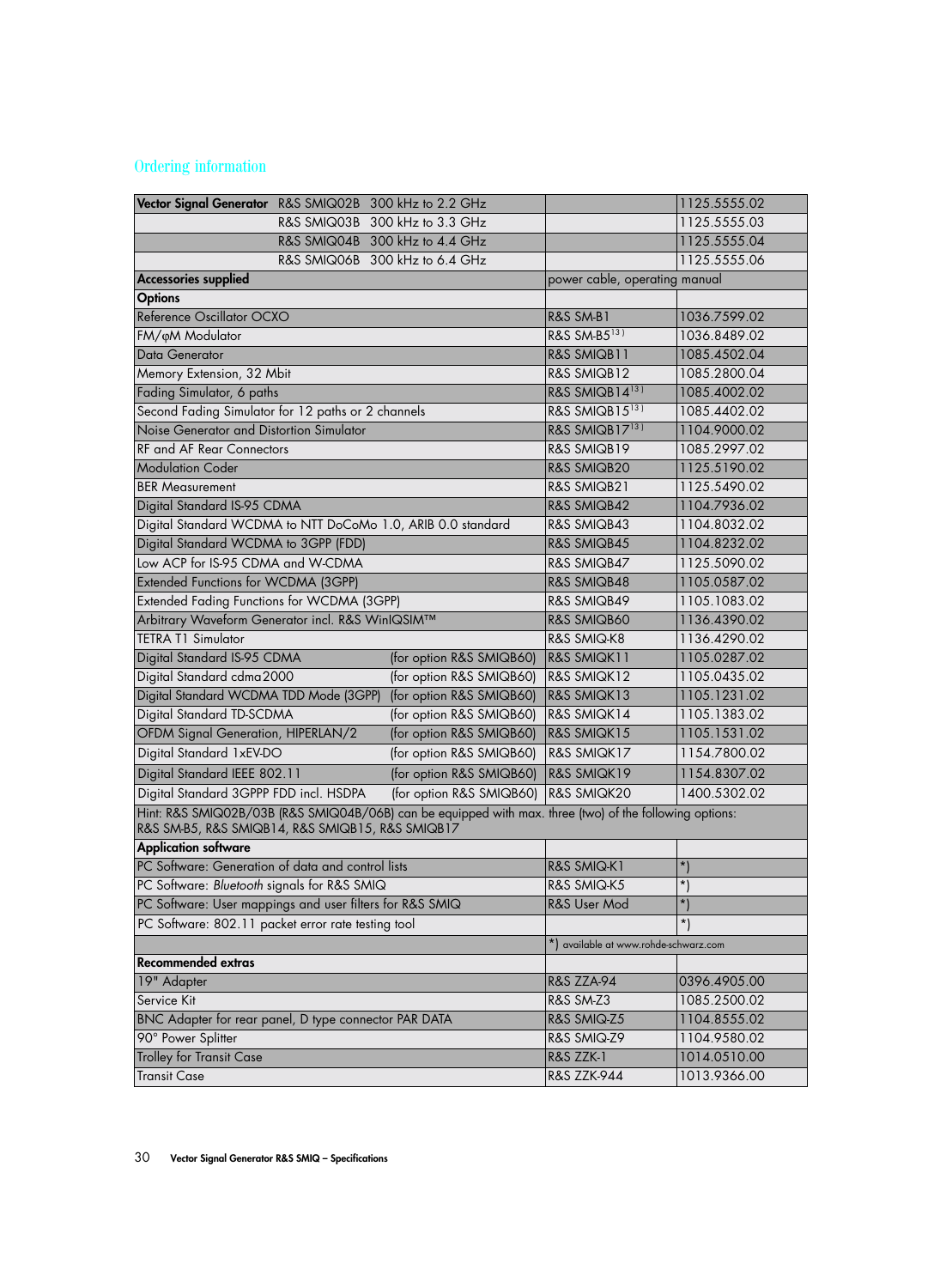| Service Manual R&S SMIQ      |                                   | 1085.2445.24 |
|------------------------------|-----------------------------------|--------------|
| Instrument upgrades          |                                   |              |
| R&S SMIQ02B to R&S SMIQ03B   | <b>IR&amp;S SMIQU03</b>           | 1125.5855.03 |
| R&S SMIQ03B to R&S SMIQ04B   | $\sqrt{RAS}$ SMIQU04 $^{7}$       | 1125.5855.04 |
| R&S SMIQ04B to R&S SMIQ06B   | $\sqrt{RAS}$ SMIQU06 <sup>7</sup> | 1125.5855.06 |
| Modification Kit for Low ACP | $\sqrt{RAS}$ SMIQU47 <sup>7</sup> | 1125.5149.02 |

 $11$  PEP = peak envelope power.

2) Data apply to RF≥5 MHz unless specified otherwise and for ATTENUATOR MODE AUTO function.<br><sup>3)</sup> After 1 hour warmup time and recalibration during 4 hours of operation with temperature variation <sup>3)</sup> After 1 hour warmup time and recalibration during 4 hours of operation with temperature variations <5 °C.<br><sup>4</sup>) CPDE – cumulative probability distribution function: lovels referred to gyarga value of output lovel

CPDF = cumulative probability distribution function; levels referred to average value of output level.

 $5$  ) Ratio of discrete and distributed component.

 $\frac{6}{7}$  Contrast of LCD lower at higher temperature.

 $\frac{7}{8}$  Factory installation only.<br> $\frac{8}{8}$  Spectrum anglyzer setting

Spectrum analyzer settings RBW 30 kHz, VBW 300 kHz, detector RMS.

9 ) Typical value for QPSK modulation (crest factor approx. 4 dB), referred to average power from sum of carrier and noise power for C/N >5 dB. Carrier leakage deteriorates with increasing crest factor of modulation signal.

<sup>10)</sup> For symbol rate <300 ksym/s.

11) Spectral components exceeding max. IQ bandwidth will be suppressed.

12) Additional error with ALC OFF <0.3 dB.

13 ) R&S SMIQ02B/03B (R&S SMIQ04B/06B) can be equipped with up to three (two) of the following options: R&S SM-B5, R&S SMIQB14, R&S SMIQB15, R&S SMIQB17